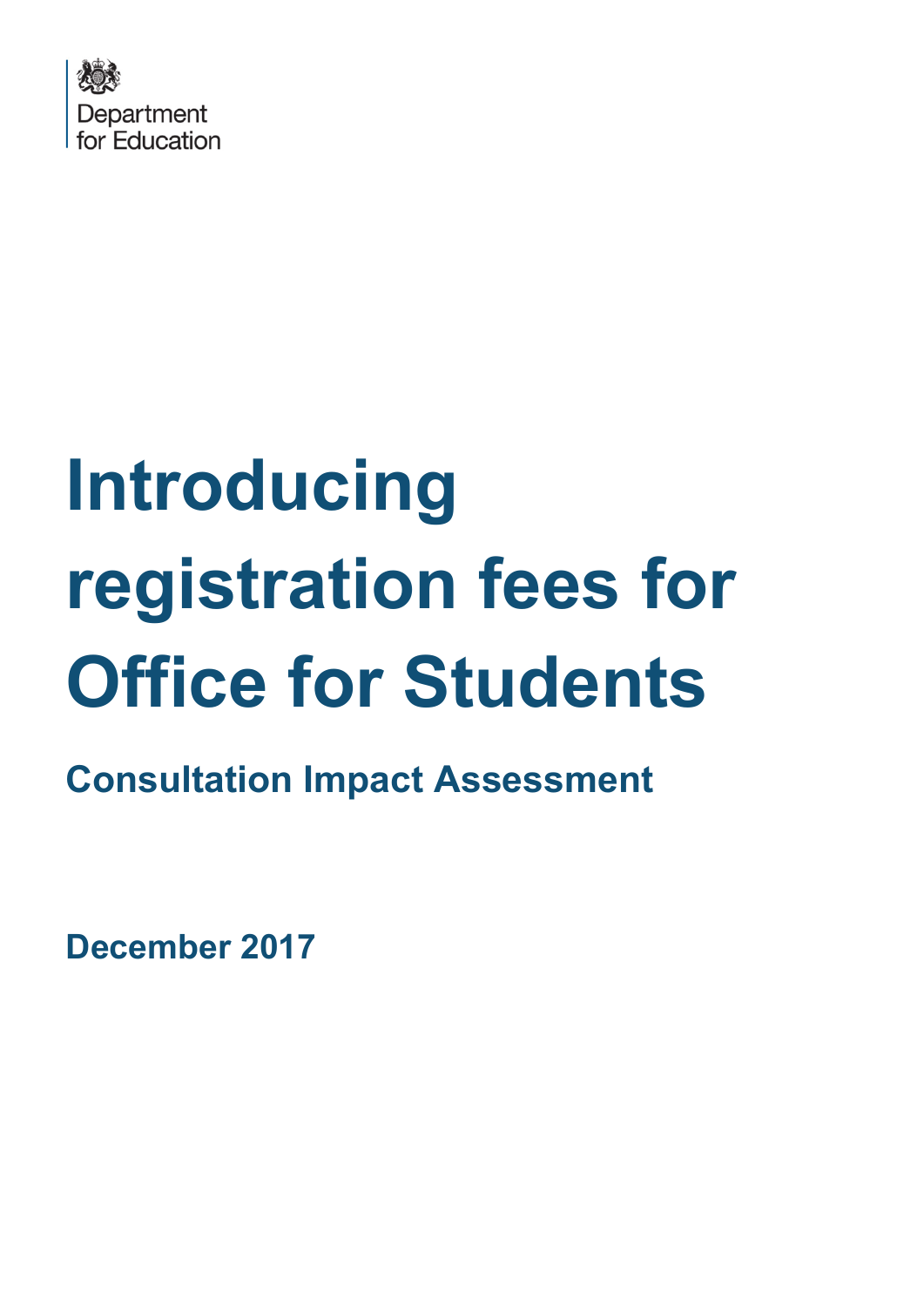# **Contents**

| Summary: Analysis & Evidence                             |    |  |  |  |  |  |
|----------------------------------------------------------|----|--|--|--|--|--|
| <b>Background</b>                                        | 5  |  |  |  |  |  |
| Creation of the Office for Students (OfS)                | 6  |  |  |  |  |  |
| <b>Problem under Consideration</b>                       | 8  |  |  |  |  |  |
| Rationale for intervention                               | 8  |  |  |  |  |  |
| Policy objective                                         | 9  |  |  |  |  |  |
| Options under consideration                              | 9  |  |  |  |  |  |
| Estimating the OfS's expected operating costs            | 10 |  |  |  |  |  |
| Analysis of policy options                               | 15 |  |  |  |  |  |
| Impact on the taxpayer                                   | 30 |  |  |  |  |  |
| Wider Impacts                                            | 31 |  |  |  |  |  |
| Option 2                                                 | 32 |  |  |  |  |  |
| Wider Impacts                                            | 33 |  |  |  |  |  |
| Small and micro-business assessment                      | 33 |  |  |  |  |  |
| Specific impact tests and better regulation requirements | 35 |  |  |  |  |  |
| Annex A – Fee modelling assumptions                      | 36 |  |  |  |  |  |
| Data                                                     | 37 |  |  |  |  |  |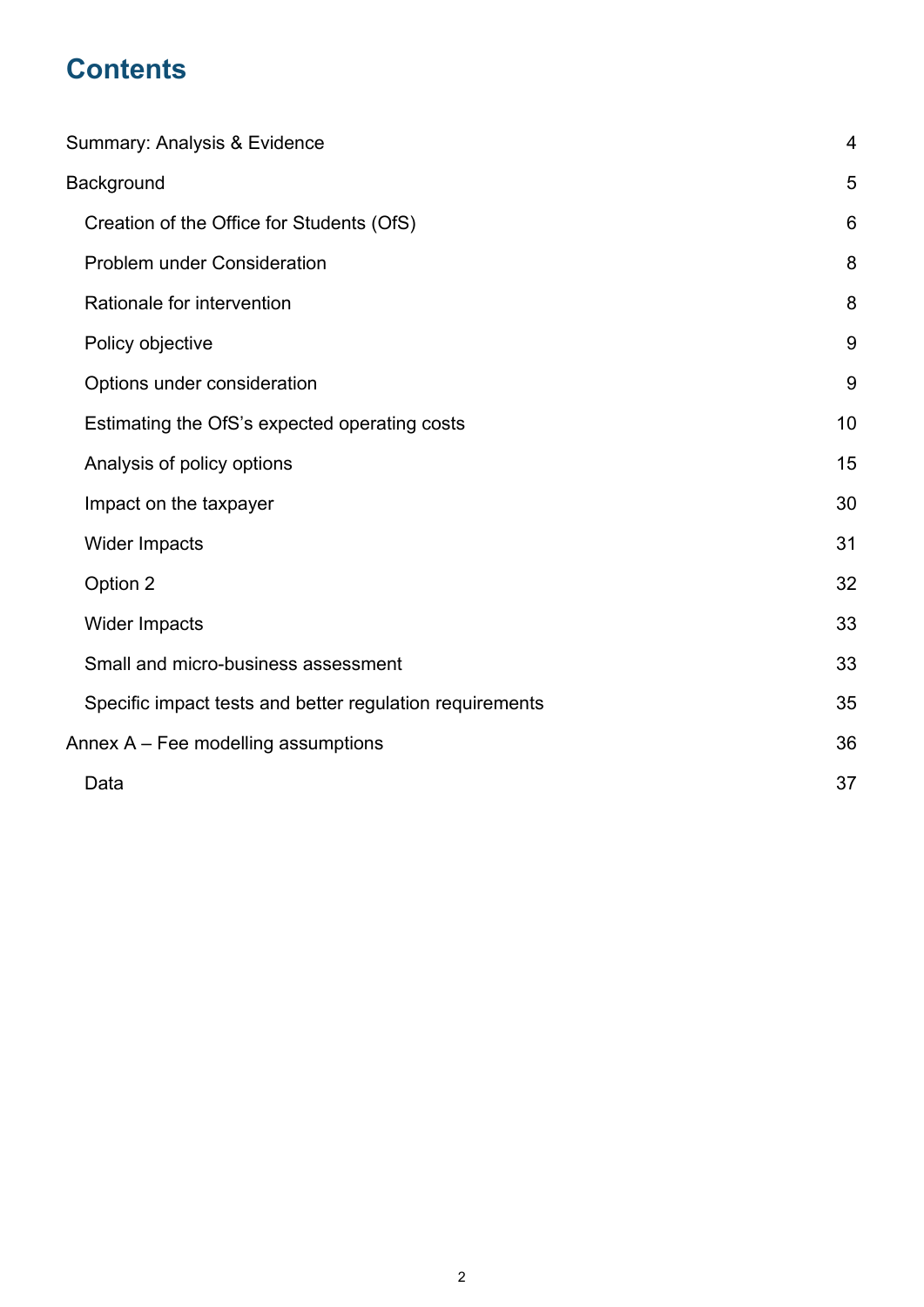| Title: Introducing registration fees for Office for Students<br>IA No: DfE101                                                                                                                                                                                                                                                                                                                                                                                                                                                                                                                                                                                                                                                                                                                                                                                                                                                                                                                                                                                                                                                                                                                   |                                             |                                                                                           | Impact Assessment (IA) |                             |                                                |  |
|-------------------------------------------------------------------------------------------------------------------------------------------------------------------------------------------------------------------------------------------------------------------------------------------------------------------------------------------------------------------------------------------------------------------------------------------------------------------------------------------------------------------------------------------------------------------------------------------------------------------------------------------------------------------------------------------------------------------------------------------------------------------------------------------------------------------------------------------------------------------------------------------------------------------------------------------------------------------------------------------------------------------------------------------------------------------------------------------------------------------------------------------------------------------------------------------------|---------------------------------------------|-------------------------------------------------------------------------------------------|------------------------|-----------------------------|------------------------------------------------|--|
| RPC Reference No: RPC-DfE $-4175(1)$                                                                                                                                                                                                                                                                                                                                                                                                                                                                                                                                                                                                                                                                                                                                                                                                                                                                                                                                                                                                                                                                                                                                                            |                                             |                                                                                           |                        | Date: 18/09/2017            |                                                |  |
| Other departments or agencies: HEFCE and OFFA                                                                                                                                                                                                                                                                                                                                                                                                                                                                                                                                                                                                                                                                                                                                                                                                                                                                                                                                                                                                                                                                                                                                                   |                                             | Lead department or agency: Department for Education                                       |                        | <b>Stage: Consultation</b>  |                                                |  |
|                                                                                                                                                                                                                                                                                                                                                                                                                                                                                                                                                                                                                                                                                                                                                                                                                                                                                                                                                                                                                                                                                                                                                                                                 |                                             |                                                                                           |                        |                             | <b>Source of intervention: Domestic</b>        |  |
|                                                                                                                                                                                                                                                                                                                                                                                                                                                                                                                                                                                                                                                                                                                                                                                                                                                                                                                                                                                                                                                                                                                                                                                                 |                                             |                                                                                           |                        |                             | Type of measure: Secondary legislation         |  |
|                                                                                                                                                                                                                                                                                                                                                                                                                                                                                                                                                                                                                                                                                                                                                                                                                                                                                                                                                                                                                                                                                                                                                                                                 |                                             |                                                                                           |                        |                             | Contact for enquiries: Sarah Keegan            |  |
| <b>Summary: Intervention and Options</b>                                                                                                                                                                                                                                                                                                                                                                                                                                                                                                                                                                                                                                                                                                                                                                                                                                                                                                                                                                                                                                                                                                                                                        |                                             |                                                                                           |                        |                             | <b>RPC Opinion: GREEN</b>                      |  |
|                                                                                                                                                                                                                                                                                                                                                                                                                                                                                                                                                                                                                                                                                                                                                                                                                                                                                                                                                                                                                                                                                                                                                                                                 |                                             | Cost of Preferred (or more likely) Option                                                 |                        |                             |                                                |  |
| <b>Total Net</b><br><b>Present Value</b>                                                                                                                                                                                                                                                                                                                                                                                                                                                                                                                                                                                                                                                                                                                                                                                                                                                                                                                                                                                                                                                                                                                                                        | <b>Business Net</b><br><b>Present Value</b> | Net cost to business per<br>year (EANDCB in 2014 prices)                                  |                        | One-In,<br><b>Three-Out</b> | <b>Business Impact Target</b><br><b>Status</b> |  |
| £0.00m                                                                                                                                                                                                                                                                                                                                                                                                                                                                                                                                                                                                                                                                                                                                                                                                                                                                                                                                                                                                                                                                                                                                                                                          | £-182.22m                                   | £18.3m                                                                                    |                        |                             |                                                |  |
| The existing regulatory system for higher education has become outdated. There is a strong case for<br>establishing a new market regulator reflecting the fact that funding comes predominantly via the student,<br>and to capture the full diverse range of providers within the HE sector. Currently, the Higher Education<br>Funding Council for England (HEFCE) and the Office for Fair Access (OFFA), (the main regulators in the<br>HE sector) are fully taxpayer funded. It is proposed that part of the cost of regulation is borne by the sector<br>rather than the taxpayer, and to move to a similar model of a central regulator as used in other sectors by<br>replacing HEFCE and OFFA with a single new regulator, the Office for Students (OfS).                                                                                                                                                                                                                                                                                                                                                                                                                                |                                             |                                                                                           |                        |                             |                                                |  |
| What are the policy objectives and the intended effects?<br>To move to a funding model for the central regulatory body, which:<br>• Results in savings for the taxpayer and ensures a predictable and sustainable income to meet OfS costs<br>. Is efficient and economical for the OfS to administer, based on data that can be verified<br>• Allocates costs fairly and operates on a cost recovery basis<br>• Does not create barriers to entry or deter high quality new entrants<br>• Is proportionate to the cost of regulating a provider, taking some account of provider size, the associated<br>assurances and other benefits they receive                                                                                                                                                                                                                                                                                                                                                                                                                                                                                                                                            |                                             |                                                                                           |                        |                             |                                                |  |
| What policy options have been considered, including any alternatives to regulation? Please justify preferred<br>option (further details in Evidence Base)<br><b>Option 0:</b> "Do nothing" – Office for Students (OfS) fully funded by the government<br><b>Option 1 (preferred)</b> : OfS charges flat fee to Registered Basic providers and a registration fee to<br>Approved and Approved (fee cap) providers based on a model of provider size -<br>Option 2: OfS charges flat fee to Registered Basic providers and a registration fee to Approved and<br>Approved (fee cap) providers based on a model of provider size and regulatory effort<br>Whilst the policy objectives can be broadly achieved through Option 2, we do not yet have a clear<br>understanding of where the OfS's costs might fall in terms of regulatory effort, which will be contingent on<br>how the regulatory framework is designed and operationalised. Given the lack of operational data to<br>implement Option 2, Option 1 is preferred, accompanied by the commitment to review the fee model after<br>two years, enabling the OfS to reflect on actual operational data and bring in the sector's views. |                                             |                                                                                           |                        |                             |                                                |  |
|                                                                                                                                                                                                                                                                                                                                                                                                                                                                                                                                                                                                                                                                                                                                                                                                                                                                                                                                                                                                                                                                                                                                                                                                 |                                             | Will the policy be reviewed? It will be reviewed. If applicable, set review date: 2021/22 |                        |                             |                                                |  |

| Does implementation go beyond minimum EU requirements?                                                                    | Yes                 |                     |                      |              |
|---------------------------------------------------------------------------------------------------------------------------|---------------------|---------------------|----------------------|--------------|
| Are any of these organisations in scope?                                                                                  | <b>Micro</b><br>Yes | <b>Small</b><br>Yes | <b>Medium</b><br>Yes | Large<br>Yes |
| What is the CO <sub>2</sub> equivalent change in greenhouse gas emissions?<br>(Million tonnes CO <sub>2</sub> equivalent) |                     | Traded:<br>N/A      | N/A                  | Non-traded:  |

*I have read the Impact Assessment and I am satisfied that, given the available evidence, it represents a reasonable view of the likely costs, benefits and impact of the leading options.*

Signed by the responsible Minister:<br>Date: 18/09/2017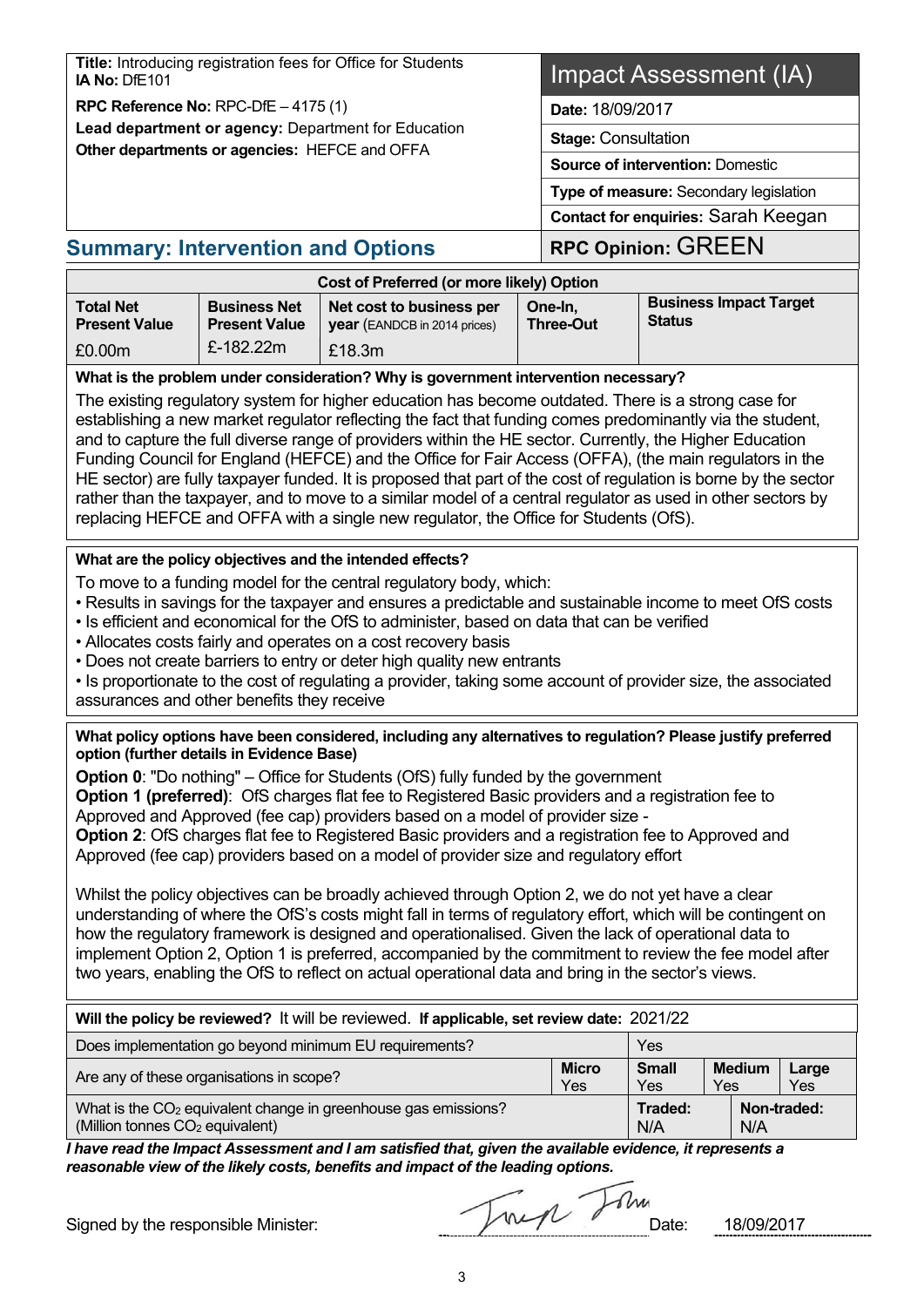# <span id="page-3-0"></span>**Summary: Analysis & Evidence** Policy Option 1

#### **Description:**

**FULL ECONOMIC ASSESSMENT**

| <b>Price Base</b><br><b>PV Base</b>                                                                                                                                                                                                                                                                                                                                                                                                                                                                                                                                                                                                                                                                                                                                                                                                                                                                                                                                                                                                                                                                                                                                                                                 |                                                                                                                                                                           |  | <b>Time Period</b>                          |       | Net Benefit (Present Value (PV)) (£m) |  |                                                              |                                         |  |  |
|---------------------------------------------------------------------------------------------------------------------------------------------------------------------------------------------------------------------------------------------------------------------------------------------------------------------------------------------------------------------------------------------------------------------------------------------------------------------------------------------------------------------------------------------------------------------------------------------------------------------------------------------------------------------------------------------------------------------------------------------------------------------------------------------------------------------------------------------------------------------------------------------------------------------------------------------------------------------------------------------------------------------------------------------------------------------------------------------------------------------------------------------------------------------------------------------------------------------|---------------------------------------------------------------------------------------------------------------------------------------------------------------------------|--|---------------------------------------------|-------|---------------------------------------|--|--------------------------------------------------------------|-----------------------------------------|--|--|
| <b>Year 2017</b>                                                                                                                                                                                                                                                                                                                                                                                                                                                                                                                                                                                                                                                                                                                                                                                                                                                                                                                                                                                                                                                                                                                                                                                                    | <b>Year 2018</b>                                                                                                                                                          |  | Years 10                                    |       | <b>Low: 0.00</b><br><b>High: 0.00</b> |  |                                                              | <b>Best Estimate: 0.00</b>              |  |  |
| COSTS (£m)                                                                                                                                                                                                                                                                                                                                                                                                                                                                                                                                                                                                                                                                                                                                                                                                                                                                                                                                                                                                                                                                                                                                                                                                          |                                                                                                                                                                           |  | <b>Total Transition</b><br>(Constant Price) | Years |                                       |  | <b>Average Annual</b><br>(excl. Transition) (Constant Price) | <b>Total Cost</b><br>(Present Value)    |  |  |
| Low                                                                                                                                                                                                                                                                                                                                                                                                                                                                                                                                                                                                                                                                                                                                                                                                                                                                                                                                                                                                                                                                                                                                                                                                                 |                                                                                                                                                                           |  | 0.00                                        |       |                                       |  | 16.0                                                         | 133.6                                   |  |  |
| High                                                                                                                                                                                                                                                                                                                                                                                                                                                                                                                                                                                                                                                                                                                                                                                                                                                                                                                                                                                                                                                                                                                                                                                                                |                                                                                                                                                                           |  | 0.00                                        |       |                                       |  | 24.2                                                         | 202.5                                   |  |  |
| <b>Best Estimate</b>                                                                                                                                                                                                                                                                                                                                                                                                                                                                                                                                                                                                                                                                                                                                                                                                                                                                                                                                                                                                                                                                                                                                                                                                |                                                                                                                                                                           |  | 0.00                                        |       |                                       |  | 21.8                                                         | 182.2                                   |  |  |
| Description and scale of key monetised costs by 'main affected groups'<br>HE Sector – A proportion of the ongoing annual administration costs will be transferred to the sector.<br>Decisions on the final structure of charging will be subject to consultation – the estimates here are purely<br>indicative.                                                                                                                                                                                                                                                                                                                                                                                                                                                                                                                                                                                                                                                                                                                                                                                                                                                                                                     |                                                                                                                                                                           |  |                                             |       |                                       |  |                                                              |                                         |  |  |
| Other key non-monetised costs by 'main affected groups'<br>There will be small familiarisation costs for the HE providers when the new system is introduced.                                                                                                                                                                                                                                                                                                                                                                                                                                                                                                                                                                                                                                                                                                                                                                                                                                                                                                                                                                                                                                                        |                                                                                                                                                                           |  |                                             |       |                                       |  |                                                              |                                         |  |  |
| <b>BENEFITS (£m)</b>                                                                                                                                                                                                                                                                                                                                                                                                                                                                                                                                                                                                                                                                                                                                                                                                                                                                                                                                                                                                                                                                                                                                                                                                |                                                                                                                                                                           |  | <b>Total Transition</b><br>(Constant Price) | Years |                                       |  | <b>Average Annual</b><br>(excl. Transition) (Constant Price) | <b>Total Benefit</b><br>(Present Value) |  |  |
| Low                                                                                                                                                                                                                                                                                                                                                                                                                                                                                                                                                                                                                                                                                                                                                                                                                                                                                                                                                                                                                                                                                                                                                                                                                 |                                                                                                                                                                           |  | 0.0                                         |       |                                       |  | 16.0                                                         | 133.6                                   |  |  |
| High                                                                                                                                                                                                                                                                                                                                                                                                                                                                                                                                                                                                                                                                                                                                                                                                                                                                                                                                                                                                                                                                                                                                                                                                                |                                                                                                                                                                           |  | 0.0                                         |       |                                       |  | 24.2                                                         | 202.5                                   |  |  |
| <b>Best Estimate</b>                                                                                                                                                                                                                                                                                                                                                                                                                                                                                                                                                                                                                                                                                                                                                                                                                                                                                                                                                                                                                                                                                                                                                                                                |                                                                                                                                                                           |  | 0.0                                         |       |                                       |  | 21.8                                                         | 182.2                                   |  |  |
| Description and scale of key monetised benefits by 'main affected groups'<br>The costs of regulation transferred to the sector will constitute a net benefit to taxpayers.                                                                                                                                                                                                                                                                                                                                                                                                                                                                                                                                                                                                                                                                                                                                                                                                                                                                                                                                                                                                                                          |                                                                                                                                                                           |  |                                             |       |                                       |  |                                                              |                                         |  |  |
| Other key non-monetised benefits by 'main affected groups'<br>A co-funding model will help support greater efficiency in regulating the sector through greater transparency<br>and accountability. A better regulated sector should lead to more choice and competition in the HE sector,<br>improving student outcomes and value for money. It should also support confidence in the sector; allowing<br>for better choices to be made, enabling a more diverse range of providers to develop and making it even<br>more accessible to those from currently under represented backgrounds.<br>Key assumptions/sensitivities/risks<br>Discount rate (%)<br>3.5%<br>The OfS operating model is being developed. All cost estimates should be seen as indicative and subject to<br>change following more detailed work on the operation of the OfS. The OfS funding model – it is assumed<br>that the majority of costs are covered by the sector, with continued taxpayer support (subject to overall<br>departmental budgets and HM Treasury agreement) to ensure fairness, deliver wider public policy<br>objectives, ensuring fees do not deter new entrants or create a disproportionate burden to any provider. |                                                                                                                                                                           |  |                                             |       |                                       |  |                                                              |                                         |  |  |
|                                                                                                                                                                                                                                                                                                                                                                                                                                                                                                                                                                                                                                                                                                                                                                                                                                                                                                                                                                                                                                                                                                                                                                                                                     |                                                                                                                                                                           |  |                                             |       |                                       |  |                                                              |                                         |  |  |
|                                                                                                                                                                                                                                                                                                                                                                                                                                                                                                                                                                                                                                                                                                                                                                                                                                                                                                                                                                                                                                                                                                                                                                                                                     | <b>BUSINESS ASSESSMENT (Option 1)</b><br><b>Score for Business Impact Target (qualifying</b><br>Direct impact on business (Equivalent Annual) £m:<br>nrovisions only) fm. |  |                                             |       |                                       |  |                                                              |                                         |  |  |

|        | Direct impact on business (Equivalent Annual) £m: |         | Score for Business Impact Target (qualifying |  |  |  |
|--------|---------------------------------------------------|---------|----------------------------------------------|--|--|--|
| Costs: | <b>Benefits:</b>                                  | Net:    | provisions only) £m:                         |  |  |  |
| 18.3   | 0.0                                               | $-18.3$ |                                              |  |  |  |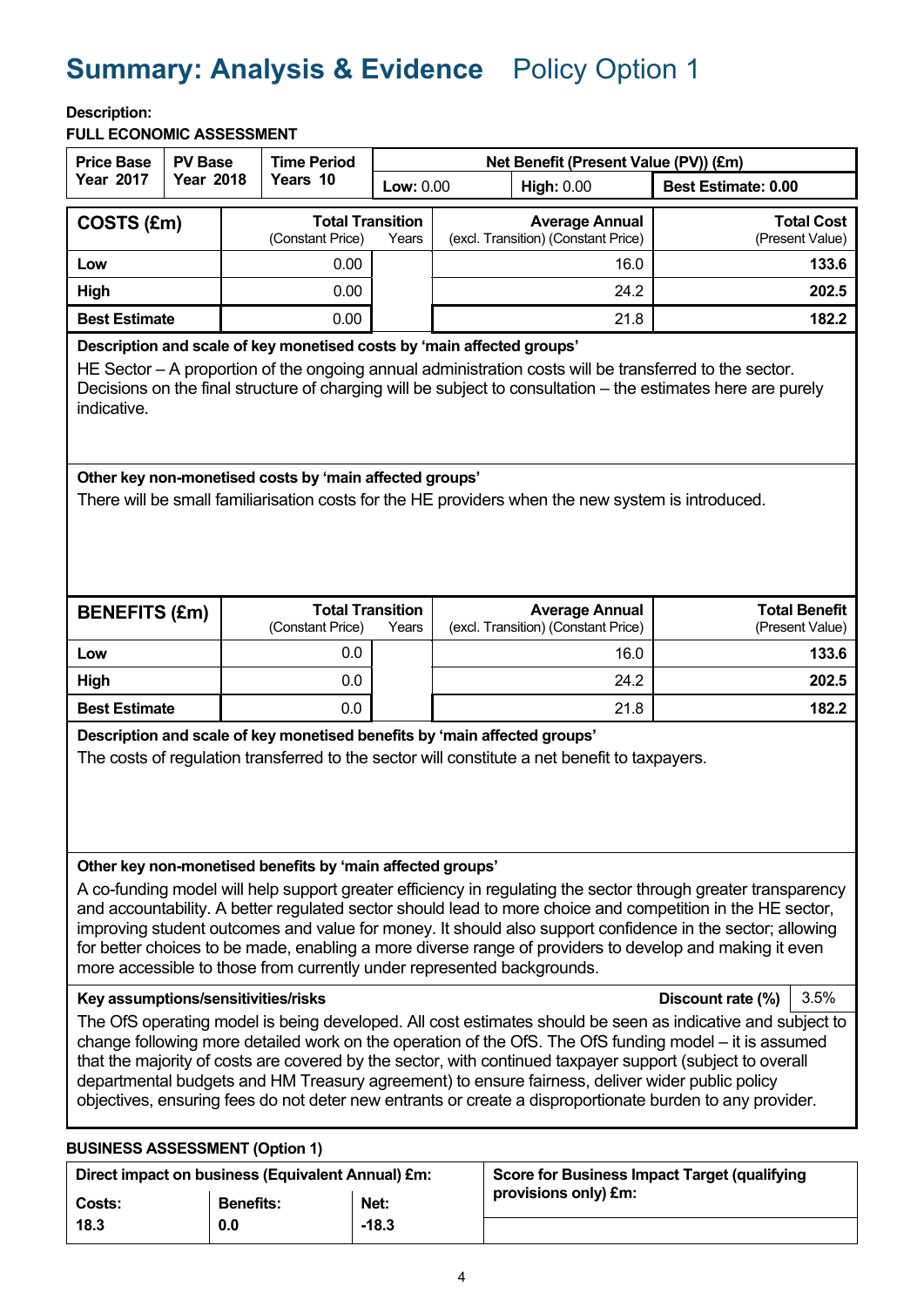# <span id="page-4-0"></span>**Background**

- 1. The methodological approach of the first section of this Impact Assessment, to estimate the operating costs of the Office for Students (OfS), is based on a previous Impact Assessment published in 2016, 'Introducing registration fees for Office for Students'[1](#page-4-1) which received a green rating from the RPC. This effectively merges the operating costs of the Higher Education Funding Council for England (HEFCE) and the Office for Fair Access (OFFA), which are both to be abolished and their functions taken over by a new regulator the OfS.
- 2. The methodology in this Impact Assessment differs from the 2016 Impact Assessment slightly, these changes are;
	- a. **Do not include HEFCE contracts with the Higher Education Statistics Agency (HESA) and the Quality Assurance Agency (QAA) –** HEFCE currently funds HESA and QAA to carry out certain activities necessary for the sector. Under the new regulatory landscape, the OfS is expected to designate bodies, the Designated Quality Body and Designated Data Body, to carry out such functions. These bodies will have the power to charge providers fees to recoup the cost of undertaking these statutory activities. These costs were taken into account in the previous Impact Assessment<sup>[2](#page-4-2)</sup> by adding the cost of HEFCEs contracts with HESA and QAA on top of the combined costs of HEFCE, OFFA and AP resource transferring to contribute to the estimated baseline OfS operating costs. These costs have not been included in the OfS's operating costs baseline in this Impact Assessment.
	- b. **10% efficiency savings –** The 2016 Impact Assessment assumed that in 2018/19 the OfS would realise a 10% efficiency saving. However, it is now assumed that this 10% efficiency saving will not be realised until 2019/20, a year after the OfS is fully functional, as it will take time for the OfS to be able to make these efficiency savings.
- 3. The second section of this Impact Assessment takes this estimated OfS operating cost and estimates the size of registration fee each provider could face. This analysis is additional to that in the 2016 Impact Assessment.
- 4. This Impact Assessment focuses on the move to a largely provider funded model for the OfS and the Government's consultation on the detailed model for calculating its annual registration fee and the operational aspects of how this will work $3$ . In parallel, the Government (on behalf of the OfS) is consulting on how the Regulatory Framework will operate[4.](#page-4-4) The costs and benefits of the risk-based regulatory regime it proposes are considered in a separate Impact Assessment and provide a broader context in which the effects of moving to a provider-based charging model can be considered. In summary, the new regulatory framework is expected to have the following impacts:

<span id="page-4-1"></span><sup>&</sup>lt;sup>1</sup> Higher Education and Research Bill Detailed Impact Assessment – Introducing registration fee for Office for Students (June 2016) <https://www.gov.uk/government/publications/higher-education-and-research-bill-impact-assessment>

<span id="page-4-2"></span><sup>&</sup>lt;sup>2</sup> Higher Education and Research Bill Detailed Impact Assessment – Introducing registration fee for Office for Students (June 2016) <https://www.gov.uk/government/publications/higher-education-and-research-bill-impact-assessment>

<span id="page-4-3"></span><sup>3</sup> Office for Students: registration fees (stage 2) Government consultation [https://consult.education.gov.uk/he-landscape-reform/ofs-registration](https://consult.education.gov.uk/he-landscape-reform/ofs-registration-fees-and-other-fees-stage-2/)[fees-and-other-fees-stage-2/](https://consult.education.gov.uk/he-landscape-reform/ofs-registration-fees-and-other-fees-stage-2/)

<span id="page-4-4"></span><sup>&</sup>lt;sup>4</sup> Office for Students: regulatory framework for higher educatio[n https://www.gov.uk/government/consultations/office-for-students-regulatory](https://www.gov.uk/government/consultations/office-for-students-regulatory-framework-for-higher-education)[framework-for-higher-education](https://www.gov.uk/government/consultations/office-for-students-regulatory-framework-for-higher-education)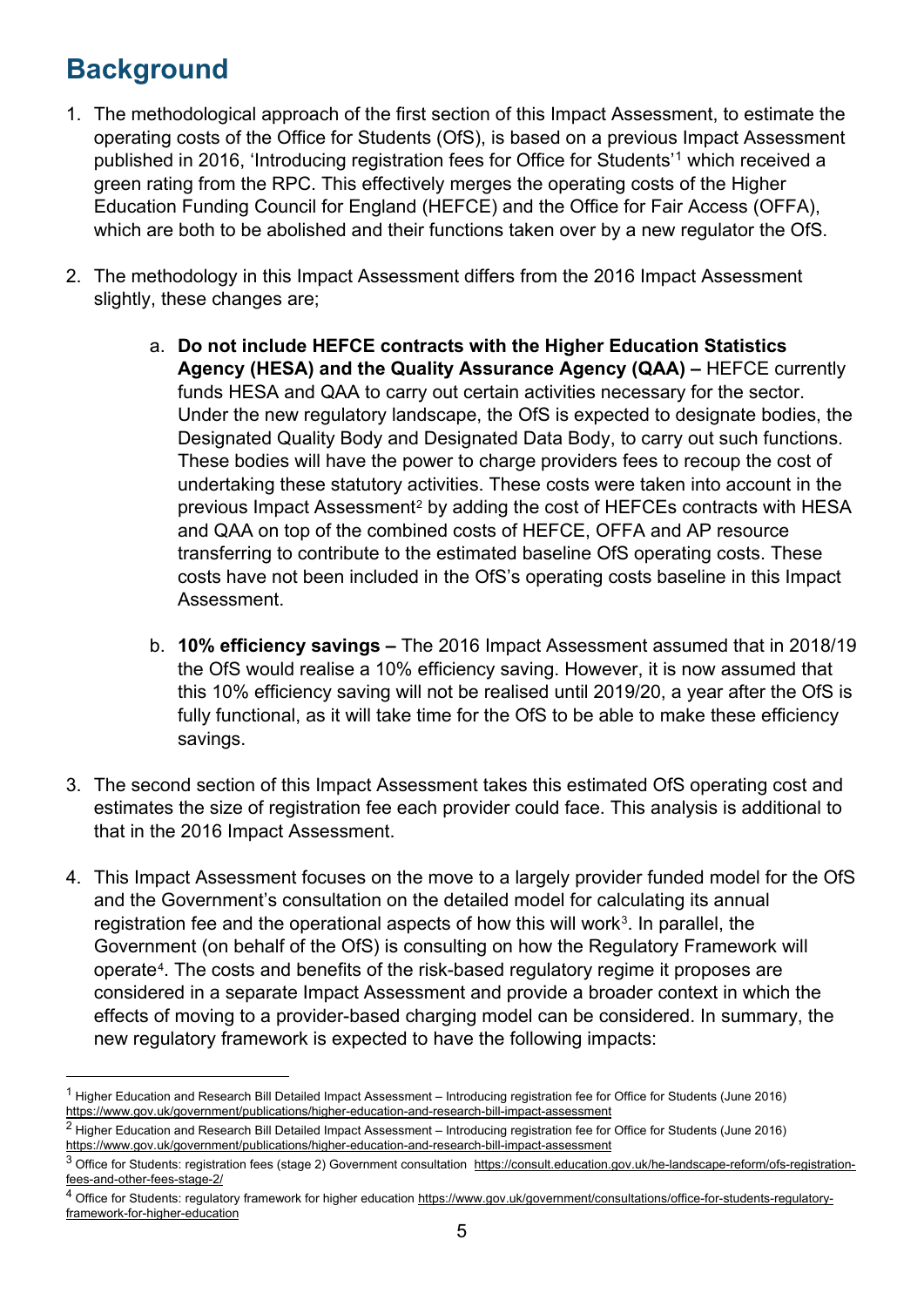- The creation of the OfS register, a single entry gateway to the higher education sector, will create a level playing field to allow new high quality providers to enter the sector, including through reforms to the validation system. This will reduce the barriers to entry in the sector, resulting in greater competition, better value for money and improved student outcomes through high quality provision.
- The initial and ongoing conditions of registration will introduce baseline standards that providers must meet, which vary by registration category of the provider. These include the transparency condition, student protection plans and participation in TEF (Teaching Excellence and Student Outcomes Framework) which will protect students' interests through increased transparency, better information to make informed decisions and widening participation in HE. These are associated with familiarisation and registration costs of the new system for existing providers, provision of data by providers to the OfS and the monitoring costs to the OfS to ensure providers meet the conditions.
- The introduction of a risk based regulatory approach will mean that regulatory activities are focused on individual providers and areas of most risk, to ensure that regulation is proportionate. For low risk providers, this will reduce unnecessary costs as reviews will be less frequent and there will be lighter touch monitoring. This will protect students by regulating risks to quality of provision, ensuring value for money and promoting access and participation.
- 5. Overall, the effect of changes to the charging model and the new regulatory framework will have a net benefit and improve student outcomes. The business net present value of the Regulatory Framework consultation will be published in a separate Impact Assessment.

## <span id="page-5-0"></span>**Creation of the Office for Students (OfS)**

- 6. The higher education funding system in England has undergone many changes over the past 20 years. There has been a marked rise in the number and diversity of providers as former polytechnics and colleges of higher education (HE) have been granted university status, and caps on student numbers have been relaxed. This has led to the emergence and growth of new, smaller and more specialist higher education institutions, which are not in direct receipt of HEFCE or public funding, known as alternative providers (APs). Today, there are over 300<sup>[5](#page-5-1)</sup> providers who receive HEFCE funding directly, and over 700 Alternative Providers<sup>[6](#page-5-2)</sup> offering higher education courses.
- 7. At the same time, there has been a sizeable shift in the way Higher Education Institutions (HEIs) are funded. As Figure 1 below clearly shows, the proportion of funding for teaching provided by direct grant from the HEFCE has declined significantly, while the share of funding from tuition fees has increased.

<span id="page-5-1"></span> <sup>5</sup> HEFCE - <http://www.hefce.ac.uk/reg/register/search/Overview>

<span id="page-5-2"></span><sup>&</sup>lt;sup>6</sup> Alternative providers of higher education: the market and students in 2014 [https://www.gov.uk/government/publications/alternative-providers](https://www.gov.uk/government/publications/alternative-providers-of-higher-education-the-market-and-students-in-2014)[of-higher-education-the-market-and-students-in-2014](https://www.gov.uk/government/publications/alternative-providers-of-higher-education-the-market-and-students-in-2014)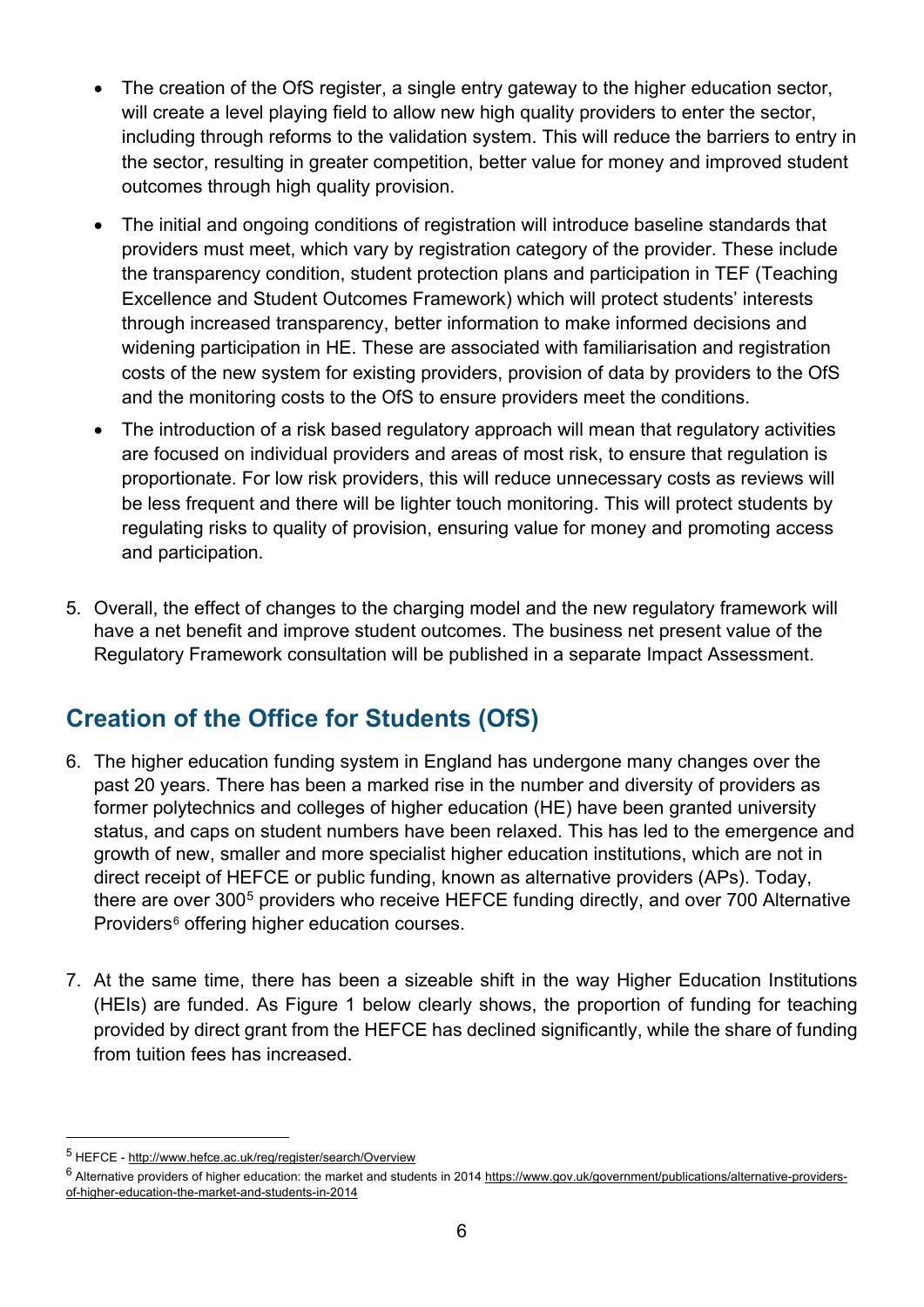

**Figure 1. Sources of income for UK HEIs, percentage split.[7](#page-6-0)**

- 8. Given that the student, supported by taxpayers, is now the primary funder of higher education, a new regulatory body, the Office for Students (OfS), is being established in January 2018 to ensure that the interests of students and taxpayers are fully protected. Government will reduce its funding to the regulator and regulated HE providers will be required to provide the balance via registration fees.
- 9. Combining some of the existing regulatory functions of HEFCE and the Office for Fair Access (OFFA), and creating new statutory powers and duties, such as maintaining a register, imposing conditions and requiring cooperation with an inspection, will give the OfS clear and consistent powers to regulate the sector in a way which promotes competition, choice, equality of opportunity, quality and value for money for students and taxpayers.
- 10.The OfS will have a clear remit to cover all English HE providers. It will do so as a risk-based market regulator, representing a major shift away from the role currently played by HEFCE, which was designed as a funding body. This risk-based market regulator approach follows from the principle that competition in HE, as in other markets, will encourage greater quality, choice and innovation.
- 11.The OfS will have a range of particular functions and responsibilities, including establishing and maintaining a register of English higher education providers. To register, providers would have to demonstrate that they meet a set of initial registration conditions to ensure they meet the high bar for entry and would be subject to a risk assessment. The OfS would

<span id="page-6-0"></span> <sup>7</sup> HESA finance plus data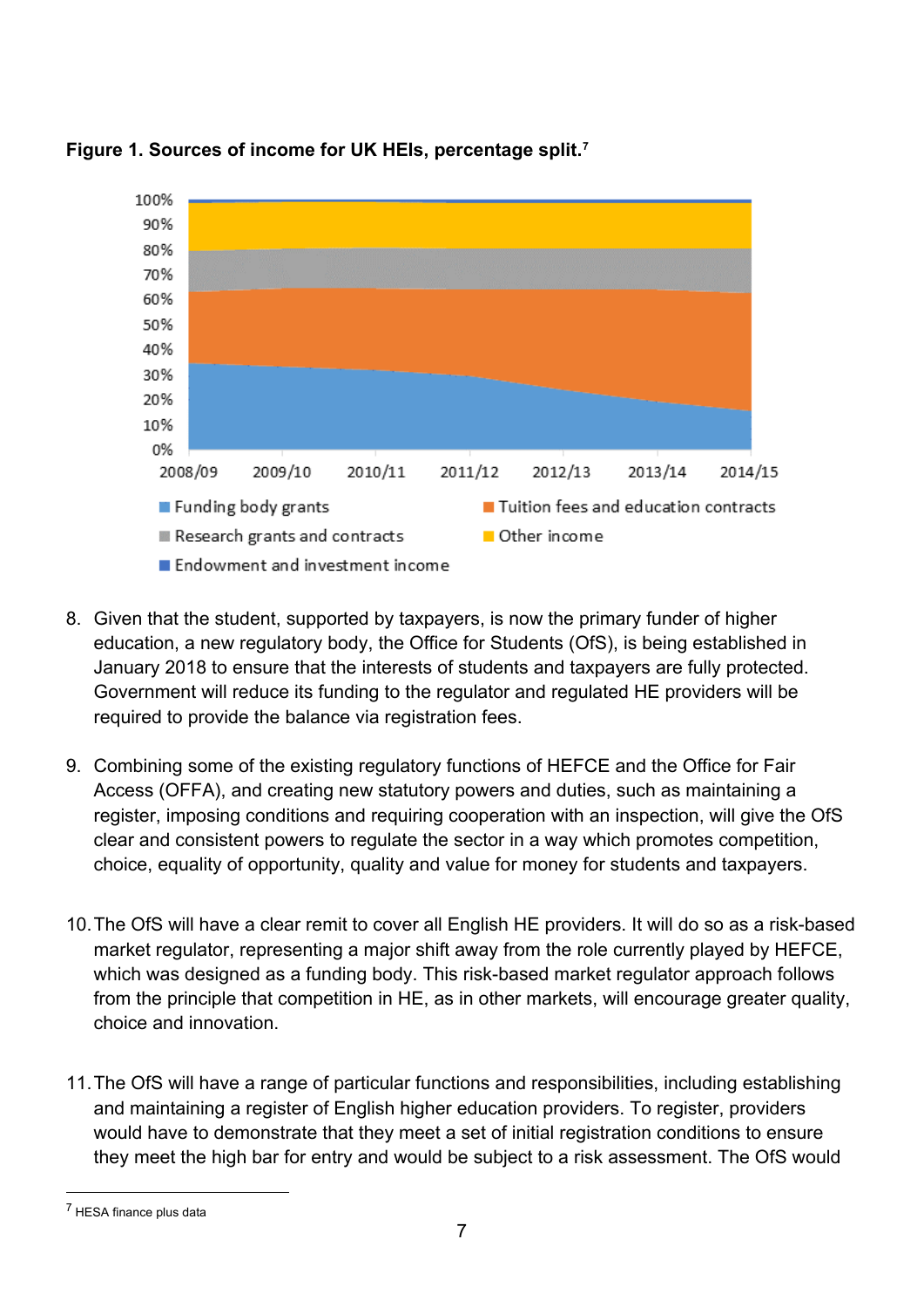also monitor that providers are complying with the conditions of registration set out in the new regulatory framework. Based on this risk assessment the OfS would decide on any enhanced monitoring needed in relation to any risks identified.

- 12.In line with its general duties set out in the Act, in performing its functions, the OfS must have regard to the need to:
	- Protect the institutional autonomy of English HE providers
	- Promote quality, choice and opportunities for students
	- Encourage competition, while having regard to the benefits of collaboration between providers
	- Promote value for money
	- Promote equality of opportunity in connection with access and participation
	- Use its resources in an efficient, effective and economic way
	- Observe the principles of best regulatory practice

# <span id="page-7-0"></span>**Problem under Consideration**

13.Currently, HEFCE and OFFA are fully funded by the government. Under the 2017 Higher Education and Research Act (HERA), the new regulatory body, the OfS, will now have the legislative power to charge registration fees. In this way, HE will be similar to other regulated sectors such as, telecommunications (Ofcom), electricity and gas (Ofgem); and health and social care (CQC) where the economic regulator is partly or fully funded by the sector it regulates.

# <span id="page-7-1"></span>**Rationale for intervention**

- 14. The Impact Assessment published in June  $2016<sup>8</sup>$  $2016<sup>8</sup>$  $2016<sup>8</sup>$  in support of the introduction of the Higher Education and Research Bill set out the key reasons for partly funding the OfS through registration fees<sup>9</sup>. These included:
	- **Fairness**: Currently costs of HEFCE/OFFA are fully covered by the taxpayer. This effectively means that a taxpayer who has never been through the HE system would still contribute to the administration costs of the regulator. For those who have studied, taxes paying for the operation of the regulatory body would come on top of their student loan repayments, despite them being out of education for potentially many years.
	- **Budgetary pressures**: The model where providers cover the majority of the costs of the new regulator would realise savings to the taxpayer, contribute to the stability of public finances and enable government funding to be focused towards areas of market failure where funding is required to deliver public policy outcomes in a way that represents value for money.
	- **Accountability**: Asking providers to contribute to the cost of the OfS would give them an incentive to hold the regulator accountable and challenge the efficiency of the regulatory system. This will be encouraged by strong accountability mechanisms between the

<span id="page-7-3"></span><span id="page-7-2"></span> $8$  2016 impact assessment - https://www.gov.uk/government/publications/higher-education-and-research-bill-impact-assessment  $9$  Rationale for regulators recovering costs from the regulated is laid out in – Cabinet Office's Regulatory Futures Review 2017 https://www.gov.uk/government/publications/regulatory-futures-review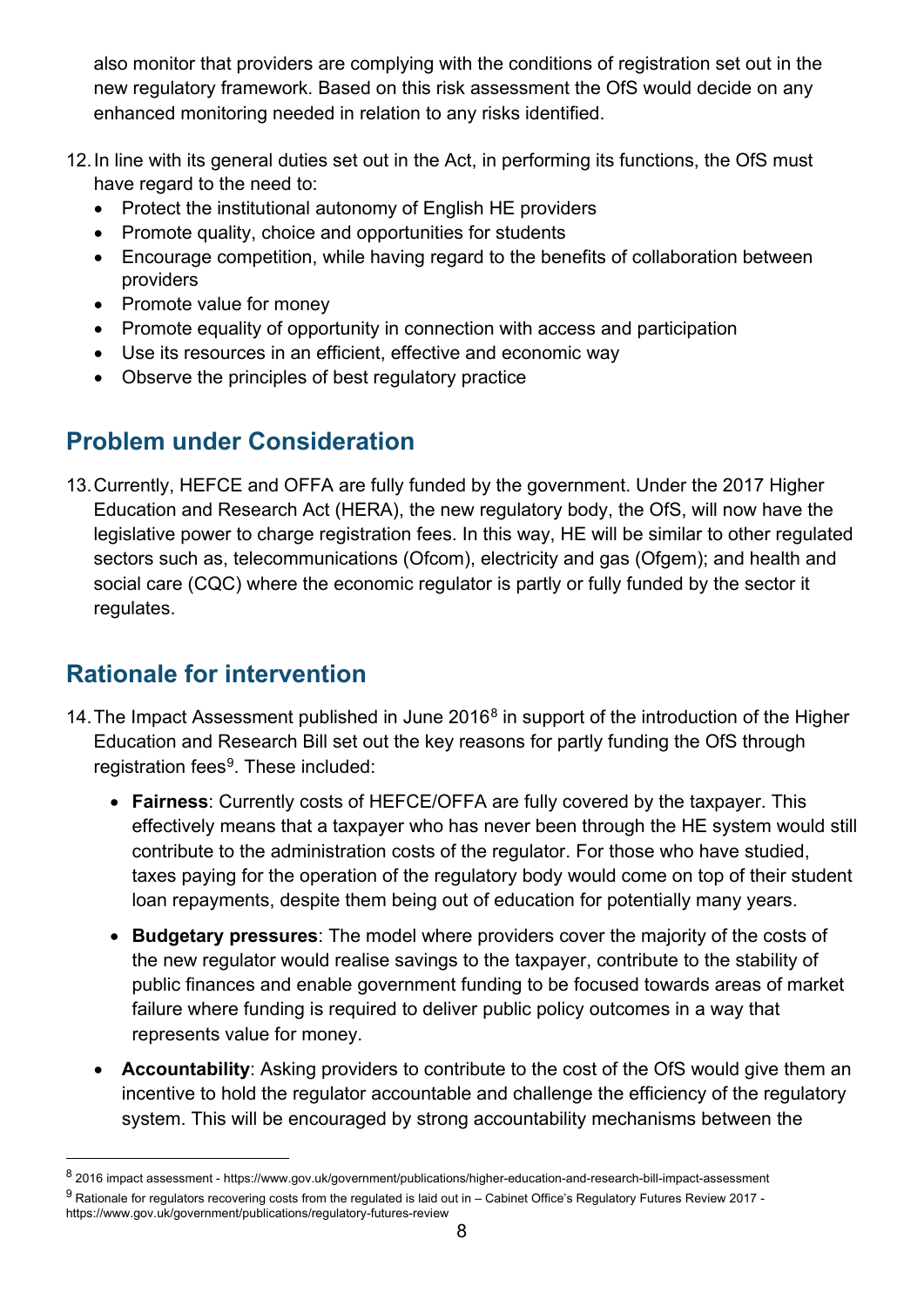sector, the government and the OfS. Sector representation will be achieved through the statutory requirement for a sector representative on the OfS Board. Providers will also be able to challenge the OfS should they feel that it is not operating according to its general duties on the face of the Act, including the requirement to have regard to the need to use its resources in an efficient, effective and economic way. In addition, the OfS will be required to lay an annual report before Parliament on the performance of its functions and its statement of accounts. Alongside the need to charge fees in accordance with regulations made by the Secretary of State, this will ensure that the OfS faces the appropriate level of government scrutiny over how it exercises its fee charging powers.

## <span id="page-8-0"></span>**Policy objective**

- 15.Under HERA 2017, the OfS has powers to charge providers registration fees as a condition of registration in accordance with regulations made by the Secretary of State.
- 16.It is envisaged that different fee charging arrangements would be in place for *Registered Basic[10](#page-8-2)* providers because the proposed regulatory framework suggests that the OfS would expend substantively less regulatory effort – both initially and on an ongoing basis - on these providers, which would also receive lesser direct benefit from being registered, compared with providers in the *Approved[11](#page-8-3)* and *Approved (fee cap)[12](#page-8-4)* categories.

## <span id="page-8-1"></span>**Options under consideration**

17.This Impact Assessment covers the options for the OfS to charge registration fees.

**Option 0: Do nothing:** Government (and thus the taxpayer) continues to fully fund the regulatory body for higher education.

**Option 1 (preferred): OfS charges flat fee to Registered Basic providers and a registration fee to Approved and Approved (fee cap) providers based on a model of provider size.** This would recognise that the OfS would have benefits both for providers, students and the economy at large, and recognise the differences in the size of providers and the level of benefits they receive by being registered. Bringing the OfS's funding approach in line with that of other regulators and the government's policy that regulators should generally be funded through charges on those they regulate.

**Option 2**: **OfS charges flat fee to Registered Basic providers and a registration fee to Approved and Approved (fee cap) providers based on a model of provider size and regulatory effort**. This would recognise that OfS would have benefits both for

<span id="page-8-2"></span> <sup>10</sup> **"Registered - Basic"** providers would be formally recognised by government, subject to check of their qualifications and requirements on student protection. They would not gain access to government funding or ability to recruit international students.

<span id="page-8-3"></span><sup>11</sup> **"Approved":** Gain access to up to £6,000 tuition fee loans for undergraduate students, with no cap on tuition fees, and no requirement to sign up to an access agreement (but with a policy statement on widening participation in HE). Able to recruit international students as a Tier 4 visa sponsor.

<span id="page-8-4"></span><sup>12</sup> **"Approved (fee cap)":** A £9,000 tuition fee loan cap, a cap on fees at £9,000, a requirement to sign up to an access agreement if fees charged are more than £6000, and eligibility for government grant. Able to recruit international students as a Tier 4 visa sponsor.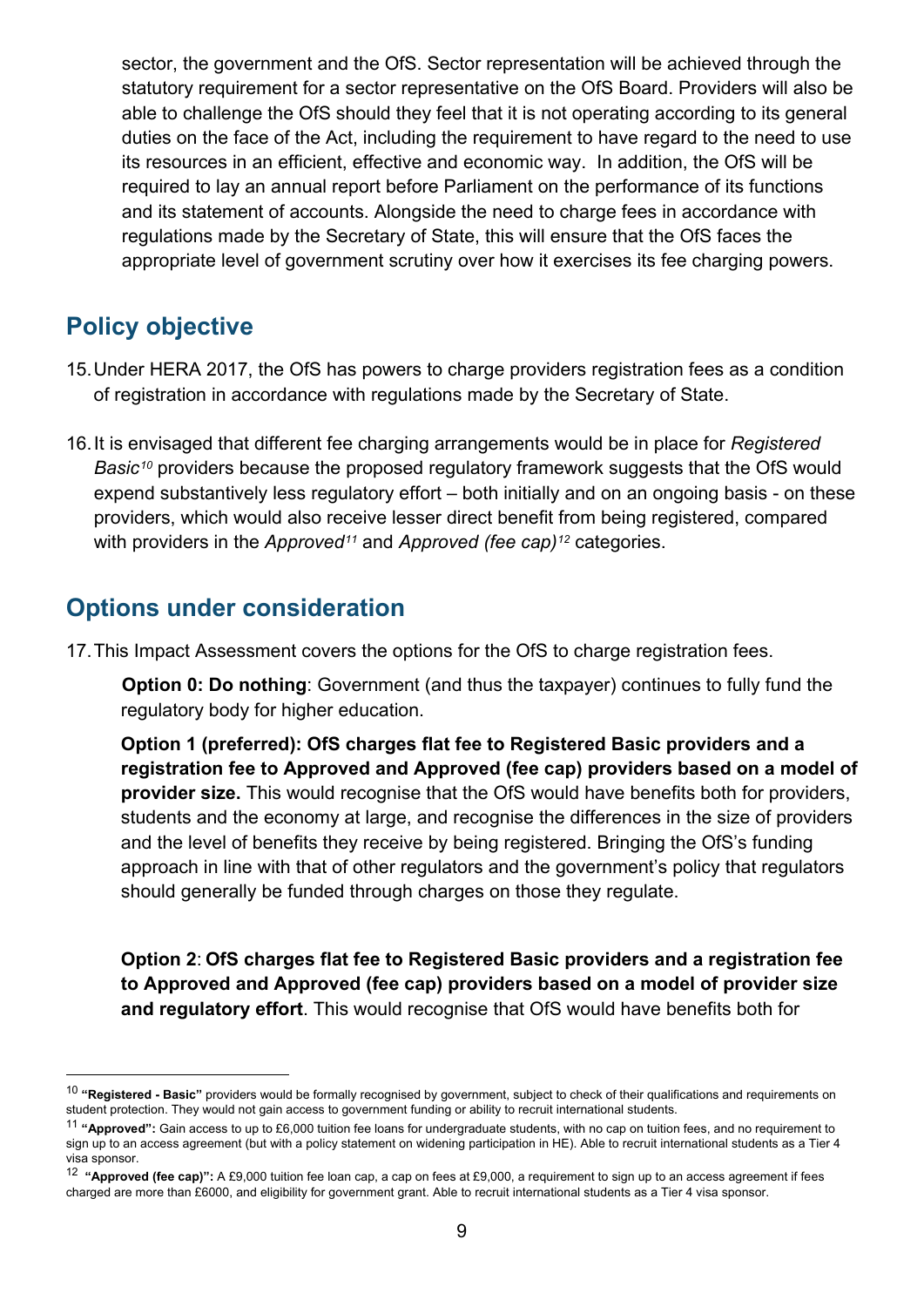providers, students and the economy at large, and also recognise that some providers are more costly to regulate than others.

18.The preferred option is Option 1. The government is currently seeking views on this option in its consultation "Office for Students: registration fees (stage 2)"<sup>13</sup>, which launched on 19 October. Following this consultation, the Secretary of State will decide on the registration fee model to be implemented. HERA allows the Secretary of State to set the level of registration fees and to make other provision about how they are to be paid in regulations. This Impact Assessment will be updated in advance of that.

## <span id="page-9-0"></span>**Estimating the OfS's expected operating costs**

## **Establishing baseline operating costs**

- 19.There is uncertainty as to what the likely operating costs of the OfS will be. This is because they will depend on the organisational design of the OfS and the operation of the new regulatory framework. The responses to the stage 2 government consultation on OfS registration fees<sup>[14](#page-9-2)</sup> and the consultation on the wider regulatory framework will be used to inform and refine our initial analysis of operating costs.
- 20. The Impact Assessment published in June 2016<sup>[15](#page-9-3)</sup> provided an indicative estimate of the OfS's potential operating cost based on the financial accounts of HEFCE and OFFA. This initial estimate has been updated to take into account the most recent published financial accounts of the two organisations<sup>16</sup>. Table 1 shows the overall expenditure of HEFCE in 2016/17 and OFFA in 2016/17. "Operating expenditure" covers the costs that form the baseline for our estimates.
- 21.Figures from HEFCE and OFFA accounts are given in financial years.

#### **Table 1. HEFCE and OFFA expenditure 2016/17**

| £ thousand actual                        | <b>HEFCE 16-17</b> | <b>OFFA 16-17</b> |
|------------------------------------------|--------------------|-------------------|
| <b>Operating expenditure</b>             |                    |                   |
| <b>Staff costs</b>                       | 18,904             | 1,267             |
| <b>Support costs</b>                     | 6,190              | 257               |
| <b>Other</b>                             |                    | 403               |
| Depreciation, amortisation<br>(non-cash) | 226                |                   |
| <b>Gross operating expenditure</b>       | 25,320             | 1.927             |

<span id="page-9-1"></span> <sup>13</sup> https://consult.education.gov.uk/he-landscape-reform/ofs-registration-fees-and-other-fees-stage-2/

<span id="page-9-2"></span><sup>14</sup> https://consult.education.gov.uk/he-landscape-reform/ofs-registration-fees-and-other-fees-stage-2/

<span id="page-9-3"></span><sup>15</sup> 2016 impact assessment - https://www.gov.uk/government/publications/higher-education-and-research-bill-impact-assessment <sup>16</sup> HEFCE annual report and accounts 2016/17<http://www.hefce.ac.uk/about/reportsaccounts/>

<span id="page-9-4"></span>OFFA annual report and accounts 2016/1[7 https://www.offa.org.uk/publications/annual-reports/](https://www.offa.org.uk/publications/annual-reports/)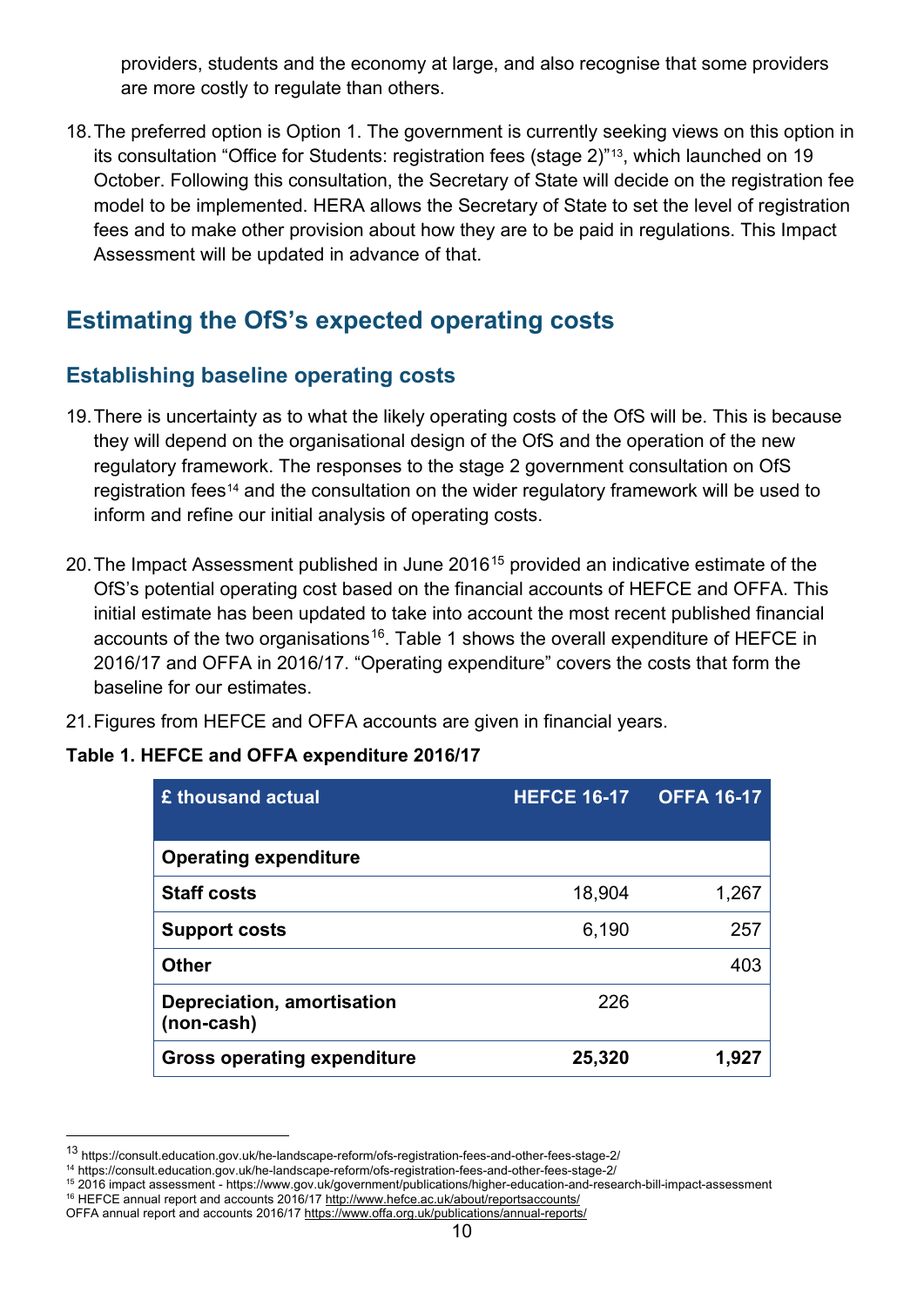- 22.Following the same approach outlined in the 2016 impact assessment, two sets of adjustments are made to this figure in order to reach a baseline cost estimate (i.e. costs before allowing for efficiencies stemming from the replacement of HEFCE and OFFA with a single new regulatory body).
- 23.The first set of adjustments involves two deductions to the HEFCE gross operating expenditure figure of £25,320,000:
	- HEFCE currently bears part of the responsibility for managing the Research Excellence Framework and allocating research funding for providers, as well as wider responsibilities that will transfer into Research England<sup>[17](#page-10-0)</sup>. It has been estimated that 28 full-time equivalent (FTE) posts in HEFCE are directly responsible for this function,<sup>[18](#page-10-1)</sup> though the final confirmation of this will be subject to the process of transferring staff into the two organisations and negotiations with Trade Unions and staff. In the new system, this will move to UK Research and Innovation (UKRI), as a part of the future consolidation of research funding under one body. As there were 325 FTE staff at HEFCE in as of March 2017, it is assumed that there would be a cost saving of around 9% (28/325). This would amount to a £2.2m (£25.3m x 9%) deduction<sup>19</sup>.
	- While HEFCE only has duties to regulate English HE providers, it also performs similar functions for the Devolved Administrations (DAs) on a contractual basis. The powers allocated to the OfS will also only relate to England. The OfS may work jointly with the DAs, but we would expect this to be on a contractual basis and for the OfS to recover costs from the DAs. Therefore, to get comparable estimates, the costs of contracts with the Devolved Administrations have to be excluded from the baseline estimates. This would amount to £80,000[20](#page-10-3), which relates to various services provided to the Department for the Economy in Northern Ireland, which will be deducted from HEFCE operating costs. The provision which allows the OfS to make arrangements for rating the quality and standards of providers in Wales, Scotland and NI is section 25 of HERA, which is due to come into force on 1 January 2018.

| <b>Cost category</b>                   | <b>Cost (£000s)</b> |
|----------------------------------------|---------------------|
| <b>HEFCE operating costs</b>           | 25,320              |
| - Research funding                     | $-2,181$            |
| - NI contract                          | -80                 |
| England-only HEFCE costs <sup>21</sup> | 23,059              |

#### **Table 2. England-only costs of HEFCE in 2016/17**

<span id="page-10-0"></span> <sup>17</sup> A part of UKRI

<span id="page-10-1"></span><sup>18</sup> Source: Internal DfE estimates

<span id="page-10-2"></span><sup>&</sup>lt;sup>19</sup> No further data on specific costs of this staff is available, so it is assumed that proportion of HEFCE operating costs spent on research funding is equivalent to the proportion of this staff in the organisation.

<span id="page-10-3"></span><sup>20</sup> DfE discussions with HEFCE

<span id="page-10-4"></span><sup>21</sup> Numbers may not sum due to rounding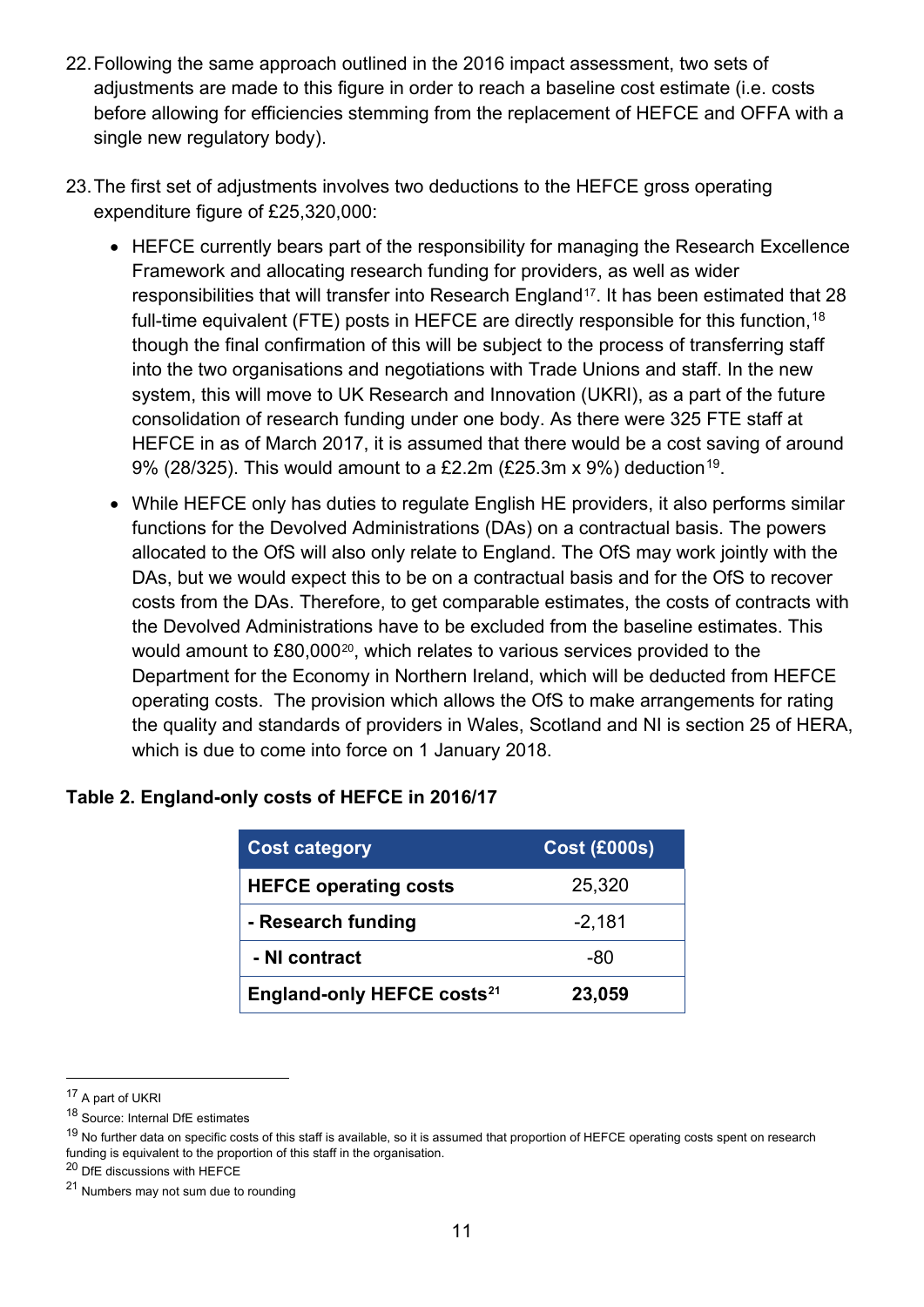- 24.The second adjustment relates to the inclusion of an additional item of expenditure associated with HEFCE's responsibilities around regulation:
	- DfE currently has partial responsibility for managing alternative providers (APs) of higher education, including monitoring, designation and annual re-designation<sup>[22](#page-11-0)</sup>. This would be fully transferred to the OfS in the new system. As a baseline for that part of the costs, we use the figures of DfE staff costs and overheads that cover this area, totalling  $£598,000^{23}$  $£598,000^{23}$  $£598,000^{23}$  altogether in the 16-17 financial year. Although final confirmation of this will be subject to the process of transferring staff and negotiations with Trade Unions and staff.
- 25.Taking all of these adjustments into account, the baseline estimate for OfS operating costs (before allowing for efficiency savings) is estimated to be £25.6m as shown in Table 3. This does not include costs of the OfS operating the Teaching Excellence and Student Outcomes Framework (TEF), which will not form a part of registration fees and have been assessed in a separate impact assessment at the primary legislation stage<sup>24</sup>.
- 26.HEFCE currently funds HESA and QAA to carry out certain activities necessary for the sector, such as, the Higher Education Data and Information Improvement Programme (HEDIIP). In the previous Impact Assessment, the cost of HEFCEs contracts with HESA and QAA were added on top of the combined costs of HEFCE, OFFA and AP resource transferring to contribute to the estimated baseline OfS operating costs. However, in this Impact Assessment HEFCE's funding to HESA and QAA is not included in the baseline estimate of the OfS's operating costs. This is because it is the intention to designate bodies, the Designated Quality Body and Designated Data Body, to carry out such functions, which will have the power to charge their own fees<sup>[25](#page-11-3)</sup>. Expressions of interest to fill the roles of the designated bodies were invited in August 2017.

| <b>Category</b>                                        | Cost    |
|--------------------------------------------------------|---------|
| A: HEFCE 16-17 total operating<br>costs (England only) | £23,059 |
| B: OFFA 16-17 total operating costs                    | £1,927  |
| C: DfE AP resource transferring                        | £598    |

#### **Table 3. Total baseline estimated OfS operating costs, (£thousands)**

<span id="page-11-0"></span><sup>&</sup>lt;sup>22</sup> Checks undertaken to ensure that APs are offering higher quality provision and are financially stable, before they can offer student loans for students at their courses. APs are then subject to annual re-designation where they need to provide evidence of their continued financial sustainability, student numbers and quality of course provision.

<span id="page-11-1"></span><sup>23</sup> (Average grade salary\*19.7% non-wage uplift)\*number of people in the grade (14 FTE posts at varying grades)

A 19.7% uplift has been applied to the wage rate figures to include non-wage costs. Eurostat defines wage and salary costs as direct remunerations, bonuses, and allowances paid by an employer in cash or in kind to an employee in return for work done, payments to employees saving schemes, payments for days not worked and remunerations in kind such as food, drink, fuel, company cars, etc. Non-wage costs are defined as the employers' social contributions plus employment taxes regarded as labour costs less subsidies intended to refund part or all of the employer's cost of direct remuneration. Using Eurostat data, non-wage costs as a percentage of wage costs were approximately 19.7% at the time of writing. The underlying data can be found at

<http://ec.europa.eu/eurostat/tgm/refreshTableAction.do?tab=table&plugin=1&pcode=tps00173&language=en>

<span id="page-11-2"></span><sup>&</sup>lt;sup>24</sup> Higher Education and Research Bill Detailed Impact Assessment – The Teaching Excellence Framework (June 2016) <https://www.gov.uk/government/publications/higher-education-and-research-bill-impact-assessment>

<span id="page-11-3"></span> $25$  After appointment of the Designated Data Body, the OfS will agree precise functions it will undertake. It is assumed in this IA that these will resemble the current activities undertaken by HESA.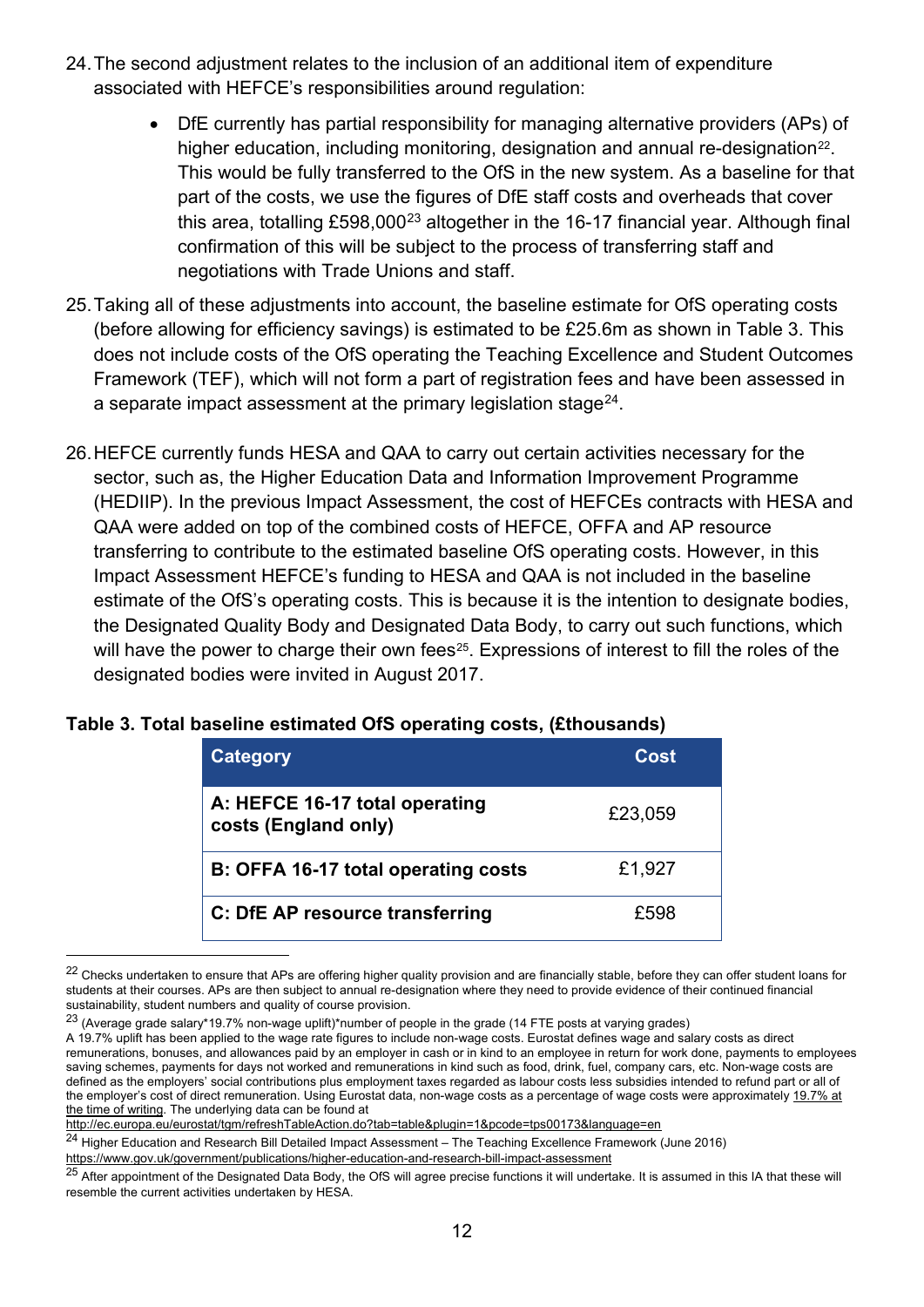| <b>Category</b>              | <b>Cost</b> |
|------------------------------|-------------|
| $\overline{ }$ TOTAL $^{26}$ | £25,583     |

27.All figures in table 3 are given in the financial year 2016-17, these are then translated into the academic year 2016/17, to give a baseline operating cost of the OfS of £25.5. All analysis onwards is in academic year.

## **Expected efficiencies**

- 28.The figure of £25.5 million provides a baseline for the costs of OfS, based on current expenditure on related functions. Once created, the OfS is likely to generate cost savings, stemming in part from the replacement of HEFCE and OFFA with a single regulatory body, and in part from the move to a risk-based, more efficient regulatory framework.
- 29.It is estimated that a 10% efficiency saving would be achieved relative to baseline costs. However, differing from the previous 2016 Impact Assessment<sup>[27](#page-12-1)</sup>, which assumed this saving would be realised from year 1 (2018/19) we now assume that these savings will not be realised until 2019/20. As the OfS will be operating under HEFCE and the Director of Fair Access' (DFA's) powers until 19/20 and will only have its full suite of regulatory powers from then. Efficiency savings can only begin to be achieved once the OfS and the new regulatory regime is fully operational.
- 30. This means that the baseline for operating costs is £25.5m<sup>[28](#page-12-2)</sup> for 2016/17 It is assumed that the running costs will rise in line with economy-wide inflation. Adjusting for forecast RPIX inflation[29](#page-12-3), the expected operating cost for 2018/19 is then **£27.7 million**, and in 2019/20 when the 10% efficiency saving is realised the expecting operating cost is **£26.2 million**. We have assumed a 10% efficiency saving from 2019/20 resulting from merging HEFCE and OFFA functions and the introduction of more efficient systems, such as the risk-based regulatory framework. The regulatory framework, on which a parallel consultation is taking place, has yet to be finalised and as such we are not able to provide a more developed estimation of possible savings at this point.

## **Dynamics of the operating cost**

31.The reforms introduced by HERA will open the market to high quality new providers and create a level playing field between established providers and new entrants. This is expected to lead to a significant increase in the number of providers within the regulated system, improving choice for students and putting greater competitive pressure on existing providers to improve their student offer. That would mean the OfS having responsibility for regulating a greater number of providers, which may lead to an increase in the operating

<span id="page-12-0"></span> <sup>26</sup> Rows A+B+C=TOTAL figures may not sum due to rounding

<span id="page-12-1"></span><sup>&</sup>lt;sup>27</sup> Higher Education and Research Bill Detailed Impact Assessment – Introducing registration fee for Office for Students (June 2016) <https://www.gov.uk/government/publications/higher-education-and-research-bill-impact-assessment>

<span id="page-12-2"></span><sup>28</sup> Total in table 3

<span id="page-12-3"></span> $^{29}$  data is uprated OBR RPIX estimates for Jan-Mar quarter – published in March 2017.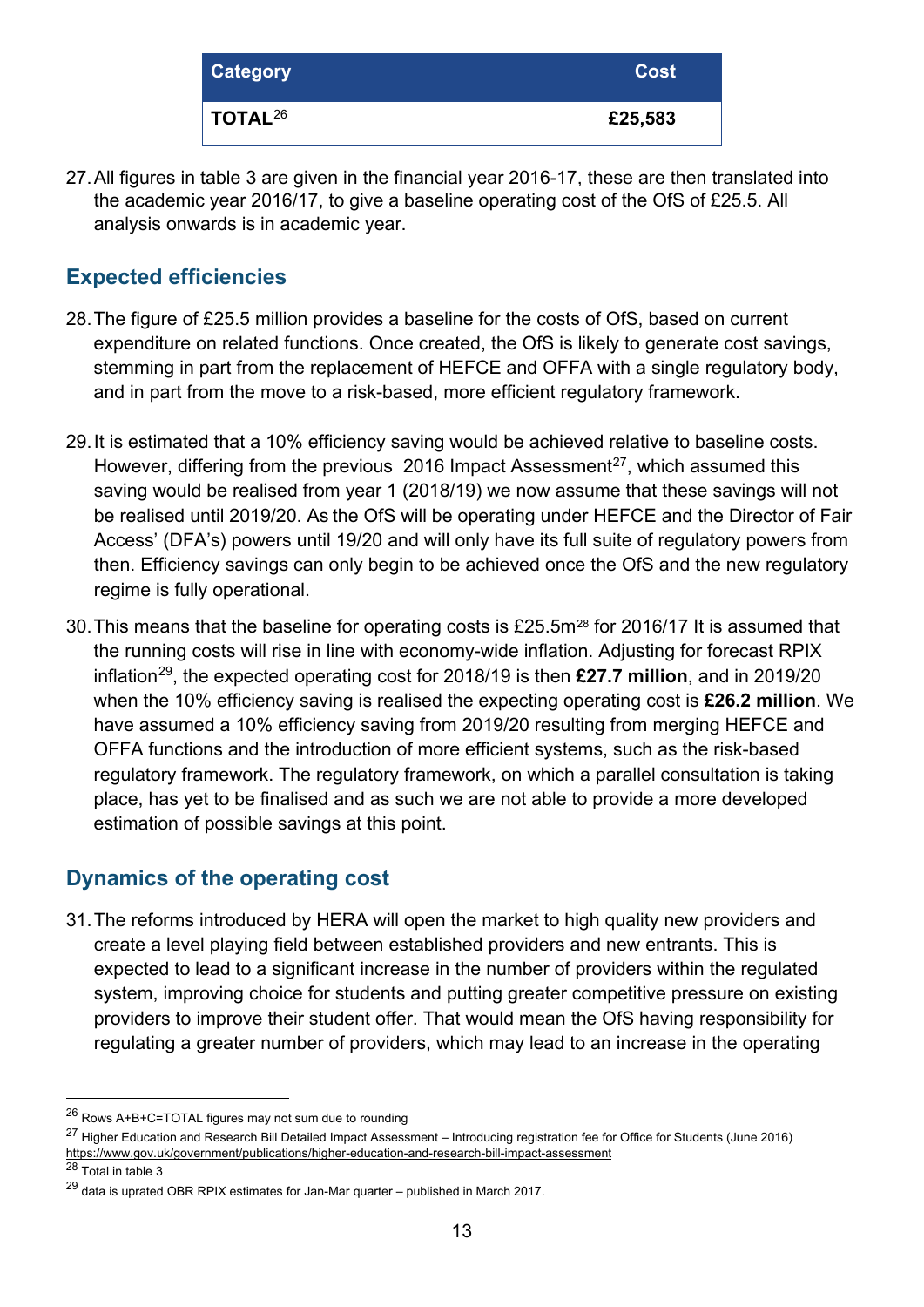costs. The number of providers in the Approved and Approved (fee cap) $30$  categories is estimated to increase by just under 5% each year. Based on our initial estimates $31$ , we have assumed that the operating costs would grow by 3.75% if the number of providers in the Approved and Approved (fee cap) categories rises by 5%.

- 32.*Registered Basic* providers are not included as the costs of regulation for them are assumed to be minimal relative to total OfS operating  $costs<sup>32</sup>$  $costs<sup>32</sup>$  $costs<sup>32</sup>$ . Based on the proposed regulatory framework, providers in the Registered Basic category would be subject to a basic form of regulation that focuses on recognising that they are providing HE. As such, the OfS would expend limited regulatory effort – both initially and on an ongoing basis - on these providers, which will also receive lesser direct benefit<sup>[33](#page-13-3)</sup> from being registered when compared with the Approved and Approved (fee cap) categories. Further detail on how the regulatory framework is expected to operate and the regulatory impacts of this on HE providers can be found in the Regulatory Framework consultation and associated impact assessment. The numbers of Registered Basic providers is also expected to increase marginally<sup>[34](#page-13-4)</sup> every year compared to the total number of providers registered with the OfS. Therefore, we assume that as this additional cost would be so minimal relative to the OfS total operating costs they would be absorbed.
- 33.Providers in the Approved and Approved (fee cap) categories would be subject to greater monitoring and assurance and be able to access substantively greater benefits than those providers in the Registered Basic category. For example, HE providers in the Approved and Approved (fee cap) categories are eligible to apply for a Tier 4 licence and their students have access to student finance. They would be expected to comply with conditions of registration, common baseline requirements which focus on what matters most to students and on providing value to students as well as the taxpayer. In general, it is proposed that both Approved and Approved (fee cap) categories will be subject to the same conditions, but with additional access and participation requirements associated with the fee cap. We do not envisage that these will be significant drivers of OfS cost and therefore do not propose to differentiate between fees for the approved categories.
- 34.Table 4 shows the projected number of providers which could be registered as Approved or Approved (Fee Cap) providers and the projected operating cost of the OfS<sup>[35](#page-13-5)</sup> over time. The increase in operating costs over time is due to two factors: (i) increase in the number of regulated "Approved"/"Approved (fee cap)" providers and (ii) inflation<sup>[36](#page-13-6)</sup>. The same assumptions on the number of providers in the new system are used across all Impact Assessments for the related consultations<sup>37</sup>.

<span id="page-13-0"></span> <sup>30</sup> Excluding any SCITTs registered in either of the Approved categories

<span id="page-13-1"></span><sup>31</sup> This is an initial estimate based on discussions between DfE and HEFCE.

<span id="page-13-2"></span><sup>32</sup> It is also assumed that the mix between "Approved" and "Approved (fee cap)" remains constant throughout the period. This is a simplifying assumption and it does not have a significant impact on total cost.

<span id="page-13-3"></span> $33$  They will not be eligible to apply for a tier 4 licence and their students will have no access to student finance.

<span id="page-13-4"></span><sup>34</sup> See table 8

<span id="page-13-5"></span><sup>&</sup>lt;sup>35</sup> Increase in gross operating costs is calculated with 50% of costs fixed and 50% directly proportionate to number of "Approved"/"Approved (fee cap)" providers. E.g. if the number of providers increase by 100% the OfS's operating costs will increase by 50%.

<span id="page-13-6"></span> $36$  data is uprated OBR RPIX estimates for Jan-Mar quarter – published in March 2017.

<span id="page-13-7"></span><sup>&</sup>lt;sup>37</sup> Further details of the HE provider estimate modelling is provided in a technical note. This has been supplied separately as it underpins all of the HE provider estimates in the HERA (Higher Education and Research Act) consultation stage Impact Assessments.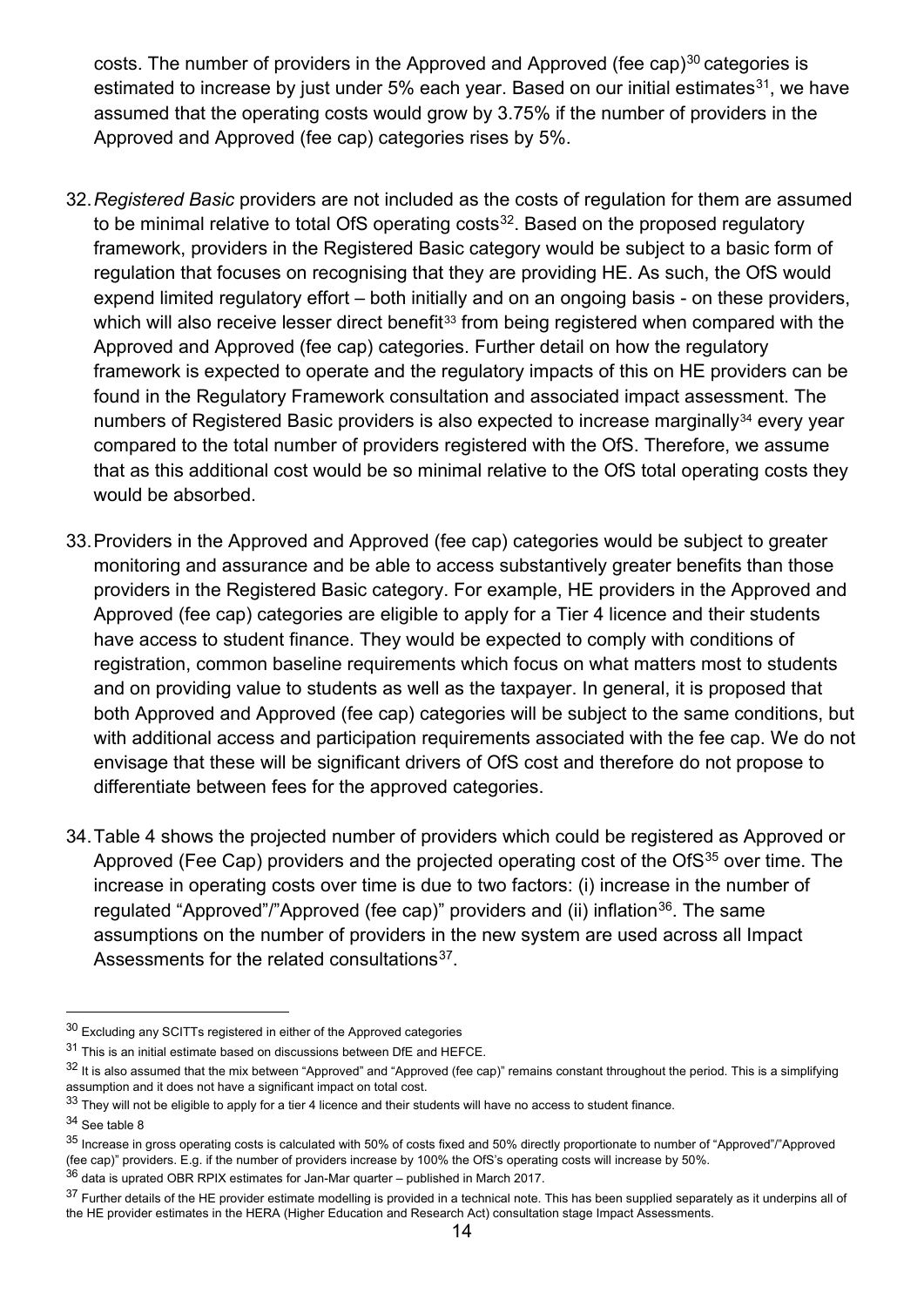|                                                             | 2018/<br>19 | 2019/<br>20 | 2020/<br>21 | 2021/<br>22 | 2022<br>123 | 2023/<br>24 | 2024/<br>25 | 2025/<br>26 | 2026/<br>27 | 2027/<br>28 |
|-------------------------------------------------------------|-------------|-------------|-------------|-------------|-------------|-------------|-------------|-------------|-------------|-------------|
| <b>Total</b><br>"Approved"<br>l"Approved<br>(fee cap)" $38$ | 508         | 531         | 555         | 580         | 606         | 631         | 654         | 677         | 698         | 718         |
| <b>Operating</b><br>cost of OfS,<br>£million <sup>39</sup>  | 27.7        | 26.2        | 27.7        | 29.2        | 30.7        | 32.3        | 33.8        | 35.4        | 36.9        | 38.5        |

#### **Table 4. Expected OfS operating cost by year**

## <span id="page-14-0"></span>**Analysis of policy options**

36.This impact assessment covers the options for OfS registration fee models. The actual amounts charged under the funding model which is chosen following the consultation will be set out in secondary legislation.

## **Option 0: Do nothing**

37.In the do nothing scenario, the government (i.e. taxpayers) would continue to fully fund the HE sector regulatory body. This would mean that HE providers would be able to join the OfS register in any registration category, as long as they meet the criteria for the category in question and accept the corresponding conditions, and would not be charged a fee by the OfS to regulate or register them.

#### *Costs*

38.There would be no additional costs to providers as the regulator would continue to be fully funded by government and would not charge registration fees to the higher education providers it regulates. This option would not be consistent with a key rationale for charging registration fees: fairness, as it means that the general taxpayer would still contribute a significant amount to the administration costs of the HE regulator. It also would not realise any significant savings to the taxpayer, who may have never attended a higher education

<span id="page-14-1"></span> <sup>38</sup> **"Approved":** Gain access to up to £6,000 tuition fee loans for undergraduate students, with no cap on tuition fees, and no requirement to sign up to an access agreement (but with a policy statement on widening participation in HE). Able to recruit international students as a Tier 4 visa sponsor.

**<sup>&</sup>quot;Approved (fee cap)":** A £9,000 tuition fee loan cap, a cap on fees at £9,000, a requirement to sign up to an access agreement if fees charged are more than £6000, and eligibility for government grant. Able to recruit international students as a Tier 4 visa sponsor.

<span id="page-14-2"></span><sup>&</sup>lt;sup>39</sup> Takes into account inflation, the 10% efficiency savings from 2019/20 and the numbers of Approved and Approved (fee cap) providers registered with the OfS. As the number of Approved and Approved (fee cap) providers increases the OfS operating costs will increase by half that amount e.g. if the number of Approved and Approved (fee cap) providers increased by 100% OfS operating costs would increase by 50%. (data is uprated OBR RPIX estimates for Jan-Mar quarter – published in March 2017)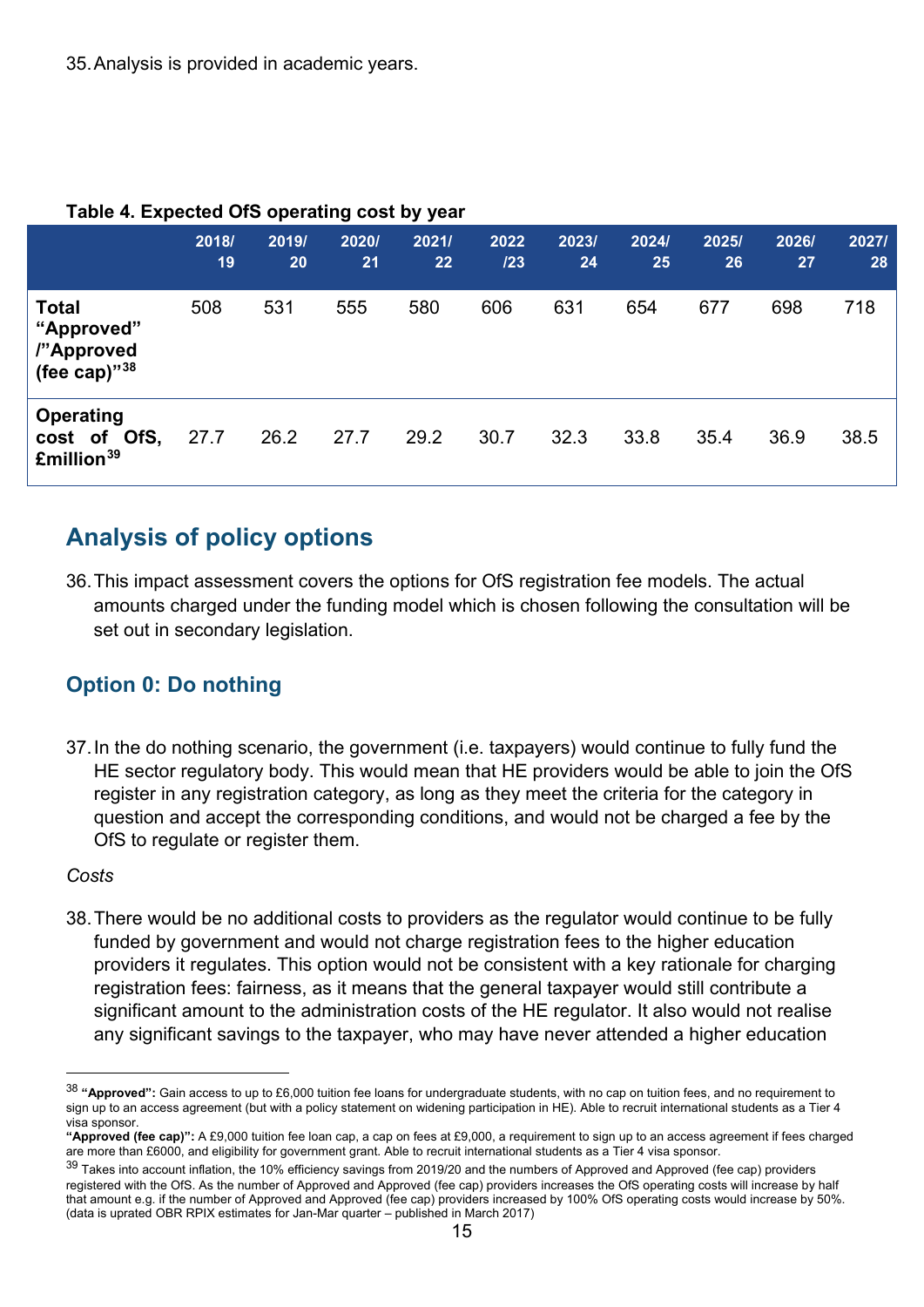provider themselves. Additionally, this option provides no financial incentive for HE providers to hold the regulator to account and challenge its efficiency.

#### *Benefits*

- 39.There would be no additional benefits to any HE providers under option 0.
- 40.The absence of registration fees may reduce a disincentive to new providers to register, creating a benefit to new providers wishing to join the register. However, this would be mitigated in option 1 by the new provider subsidy proposed in Option 1, subsidising new Approved and Approved (fee cap) providers' fees to act as incentive for them to join either of the Approved categories.

## **Option 1 (preferred)**

- 41.Under the preferred option, the OfS would charge fees broadly based on provider size and registration category. 'Registered Basic' providers would pay a flat fee. The Approved and Approved (fee cap) providers would pay a varied fee based on their size, which would be measured by full-time equivalent (FTE) HE student<sup>[40](#page-15-0)</sup> numbers. This would be accompanied by a commitment to review the fee model after two years of its operation, enabling the OfS to reflect on actual operational data and bring in the sector's views.
- 42.The rationale for this option is that we do not yet have a clear understanding of where the OfS's costs might fall, which will be contingent on how the regulatory framework is designed and operationalised, as well as what other activities the OfS will undertake.
- 43.Option 1 therefore seeks to differentiate between the regulatory effort and therefore costs that the OfS would incur in relation to 'Registered Basic' versus Approved and Approved (fee cap) category providers. It is envisaged that the OfS would expend substantively less regulatory effort – both initially and on an ongoing basis - on 'Registered Basic' providers, who would also receive less direct 'benefit' from being in this category compared to Approved and Approved (fee cap). For example, they would not gain access to government funding, tuition fee loans for their students or ability to recruit international students. Varying fees by provider size in the Approved and Approved (fee cap) categories would help to ensure affordability, as size is expected to be broadly correlated with ability to pay, and a full-time equivalent (FTE) measure would avoid penalising providers with a high number of part-time students. New providers would be partially subsidised by the government for the first three years of their registration, reducing a potential barrier to entry to new high quality providers.
- 44. The following principles, which the government previously consulted on,<sup>[41](#page-15-1)</sup> were considered when designing the fee model:

<span id="page-15-0"></span> $40$  This measure of full time equivalent students includes both undergraduates and postgraduates and also includes international students. Fulltime equivalent compares an individual's workload to a standard full-time, full-year workload.

A full-time student or member of staff is 1.0 FTE. A student on a part-time course that is 60% of a full-time course would be 0.6 FTE.

<span id="page-15-1"></span><sup>41</sup> https://consult.education.gov.uk/he-landscape-reform/office-for-students-registrationfees/supporting\_documents/OfS%20registration%20fees%20consultation.pdf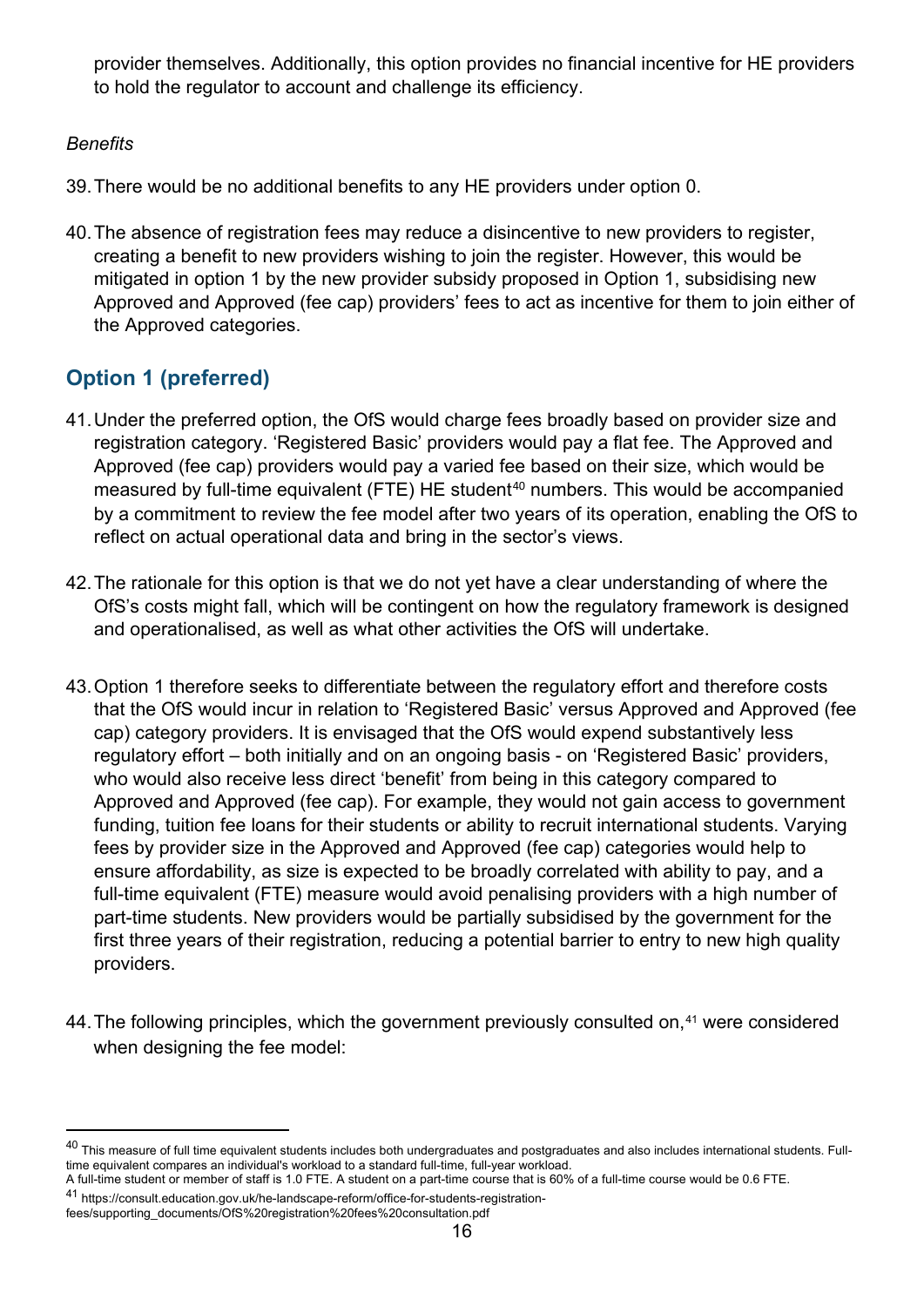- **A fee model which is proportionate to the cost of regulating a provider** taking some account of provider size, the associated assurances and other benefits providers receive.
- **Does not deter high-quality new entrants -** entry of new providers is important as it improves choice for students and incentivises innovation from existing providers. Newer providers to the "Approved" part of the sector would cost the OfS the same, or possibly even more than incumbent providers to regulate in the initial years of their operation, as the OfS would need to assure that entrants offer high quality provision and are likely to be financially sustainable. However, the full cost of regulation could be unaffordable to new providers and thus could discourage entry.
- **Operates on a cost recovery basis** consistent with the guidance in 'Managing Public Money'
- **Is as simple as possible** to enable providers to predict their likely fees
- **Is based on data that can be verified**
- **Ensures a predictable and sustainable income to meet OfS costs**
- **Is efficient and economical for the OfS to administer**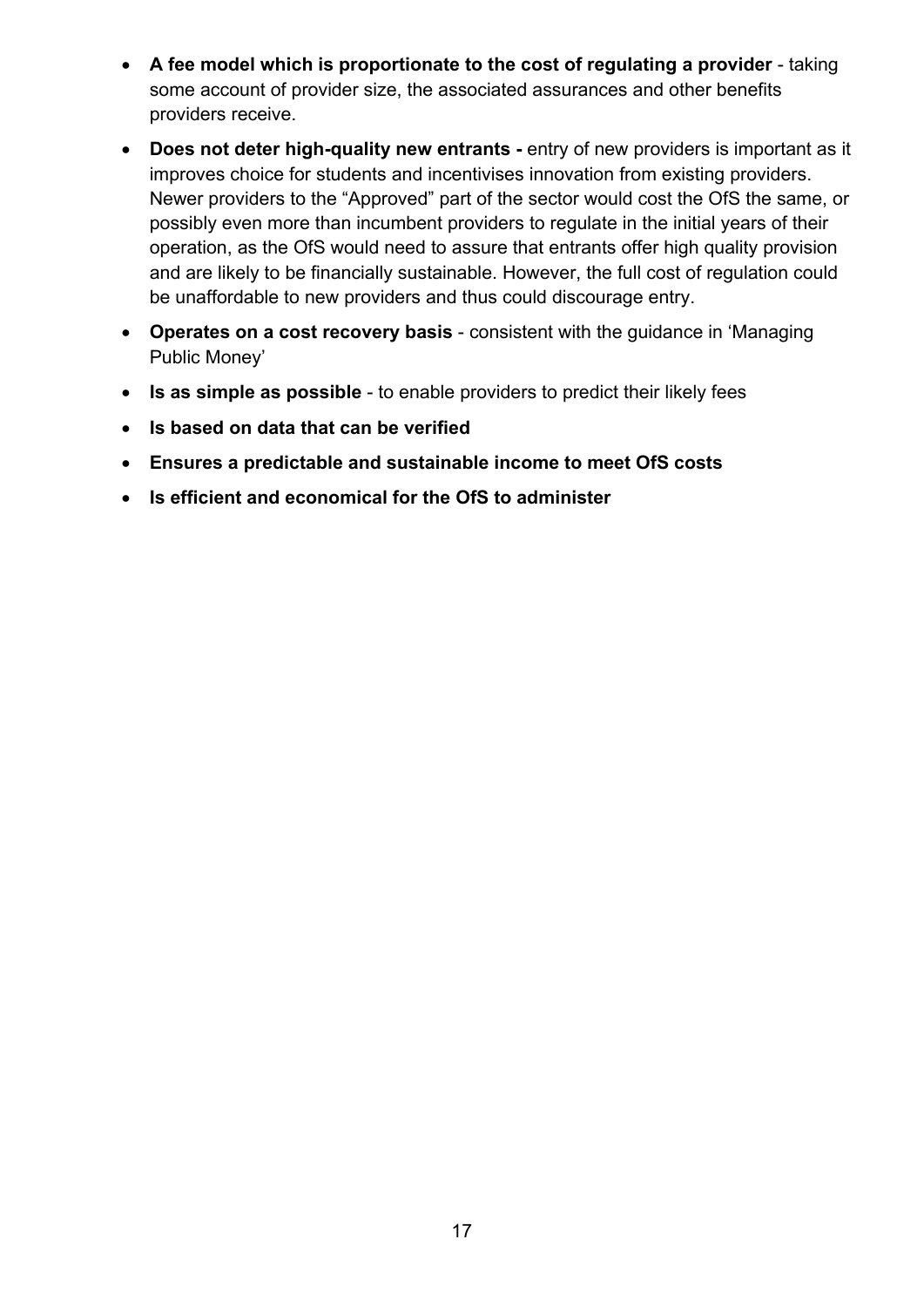#### <span id="page-17-4"></span><span id="page-17-3"></span><span id="page-17-2"></span><span id="page-17-1"></span><span id="page-17-0"></span>**Costs**

| Table 5. Indicative expected split between OfS costs funded by Government and through registration fees <sup>42</sup> , £million |  |  |
|----------------------------------------------------------------------------------------------------------------------------------|--|--|
|----------------------------------------------------------------------------------------------------------------------------------|--|--|

|                                                                               | 2018/19 | 2019/20 | 2020/21 | 2021/22 | 2022/23 | 2023/24 | 2024/25 | 2025/26 | 2026/27 | 2027/28 |
|-------------------------------------------------------------------------------|---------|---------|---------|---------|---------|---------|---------|---------|---------|---------|
| <b>Inflation</b><br><b>Adjusted OfS</b><br><b>Operating</b><br>$Costs43$ (£m) | 27.7    | 26.2    | 27.7    | 29.2    | 30.7    | 32.3    | 33.8    | 35.4    | 36.9    | 38.5    |
| <b>Total</b><br><b>Government</b><br>support $(\%)$                           | 100%    | 25%     | 25%     | 25%     | 25%     | 25%     | 25%     | 25%     | 25%     | 25%     |
| <b>Total</b><br><b>Government</b><br>support (£m) <sup>44,</sup><br>45        | 27.7    | 6.6     | 6.9     | 7.3     | 7.7     | 8.1     | 8.5     | 8.8     | 9.2     | 9.6     |
| <b>Total</b><br><b>Registration</b><br>fees $46$ (£m)                         | 0.0     | 19.7    | 20.7    | 21.9    | 23.0    | 24.2    | 25.4    | 26.5    | 27.7    | 28.9    |

 <sup>42</sup> OfS baseline estimates are provided in financial years, any analysis is provided in academic years.

As Inflation adjusted OfS operating costs are based on figures provided in HEFCE and OFFA annual accounts and so are provided in financial years.

<sup>&</sup>lt;sup>44</sup> YR 1: Inflation adjusted OfS operating costs\*100%

Subsequent YRS: Inflation adjusted OfS operating costs\*25%

<sup>45</sup> Ongoing government support dependent on departmental budgets, subject to agreement with HM Treasury

<sup>46</sup> =(Inflation adjusted OfS operating costs - total government support)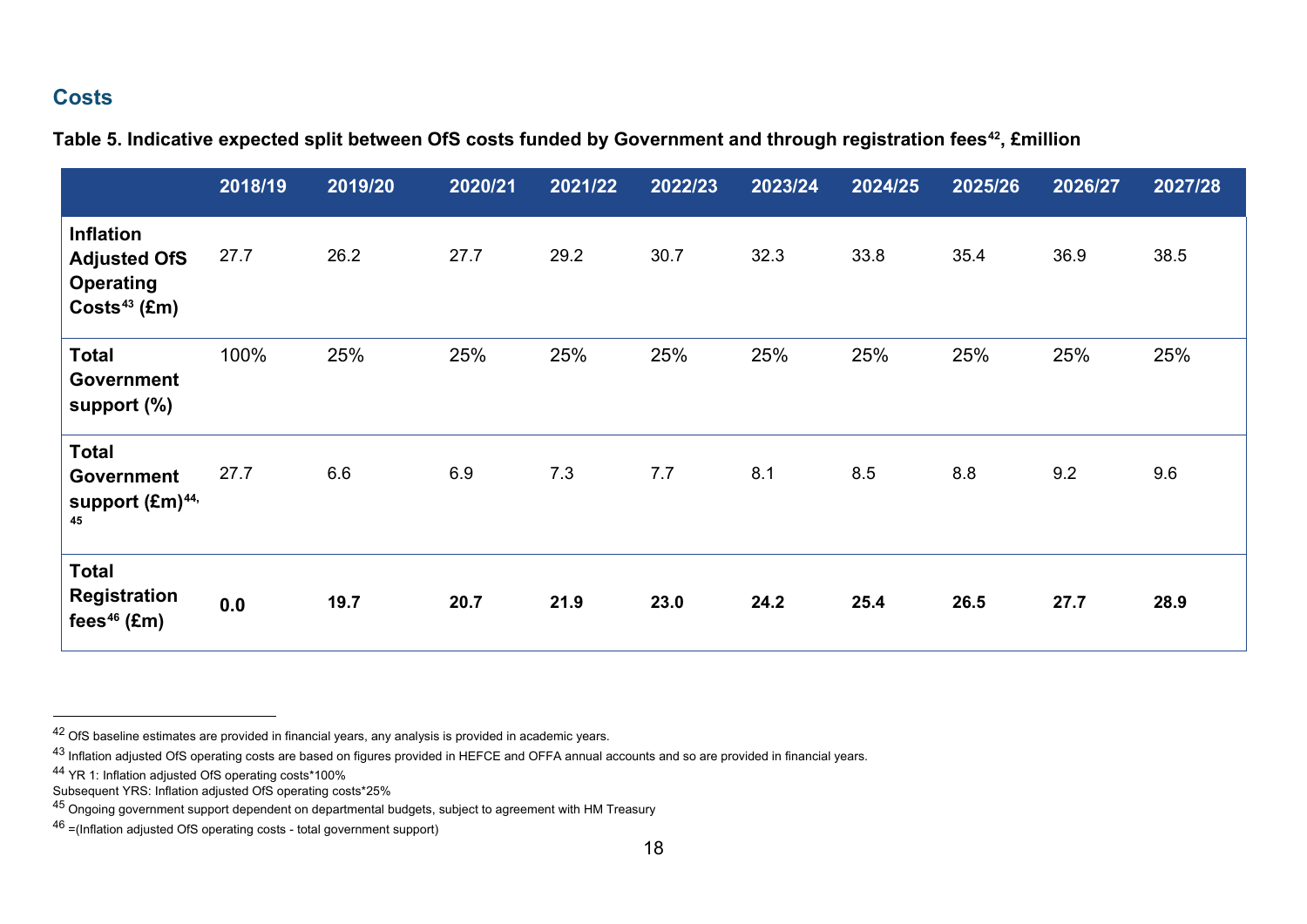- 45.The OfS will be formally established on 1 January 2018, with costs incurred up to this date and for the remainder of 2017/18 covered by the government as part of its 2017/18 budget settlement with HEFCE. We focus on 2018/19 as our start, as this is the point at which the OfS will begin to discharge a number of its functions, including maintaining and populating the new register of higher education providers. The government has committed to fund the OfS's operating costs during this transition year. We focus on 2019/20 when estimating providers' registration fees, as this is the first year in which providers will be required to pay registration fees, as this is the first year that the new regulatory framework is expected to be fully operational and that providers are expecting to derive benefit.
- 46.The government will fund all of the OfS's operating costs in year 1 (2018/19). The cost is estimated to be around £27.7m. We do not include *Registered Basic* providers in the analysis of the OfS's operating costs. Nor do we take into account any changes in the numbers of Registered Basic providers when calculating annual changes in the OfS's operating costs; i.e. we do not assume that any increase/decrease in the number of Registered Basic providers would necessitate any increase/decrease in the OfS's operating costs, as the cost of regulating a Registered Basic provider are likely to be very small based on current proposals[47](#page-18-0). An *Approved* or *Approved (fee cap)* provider would, however, require a comparatively far greater level of monitoring and regulation.
- 47.In subsequent years, we have assumed that the government would fund 25% of the OfS's operating costs – the actual amount of government contribution will depend on the nature of the operating costs and overall departmental budgets, subject to agreement with HM Treasury. Departmental budgets will only be agreed until the end of the Spending Review period (2019/20); any subsequent government contribution assumed in this Impact Assessment would therefore be subject to negotiations with HM Treasury as part of the regular Spending Review process. There are the two key parts of the cost that might be funded by the government in the new system:
	- a. **Funding for activities that have wider economic benefit**. Beyond the direct regulatory functions, it is expected that the OfS will be well placed to perform other functions, which may not directly benefit the providers, but would have large societal benefits. Examples could include the OfS undertaking work directly for the government, such as the production of analysis and research about the HE sector or specific monitoring work which they do that has external benefits to society beyond a given institution, such as tackling extremism through the Prevent framework.
	- b. **Costs of regulating new providers – as set out below** (those that entered in the past 3 years). There is a pro-competition argument for the taxpayer to partly cover a new provider's regulatory costs in its early years (assumed here to be during its first three years). It is currently very difficult to specifically ascribe the likely level of operating costs of the OfS to a particular provider or type of provider which it will be regulating. Large, well-established providers could be more costly to regulate because they offer a greater range of taught courses. On the other hand, some smaller, new providers could be less financially stable and have less wellestablished quality assurance practices, which might lead to more intensive monitoring depending on the final regulatory framework.

<span id="page-18-0"></span><sup>&</sup>lt;sup>47</sup> "Registered Basic" providers would not be subject to monitoring, and would only undergo a light-touch check of their qualifications.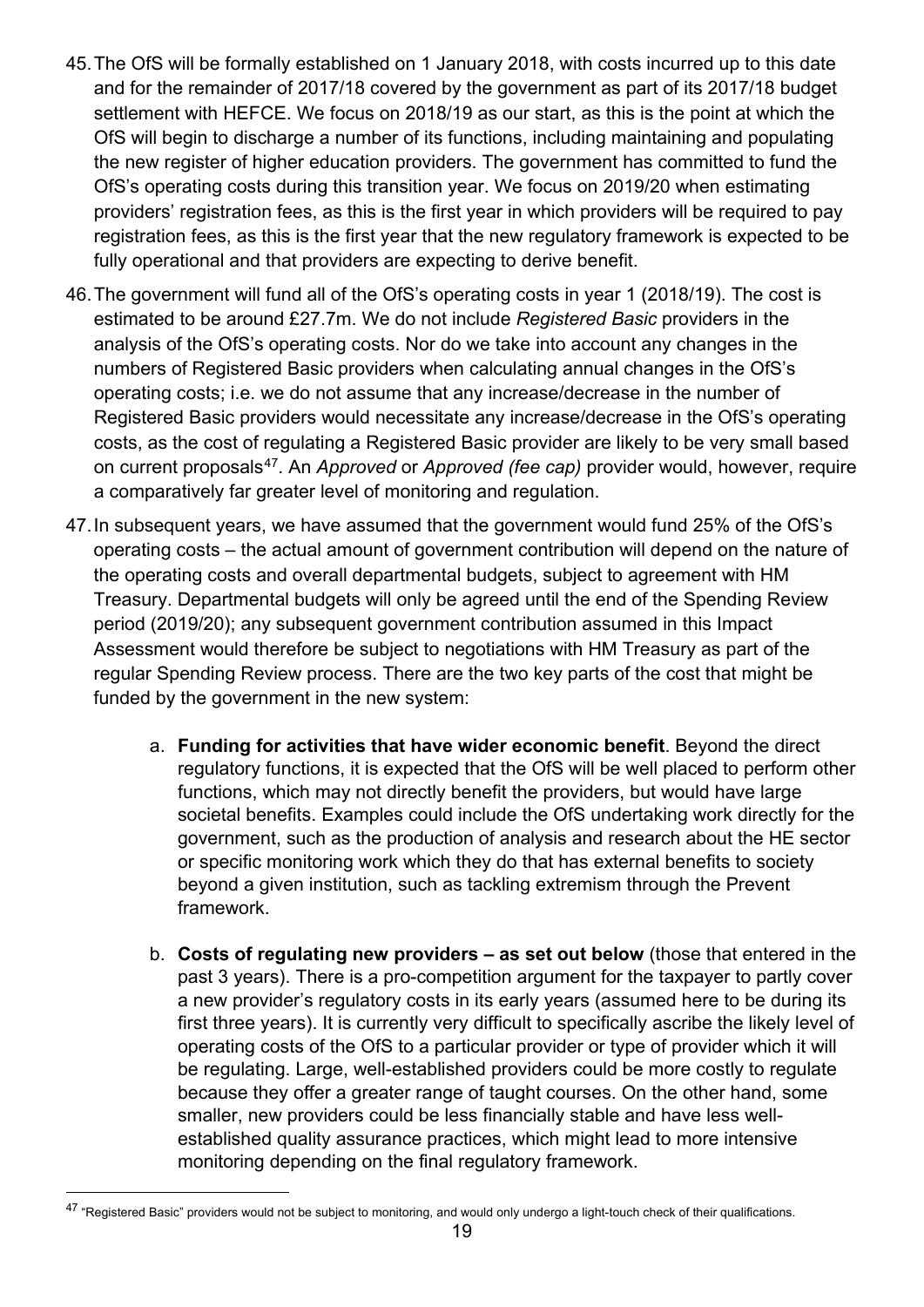- 48. "Total registration fees" in Table 5 represents the added cost to business in each year, the total amount of the OfS operating costs which will be recouped through the registration fees of all registered HE providers.
- 49."New" providers are defined here as those that have not been previously regulated by either HEFCE or the Department for Education (DfE), and which are moving into either the Approved or Approved (fee cap) categories from outside of the system, or from the "Registered Basic" category. Table 6 estimates the numbers of 'new' providers entering the Approved and Approved (fee cap) categories in each year.

**2019/20 2020/21 2021/22 2022/23 2023/24 2024/25 2025/26 2026/27 2027/28** "New" providers<sup>[48](#page-19-0)</sup> 25 26 27 28 27 26 25 24 23 Cumulative "new" providers<sup>[49](#page-19-1)</sup> 25 51 78 81[50](#page-19-2) 83 82 78 74 71

**Table 6 – New providers entering the Approved and Approved (fee cap) categories each year**

- 50. It is proposed that 'new' providers could be partially subsidised for three years, subject to overall departmental budgets and agreement with HM Treasury. 'Cumulative new providers' in Table 6 sets out the number of 'new' providers estimated to be subsidised in each year i.e. those that are in their first three years of being in the Approved or Approved (fee cap) categories (excluding those previously regulated by HEFCE or DfE).
- 51.The government would contribute £600,000 of the 25% government subsidy to a new provider contribution in 2019/20. Table 7 outlines the amount of new provider contribution the government could contribute each year. These figures are based on an original outlay of £600,000, they are adjusted for the increase or decrease of new providers each year. For example if the numbers of new providers increased by 54% as they do in 2021/22, the amount of new provider subsidy would increase proportionately with this  $(54\%)^{51}$  $(54\%)^{51}$  $(54\%)^{51}$ . Figures are also adjusted for inflation<sup>[52](#page-19-4)</sup>.

<span id="page-19-0"></span><sup>48</sup> Those HE providers entering the Approved and Approved (fee cap) categories from outside the regulated system or from the Registered basic category.

<span id="page-19-1"></span><sup>&</sup>lt;sup>49</sup> Count of "new providers" for three years - Providers are 'new' for the first three years of their registration – figures may not sum due to rounding

<span id="page-19-2"></span><sup>50</sup> The cumulative number of "new providers" in 2022/23 would be a count of the "new providers" in 2020/21 2021/22 and 2022/23.

<span id="page-19-3"></span><sup>51</sup> If the numbers of new HE providers were to decrease the amount contributed would also decrease proportionately.

<span id="page-19-4"></span> $52$  Data is uprated OBR RPIX estimates for Jan-Mar quarter – published in March 2017.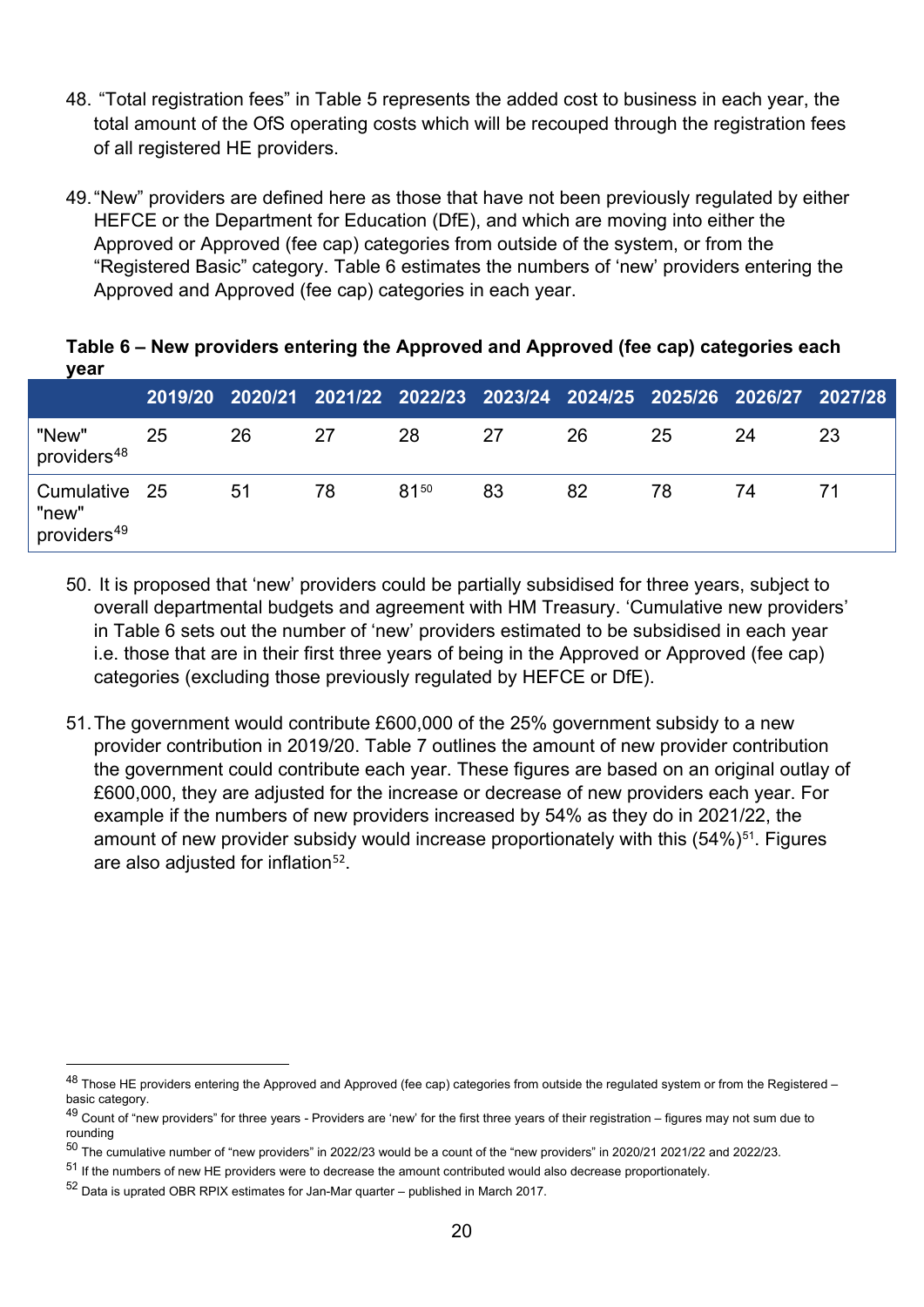|                                                                                  | 2019/20                  |       | 2020/21 2021/22 2022/23 2023/24 2024/25 2025/26 2026/27 |       |       |       |       |       | 2027/28 |
|----------------------------------------------------------------------------------|--------------------------|-------|---------------------------------------------------------|-------|-------|-------|-------|-------|---------|
| % increase of new<br>providers <sup>53</sup>                                     | $\overline{\phantom{a}}$ | 105%  | 54%                                                     | 5%    | 2%    | $-1%$ | -4%   | -4%   | $-4%$   |
| Govt contribution to<br>new providers <sup>54</sup> ( $Em$ )                     | £0.60                    | £1.42 | £2.25                                                   | £2.43 | £2.54 | £2.57 | £2.53 | £2.48 | £2.44   |
| The average <sup>55</sup> new<br>provider receives <sup>56</sup><br>(£thousands) | £24.3                    | £28.1 | £28.9                                                   | £29.8 | £30.7 | £31.6 | £32.4 | £33.4 | £34.3   |

**Table 7 – Indicative new provider subsidy government will contribute each year**

52.In the first year that registration fees are charged, 2019/20, 25 providers would receive a discount on their fees. They would receive a discount proportionate to the size of their registration fee. However, for the purpose of this Impact Assessment we assume that all of these new providers are an average size of 501[57](#page-20-4) students, giving them all the same discount of £24,300 in 2019/20. The overall costs that these new providers could face are outlined in the 'Cost to Approved and Approved (fee cap) providers' section.

#### **Costs to HE providers**

- 53.To relieve the burden of transitioning into the new system, providers will not begin to pay registration fees until academic year 2019/20.
- 54.HE providers' fees would vary broadly depending on their category of registration and their size.
- 55.Providers in different categories are assumed to face different processes and ongoing monitoring<sup>58</sup>.

#### *Aggregate Costs to Registered Basic providers*

56.It is anticipated that providers entering as Registered Basic would pay a minimal registration fee of around £1,000[59,](#page-20-6) reflecting the lower cost to the OfS of regulating these providers and guarding against a potential barrier to entry.

<span id="page-20-0"></span> <sup>53</sup> Calculates the % increase/decrease in the cumulative new providers each year, the increase/decrease in the number of providers that will be receiving the new provider subsidy

<span id="page-20-1"></span><sup>54</sup>Data is uprated OBR RPIX estimates for Jan-Mar quarter – published in March 2017.

<span id="page-20-2"></span><sup>55</sup> We assume that the majority of new providers will be Alternative Providers, we assume the average number of students at an AP is 501, based on AP finance returns to BIS.

<span id="page-20-3"></span><sup>56</sup> Government contribution to new providers / cumulative new providers, dependent on overall departmental budgets, subject to agreement with HM Treasury

<span id="page-20-4"></span><sup>&</sup>lt;sup>57</sup> We assume that the majority of new providers will be Alternative Providers, we assume the average number of students at an AP is 501, based on AP finance returns to BIS.

<span id="page-20-5"></span><sup>58</sup> Registered" status involves a basic check of whether qualifications are consistent with *The Framework for Higher Education Qualifications (FHEQ)*. Gaining "Approved" status involves a check of Financial Sustainability, Management and Governance, as well as a review by QAA. Gaining "Approved (fee cap)" status also involves a higher level of FSMG checks and an option to charge fees of up to £9,000 if the provider signs an access agreement with OfS.

<span id="page-20-6"></span> $59$  This is a top down estimate and a final fee amount would be set in view of bottom-up estimates of costs in relation to providers in the Registered Basic category.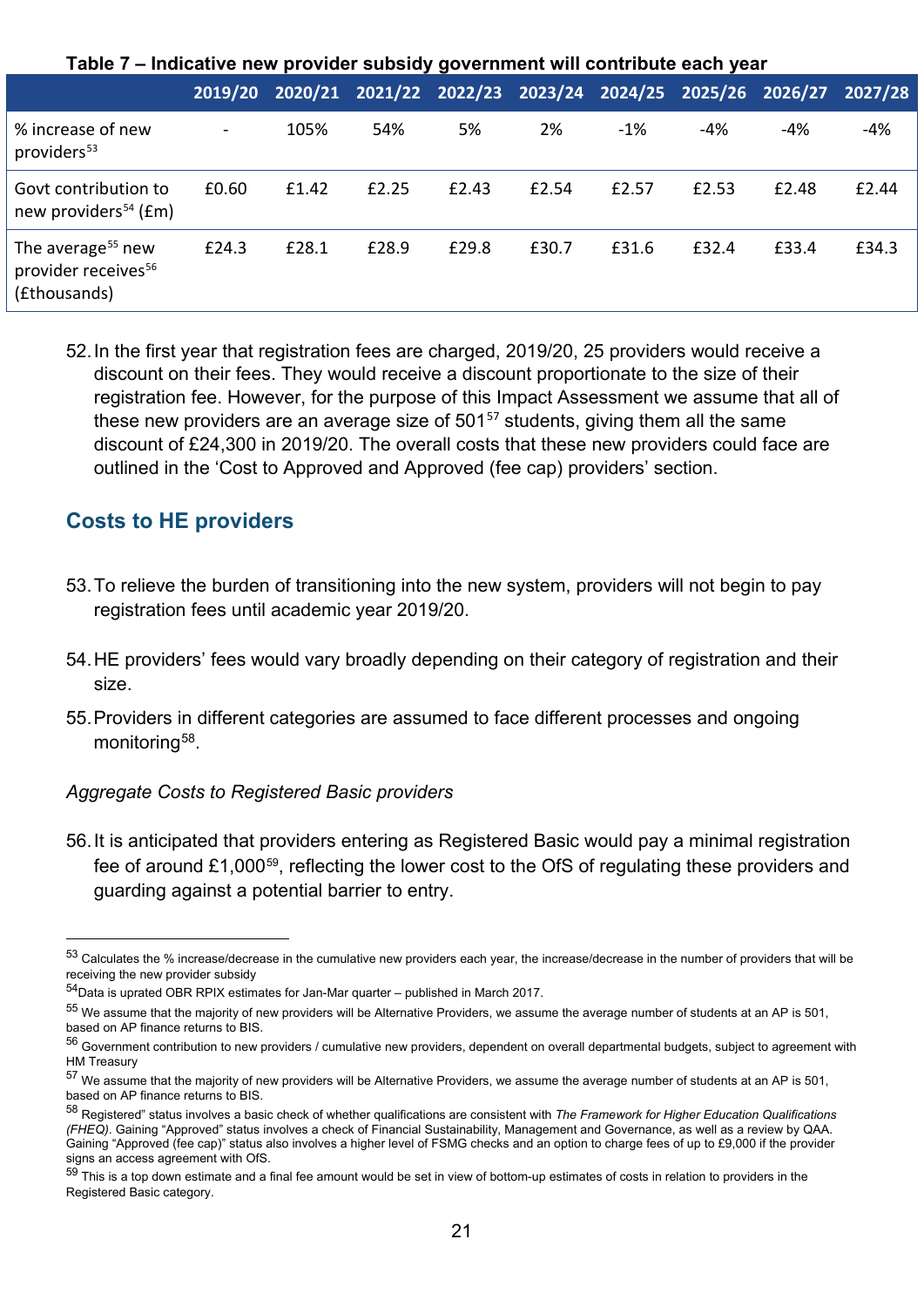- 57. In 2019/20 we estimate there would be 120<sup>[60](#page-21-0)</sup> HE providers in the Registered Basic category, each paying a flat annual fee of £1,000 to enter and remain on the register.
- 58. In total, providers in the Registered Basic category could contribute £120,000<sup>[61](#page-21-1)</sup> of the OfS's operating costs in 2019/20.

<span id="page-21-0"></span> $\rm ^{60}$  Further details of the HE provider estimate modelling is provided in a technical note. This has been supplied separately as it underpins all of the HE provider estimates in the HERA (Higher Education and Research Act) consultation stage Impact Assessments.

<span id="page-21-1"></span><sup>61</sup> 120\*£1000=£120,000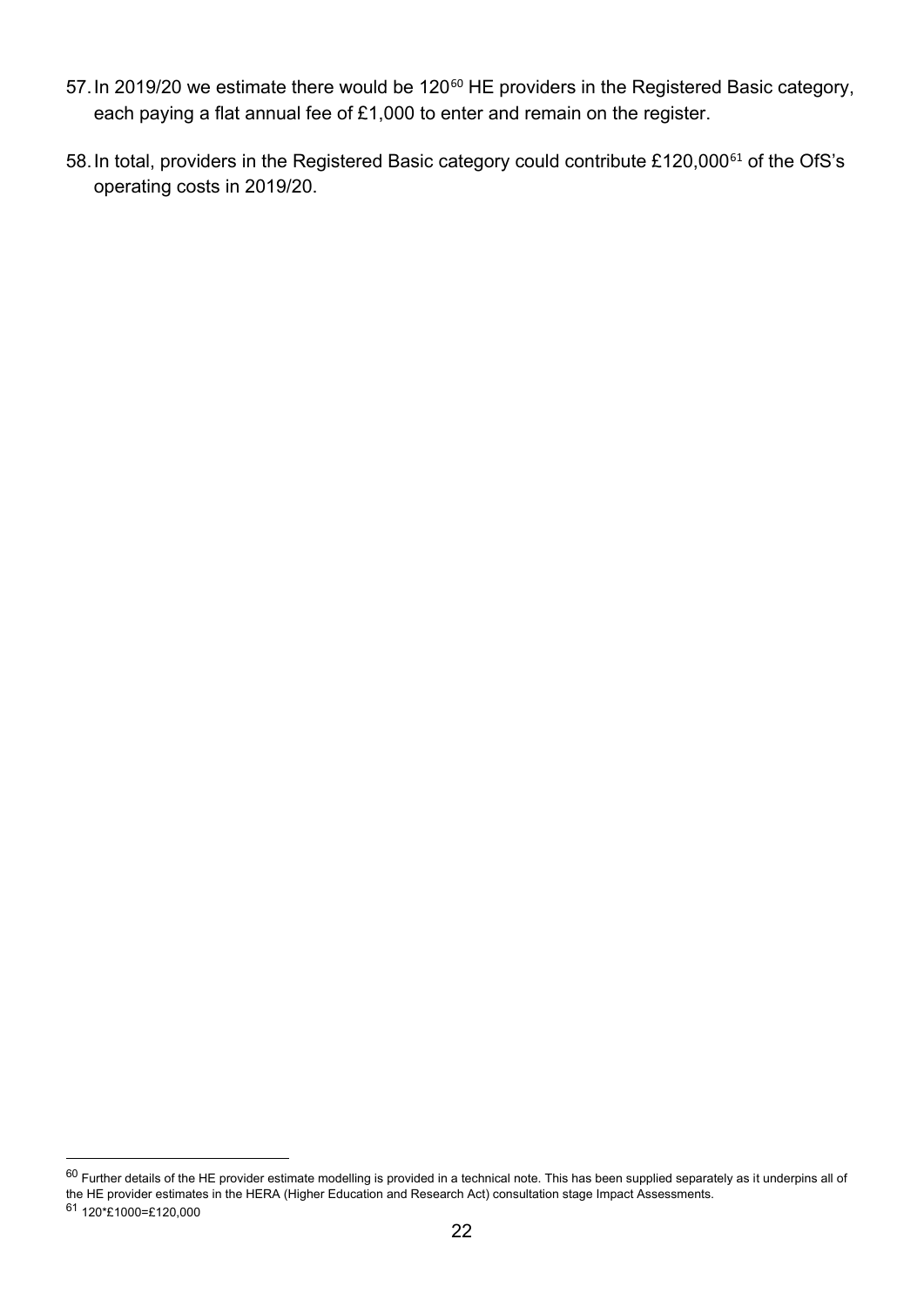<span id="page-22-0"></span>

| $(\text{Em})$                                 |                          |       |       | 2018/19 2019/20 2020/21 2021/22 2022/23 2023/24 2024/25 2025/26 2026/27 2027/28 |       |       |       |       |       |       |
|-----------------------------------------------|--------------------------|-------|-------|---------------------------------------------------------------------------------|-------|-------|-------|-------|-------|-------|
| Registered<br>(basic)<br>Providers            | $\overline{\phantom{a}}$ | 120   | 134   | 146                                                                             | 157   | 165   | 171   | 176   | 180   | 182   |
| Fees<br>Raised <sup>62</sup><br>$(\text{Em})$ | ۰.                       | £0.12 | £0.13 | £0.15                                                                           | £0.16 | £0.17 | £0.17 | £0.18 | £0.18 | £0.18 |

**Table 8 – Registration fees raised by Registered – basic providers (£m)**

 $62$  Number of registered – basic providers  $*$  £1000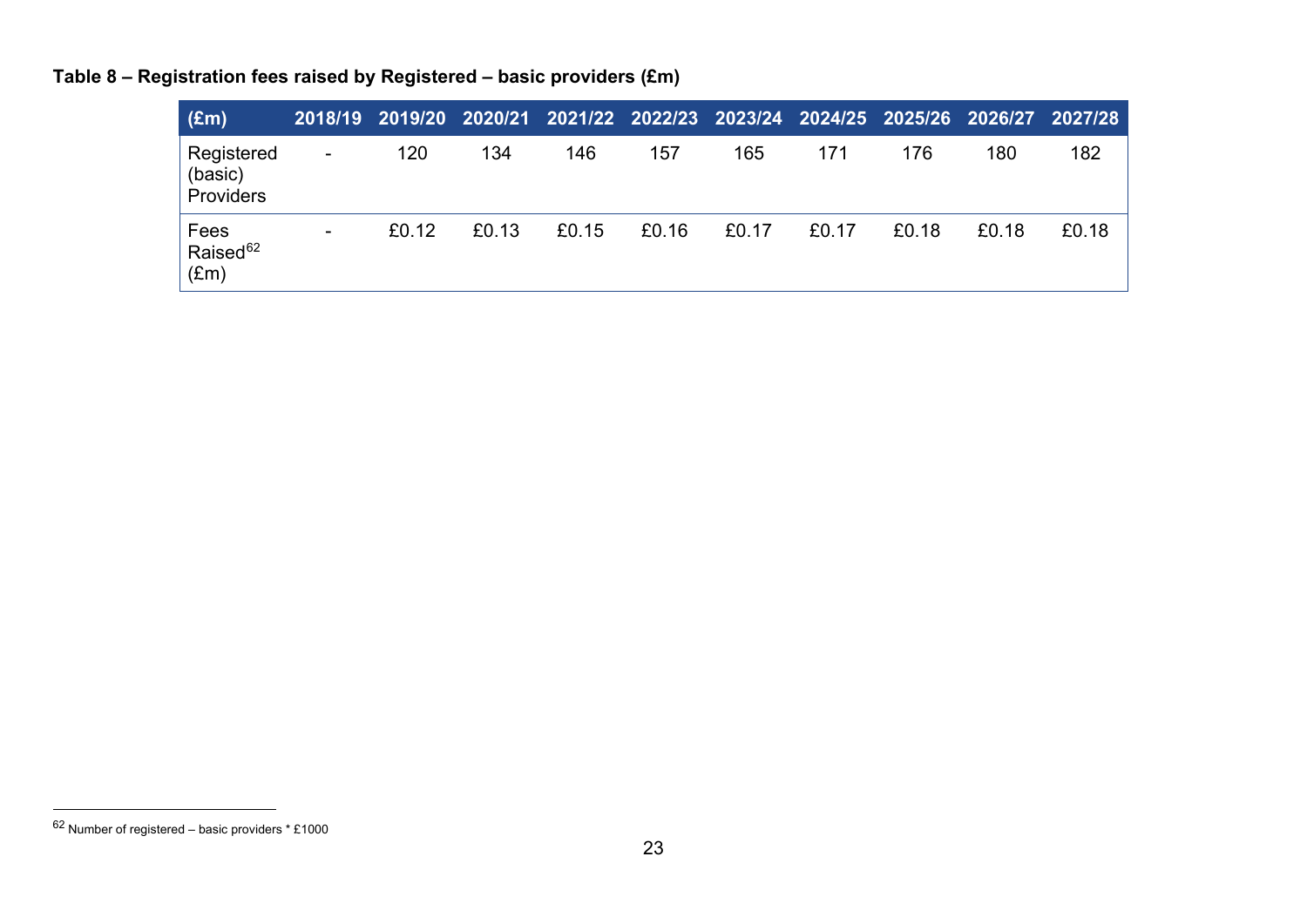## **Aggregate Costs to Approved and Approved (fee cap) providers**

59.Approved and Approved (fee cap) providers would cover the "Remainder of the registration fees" as shown in Table 9. They would be expected to account for the majority of the sector's total registration fees, reflecting the more in-depth regulation that may be required on an initial and ongoing basis compared to providers in the Registered Basic category.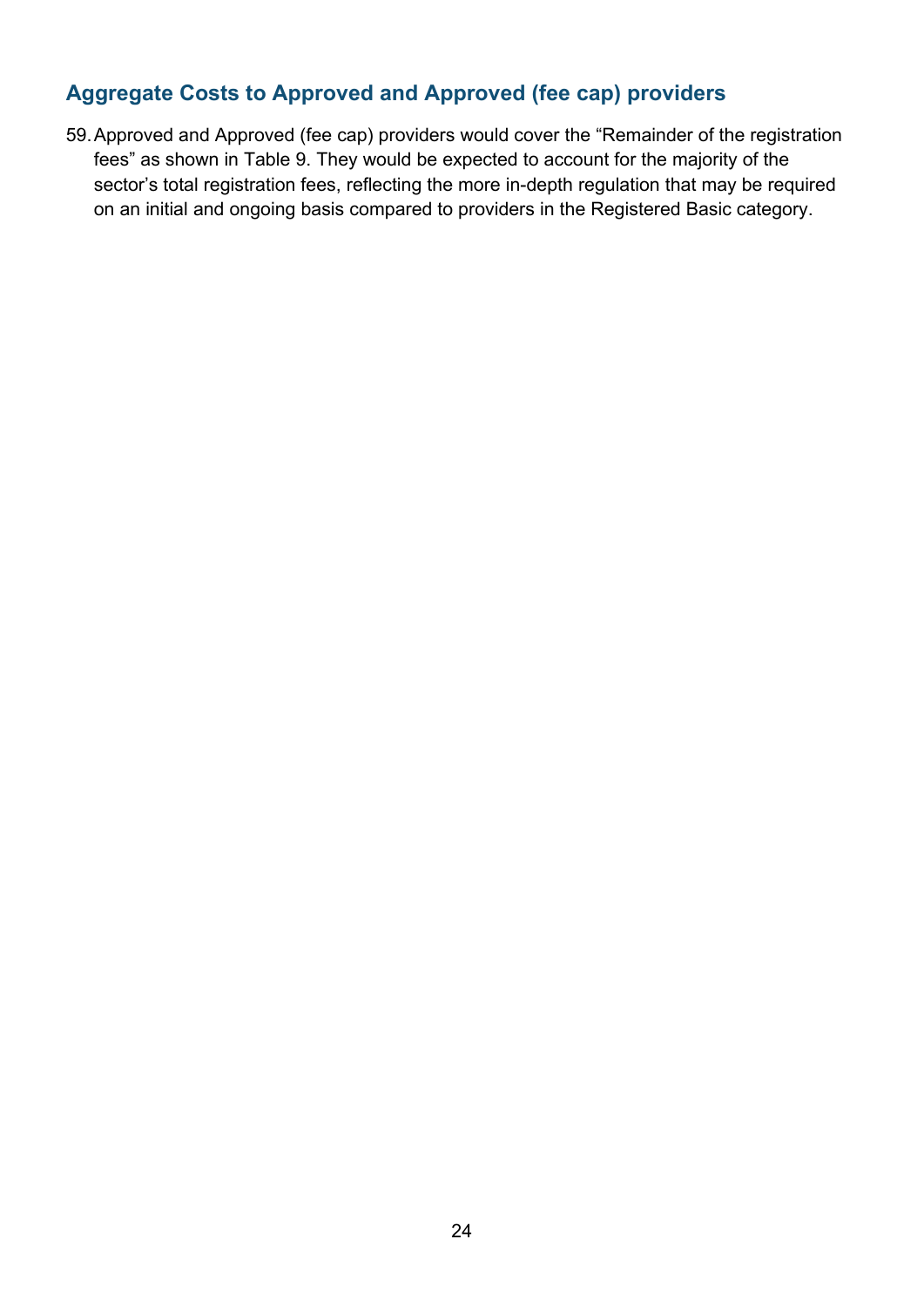## **Implied cost to Approved and Approved (fee cap) providers**

|  | Table 9 – Registration fees raised by Approved and Approved (fee cap) providers |  |  |
|--|---------------------------------------------------------------------------------|--|--|
|--|---------------------------------------------------------------------------------|--|--|

<span id="page-24-0"></span>

| (Em)                                                 | 2019/20 | 2020/21 | 2021/22 | 2022/23 | 2023/24 | 2024/25 | 2025/26 | 2026/27 | 2027/28 |
|------------------------------------------------------|---------|---------|---------|---------|---------|---------|---------|---------|---------|
| Total<br>Registration<br>fees                        | £19.7   | £20.7   | £21.9   | £23.0   | £24.2   | £25.4   | £26.5   | £27.7   | £28.9   |
| Fees raised<br>by Registered<br>(basic)<br>providers | £0.12   | £0.13   | £0.15   | £0.16   | £0.17   | £0.17   | £0.18   | £0.18   | £0.18   |
| Remainder of<br>registration <sup>63</sup><br>fees   | £19.6   | £20.6   | £21.7   | £22.9   | £24.0   | £25.2   | £26.3   | £27.5   | £28.7   |

 $^{63}$  The remainder of the OfS's operating costs that will be paid for by the registration fees of Approved and Approved (fee cap) category, this is after the government 25% subsidy (including the new provider subsidy), subject to agreement with HM Treasury, and the flat fees paid for by the Registered basic providers have been taken from the OfS' baseline operating costs.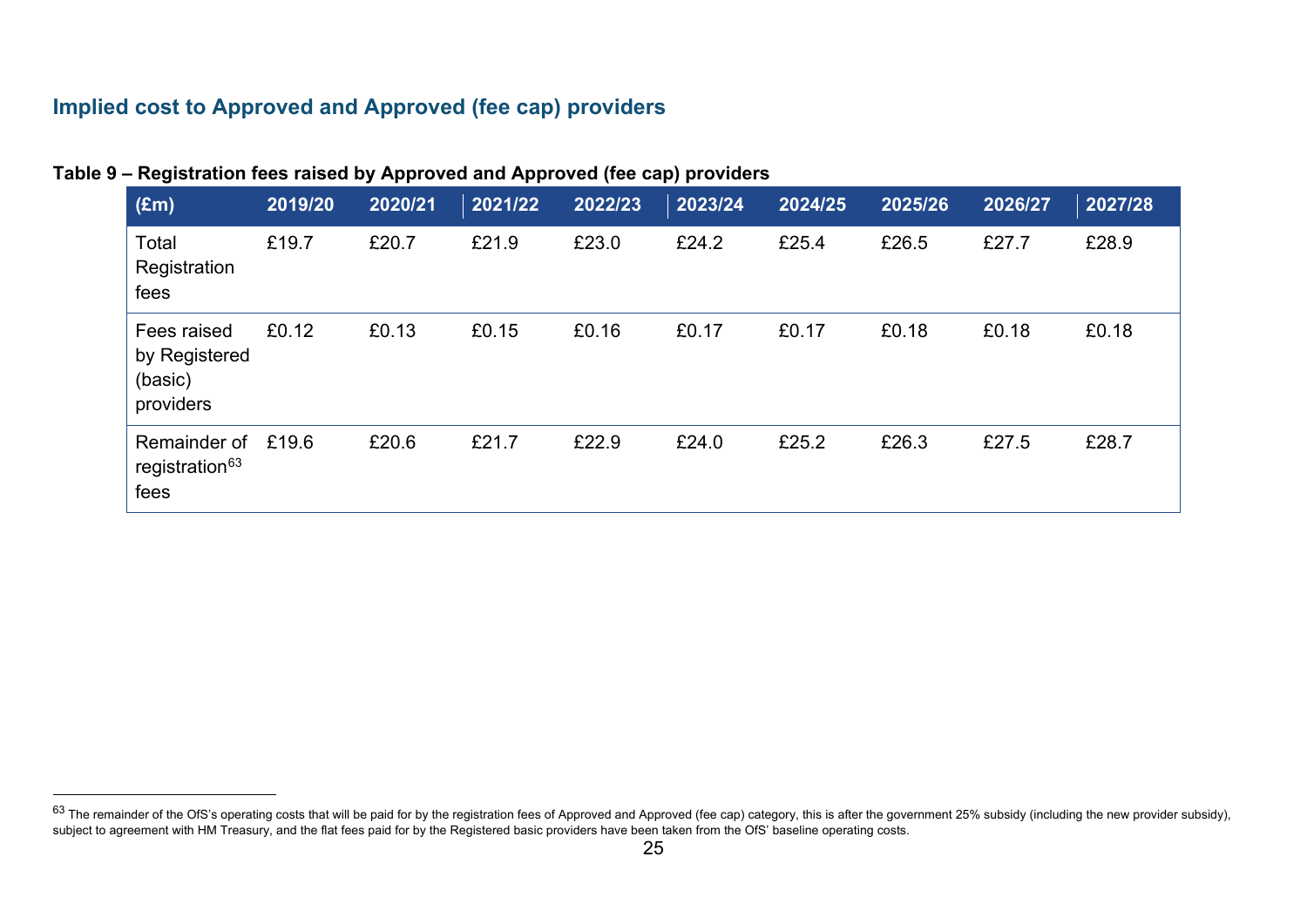#### **Provider level costs**

- 60.Registration fees for individual HE providers in both the Approved and Approved (fee cap) categories would be proportionate to the number of full-time equivalent (FTE) higher education (HE) students<sup>[64](#page-25-0)</sup> at the institution, taken as a proxy for their size.
- 61.Smaller institutions typically have lower income and could potentially suffer disproportionately from the burden of regulation. Many responses to the initial consultation on registration fees raised concerns that smaller providers could be disproportionately affected by the requirement to pay registration fees. Making the fees proportionate to their size would thus help to ensure that smaller providers would be able to compete with larger ones and grow.
- 62.Providers would accordingly be charged a fee depending on which size band they fall into. We have estimated the numbers of providers in each of the below bandings, based on student numbers from HESA data for HEIs, APs and Further Education Colleges (FECs). We have used the latest estimates $65$  of the number of providers that would be registered with the OfS in 2019/20 in each registration category  $(531<sup>66</sup>$  $(531<sup>66</sup>$  $(531<sup>66</sup>$  in total). We have comprehensive data on the number of students in HEIs. Data on APs and FECs is more limited and we expect new providers (for which we do not currently hold data) to enter the system, so a number of assumptions have been made in order to estimate the FTE HE student distribution in these providers<sup>[67](#page-25-3)</sup>.
- 63.These bandings were chosen based on sector responses to the initial registration fees consultation[68](#page-25-4) from a range of HE providers, including HEIs, FECs and APs. These responses indicated a general preference for narrower bandings for the smallest providers, and wider bands for the largest providers. This reflects the fact that, in the HE sector, there are many providers at the bottom end of the distribution, and providers with 10 students may have greater differences in the size of their activities, income and infrastructure relative to a provider with 100 students, compared to two providers with 10,000 and 20,000 students respectively.

<span id="page-25-0"></span> $64$  This measure of full time equivalent students includes both undergraduates and postgraduates and also includes international students.

<span id="page-25-1"></span> $65$  Further details of the HE provider estimate modelling is provided in a technical note. This has been supplied separately as it underpins all of the HE provider estimates in the HERA (Higher Education and Research Act) consultation stage Impact Assessments.

<span id="page-25-2"></span><sup>&</sup>lt;sup>66</sup> Approved and Approved (fee cap) providers

<span id="page-25-3"></span><sup>67</sup> More detail on assumptions provided in Annex A

<span id="page-25-4"></span><sup>&</sup>lt;sup>68</sup> Office for Students: registration fees for HE providers (2016) [https://www.gov.uk/government/consultations/office-for-students-registration](https://www.gov.uk/government/consultations/office-for-students-registration-fees-for-he-providers)[fees-for-he-providers](https://www.gov.uk/government/consultations/office-for-students-registration-fees-for-he-providers) Results of this consultation will be published alongside Office for Students consultation.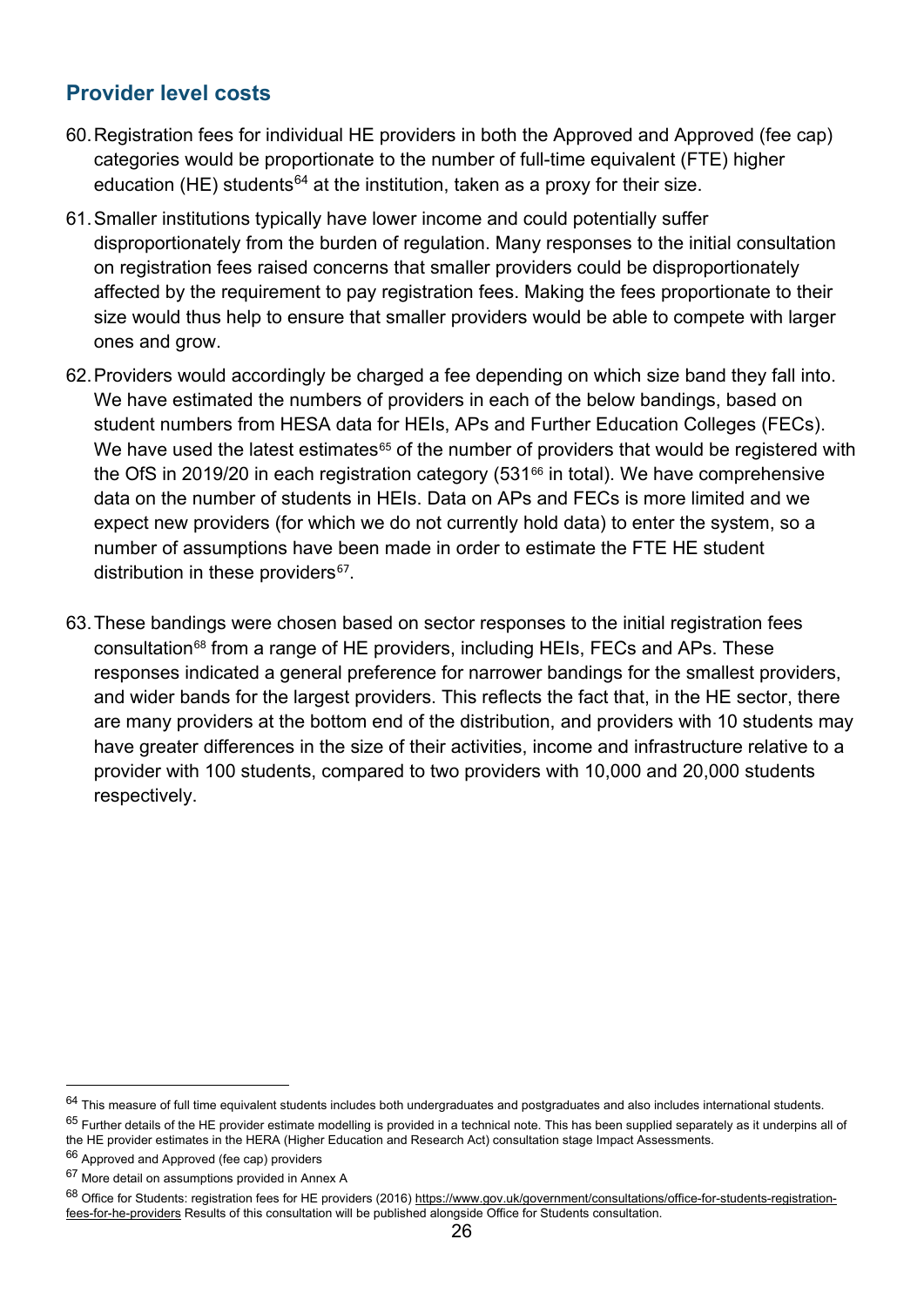#### **Table 10- Distribution of Approved and Approved (fee cap) Providers (HEIs, APs and FECs)**

|   | <b>FTE HE student</b><br>numbers band | <b>Estimated</b><br>number of<br>providers |
|---|---------------------------------------|--------------------------------------------|
| A | up to $50$                            | 29                                         |
| B | 51-100                                | 60                                         |
| C | 101-300                               | 158                                        |
| D | 301-500                               | 64                                         |
| E | 501-1000                              | 63                                         |
| F | 1001-1500                             | 24                                         |
| G | 1501-2500                             | 19                                         |
| Н | 2501-5000                             | 16                                         |
| I | 5001-10,000                           | 23                                         |
| J | 10,001-20,000                         | 51                                         |
| K | $20,001+$                             | 22                                         |
|   | Total                                 | 531                                        |

- 64.Table 11 below shows how cost bands have been calculated, placing more emphasis (larger per provider fees) on the larger providers in the Approved and Approved (fee cap) categories, and less burden on the smaller providers in these categories. For example, the band B fee would be 10% higher than the band A fee, and the band K fee would be 30% higher than the band J fee.
- 65.This method responds directly to concerns raised in response to the initial consultation that smaller providers could be disproportionately affected by the requirement to pay registration fees. This banding distribution was chosen to minimise distortion of competition in the sector. A provider's income, and so their ability to pay their registration fee, will be relatively proportionate to their size. With a more even distribution of fees between smaller and larger providers, smaller providers would likely be contributing a larger proportion of their total income than larger providers, thereby putting them at a competitive disadvantage. Analysis of publically funded HEI income data<sup>[69](#page-26-0)</sup> shows that in this method no HEI would be paying more than 0.31%<sup>[70](#page-26-1)</sup> of their total income in OfS registration fees. This very small proportion of a provider's income should not distort competition in the HE market. We acknowledge that this is a low estimate as incumbent HEIs tend to have higher and more diverse total income than APs, FECs and new providers, and so the provider fee may be proportionately less of their total income than other types of providers.

<span id="page-26-0"></span> <sup>69</sup> HESA finance plus volumes 2015/16

<span id="page-26-1"></span><sup>70</sup> See competition impact section for detail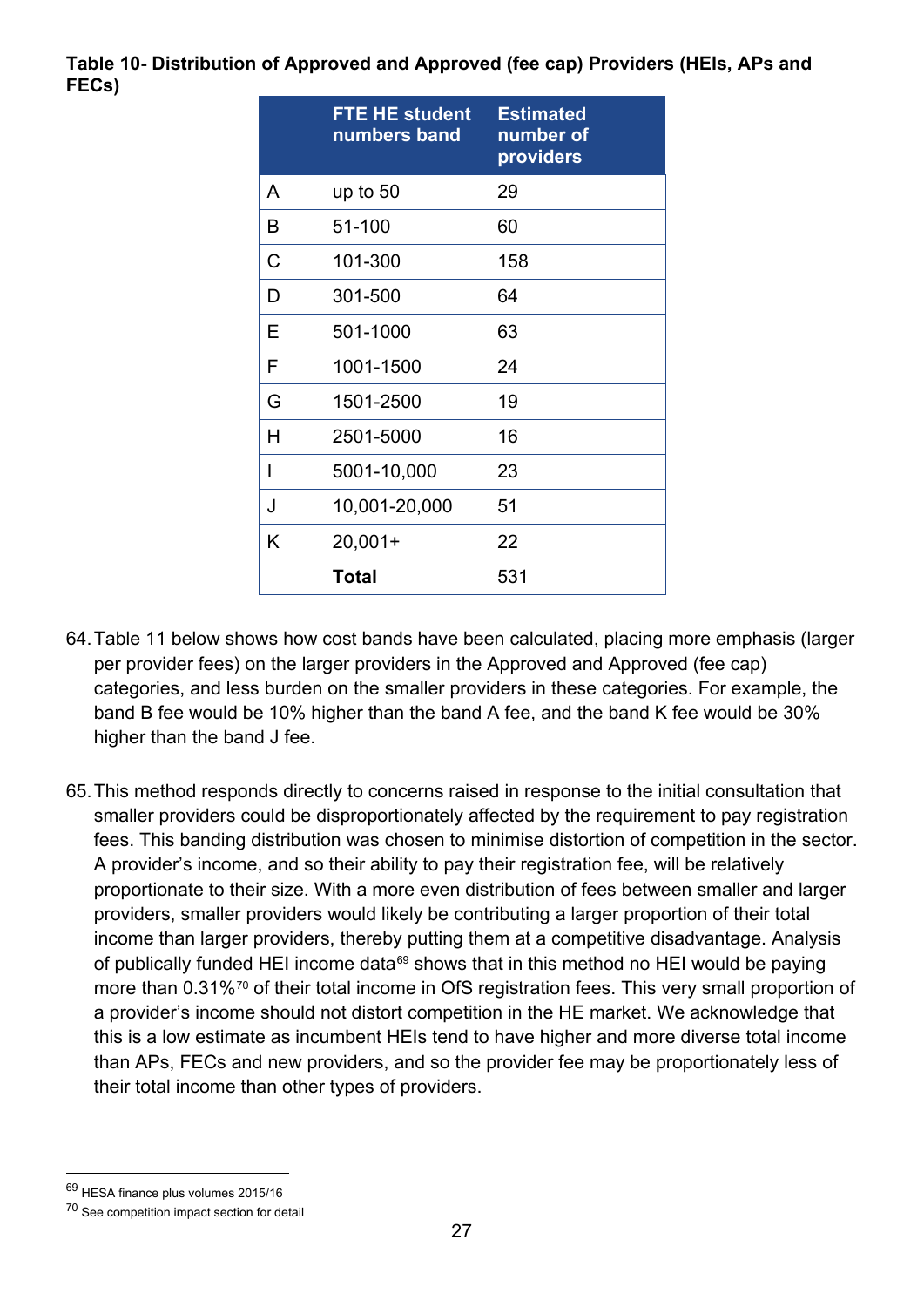#### **Table 11 – Distribution between fee bands**

|   | <b>FTE Band</b> | % increase<br>between bands |
|---|-----------------|-----------------------------|
| A | up to 50        |                             |
| B | 51-100          | 10%                         |
| С | 101-300         | 10%                         |
| D | 301-500         | 10%                         |
| E | 501-1000        | 20%                         |
| F | 1001-1500       | 20%                         |
| G | 1501-2500       | 20%                         |
| н | 2501-5000       | 30%                         |
| I | 5001-10,000     | 30%                         |
| J | 10,001-20,000   | 30%                         |
| K | $20,001+$       | 30%                         |

66.We calculated the fees for 2019/20 in each band using a formula which:

- a. Satisfies the distribution set out in Table 11
- b. Ensures that the total amount paid by providers is equal to the 'remainder of the registration fees' in Table 9.
- 67.Estimations took into account the amount of new provider subsidy the government could be contributing to registration fees collected from providers.
- 68.Table 12 shows highly indicative estimates of the registration fee that a provider in the Approved or Approved (fee cap) categories might expect to pay under Option 1.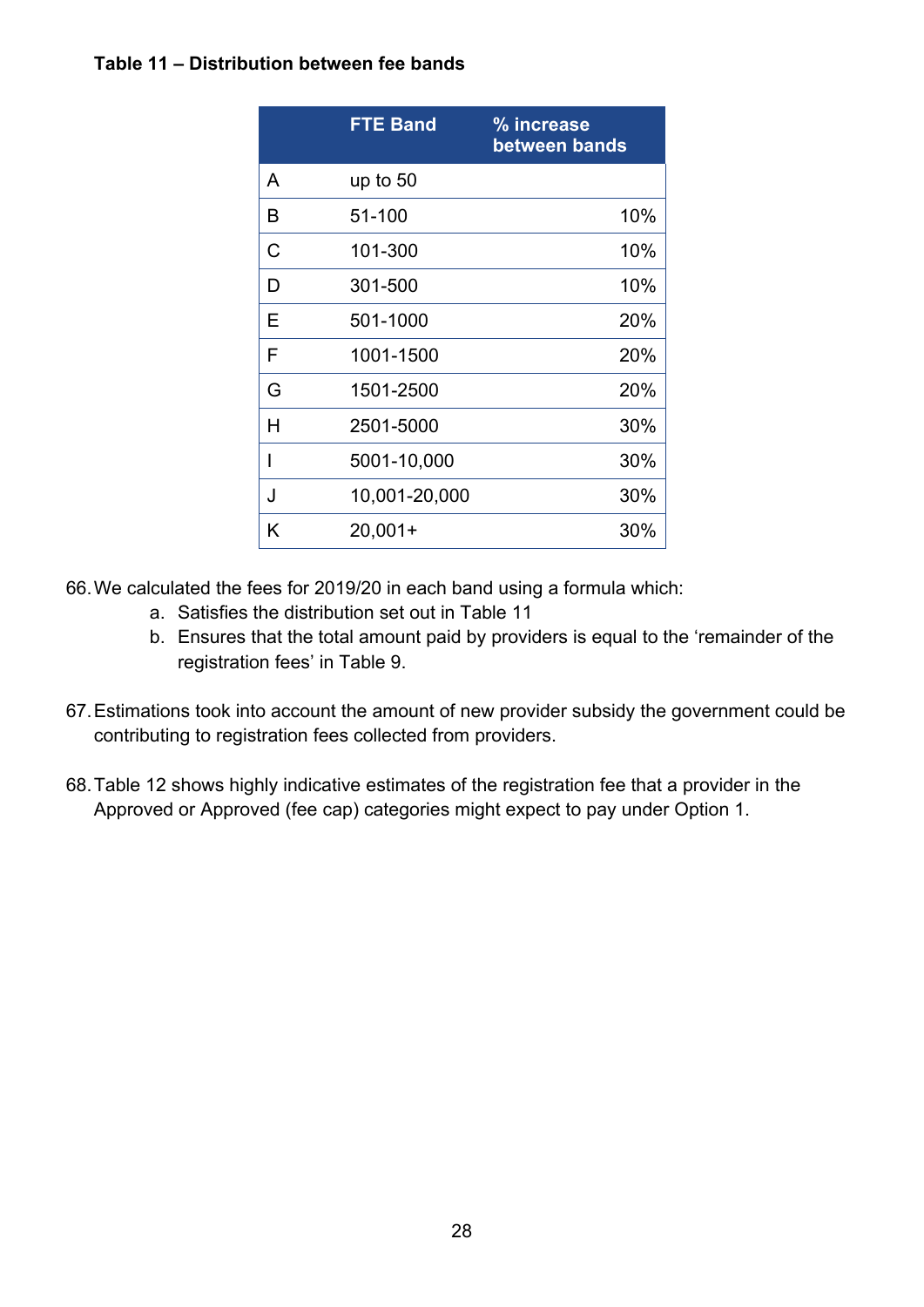#### **Table 12 – Indicative registration fee for each band**

|   | <b>FTE Band</b> | <b>Band fee</b> |
|---|-----------------|-----------------|
| A | up to $50$      | £18,200         |
| B | 51-100          | £20,100         |
| С | 101-300         | £22,100         |
| D | 301-500         | £24,300         |
| Е | 501-1000        | £29,100         |
| F | 1001-1500       | £35,000         |
| G | 1501-2500       | £42,000         |
| Н | 2501-5000       | £54,600         |
| I | 5001-10,000     | £70,900         |
| J | 10,001-20,000   | £92,200         |
| K | $20,001+$       | £119,900        |

- 69.There have been minor changes to the provider estimates based on the latest intelligence therefore; there have been slight changes to the banding fees as a result.
- 70.It is proposed that 'new' providers' fees would be partially subsidised by the government, as set out above. An average number of students at designated courses at a designated AP is 501 according to AP finance returns to DfE, meaning that the average sized AP falls into fee band E. Their registration fee is therefore estimated at £29,100. However new providers are assumed to be subsidised  $£24,300<sup>71</sup>$  $£24,300<sup>71</sup>$  $£24,300<sup>71</sup>$  in 2019/20, meaning the average new provider would pay an estimated £4,800[72](#page-28-1) in registration fees in 2019/20.
- 71.Option 1 would be broadly consistent with the key principles established through previous consultation<sup>[73](#page-28-2)</sup> with the sector. It would help to limit barriers to entry for new providers wishing to enter the regulated system, as any new provider wishing to enter the Approved or Approved (fee cap) categories (categories with the largest fees) could be eligible for a partial fee subsidy for the first three years of their regulation. This could encourage new providers to join the register, increasing competition in the HE sector and increasing student choice.
- 72.Option 1 is relatively simple in design, as it requires only two pieces of information about a provider that would be easily verifiable – their registration category and number of FTE students, both of which would be available to the OfS when a provider registers with them. As the OfS and the new regulatory framework are not yet in operation, a relatively simple

<span id="page-28-0"></span> <sup>71</sup> See table 7.

<span id="page-28-1"></span><sup>72</sup> £29,100-£24,300=£4,800

<span id="page-28-2"></span><sup>73</sup> Office for Students: registration fees for HE providers (2016) [https://www.gov.uk/government/consultations/office-for-students-registration](https://www.gov.uk/government/consultations/office-for-students-registration-fees-for-he-providers)[fees-for-he-providers](https://www.gov.uk/government/consultations/office-for-students-registration-fees-for-he-providers) Results of this consultation will be published alongside Office for Students consultation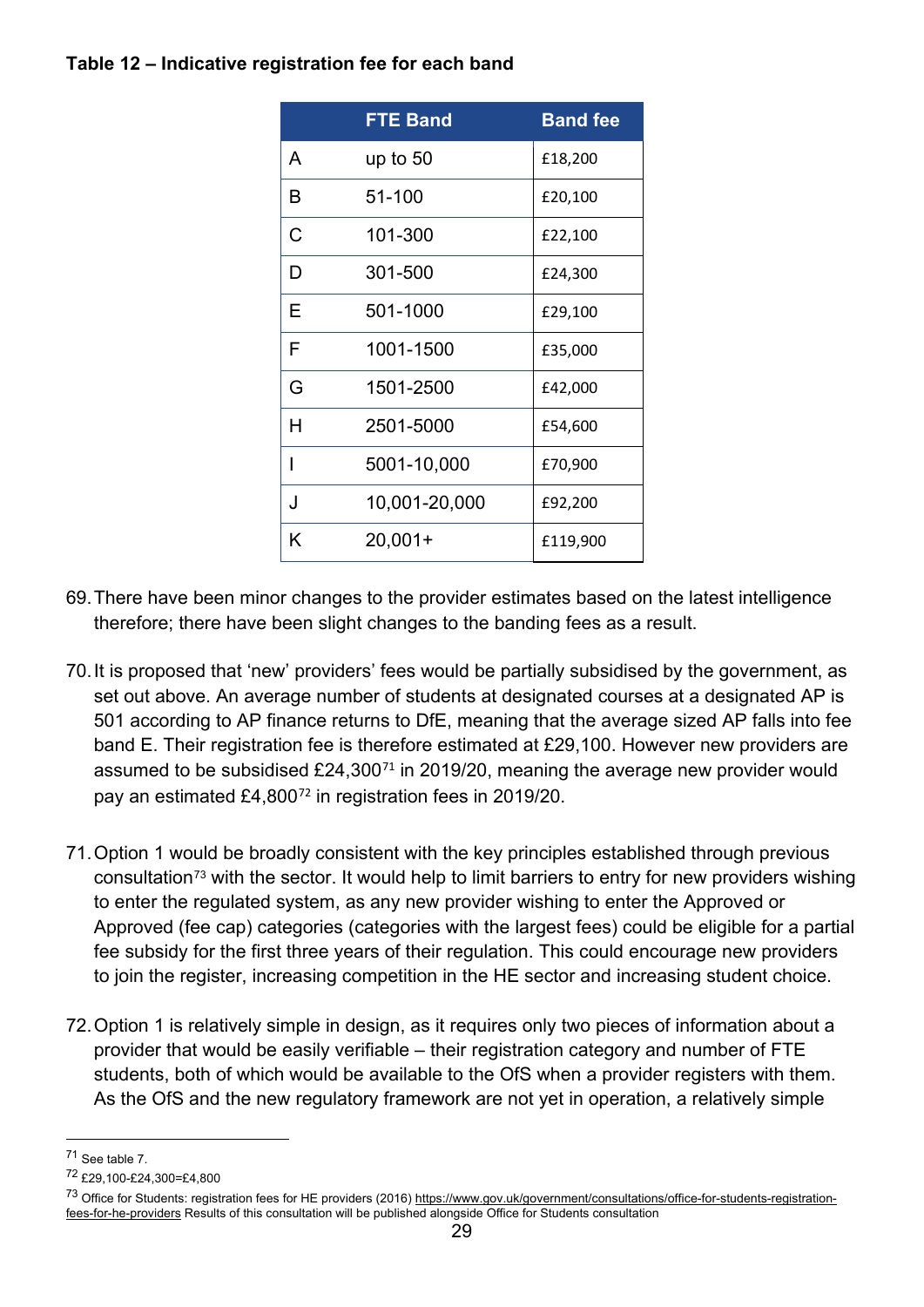model with fewer variables is preferred in order to arrive at a more robust estimate of provider fees.

73.The establishment of the OfS in itself is not going to have direct costs to business, though there is likely to be small familiarisation costs for businesses, reflecting the change in the regulatory architecture and familiarisation with what fees should be paid and how to pay them. However, these are assumed to be minimal and therefore the costs are not assessed in this Impact Assessment.

## **Benefits**

- 74.The anticipated reforms will mean that the regulatory system is clearer and more efficient. The regulatory framework will be more flexible; to ensure that the burden of regulation is proportionate to the risk of a provider failing to meet the proposed baseline conditions.
- 75.Option 1 limits barriers to entry, encouraging new high quality providers to enter the regulated sector. Creating more competition in the HE sector, increasing choice and improving student outcomes.
- 76.HE providers' requirement to pay a registration fee to the OfS may incentivise them to hold the regulator to account. Increasing transparency and accountability of the OfS.
- 77.Option 1 is relatively simple and predictable for providers to understand how the fee is calculated and what their likely charge will be.
- 78.More about the broader benefits to HE providers of being on the OfS register can be found in the Regulatory Framework Impact Assessment.
- 79.Due to the lack of available data on these benefits, we are unable to robustly quantify them at this stage.

## <span id="page-29-0"></span>**Impact on the taxpayer**

#### **Costs**

80.There is no additional cost expected for the government from this option. By definition, it would see providers meeting a greater proportion of the costs of regulating their activities.

#### **Benefits**

81.Relative to the "do nothing" option, the cost saving for the government would be equivalent to the amount of the OfS's running costs covered by the sector – listed in Table 5 as "total registration fees".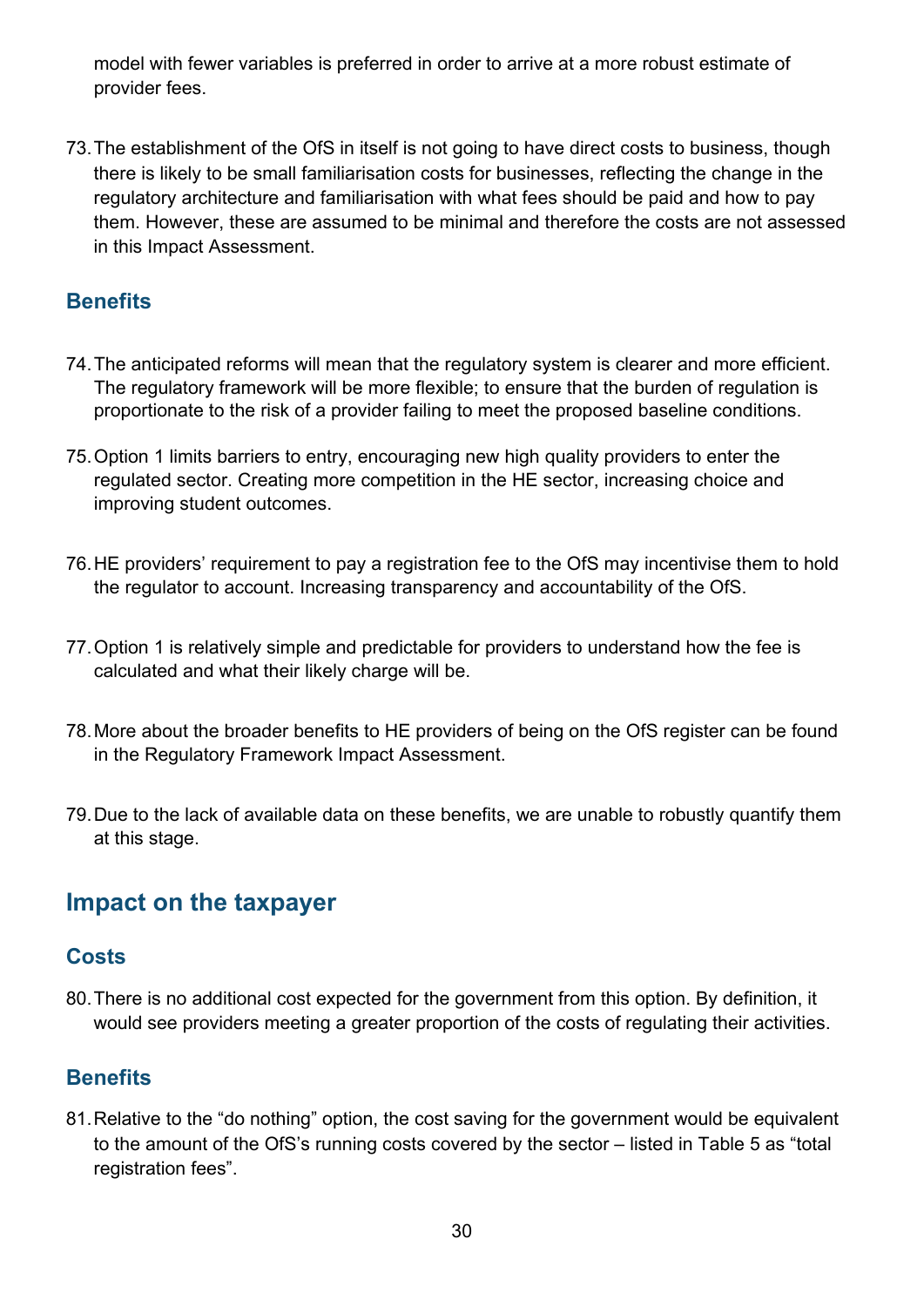## <span id="page-30-0"></span>**Wider Impacts**

- 82.The OfS will regulate registered HE providers in the interests of students as consumers of higher education, promoting greater competition, choice and standards in the higher education sector with the goal of delivering better outcomes and value for money for students and taxpayers who underwrite the system. This should have wider benefits to the economy and society by increasing the supply and skills of graduates.
- 83.Within our analysis we have considered the possibility that providers will pass on any increased costs to students via fee rises. We judge this risk to be low.
- 84.Under the new regulatory framework, it is proposed that Registered Basic providers would pay a flat fee in the region of £1,000. This cost is judged to be minimal compared with the overall income that providers generate and so it is anticipated that the individual HE provider will absorb much of this cost without the need to pass it on to students.
- 85.Approved (fee cap) providers operating at the fee cap will be unable to pass the cost of registration fees on to their students as they cannot raise their fees above the fee cap. Instead, we anticipate that they will look to absorb these costs by either seeking efficiencies elsewhere or by seeking to expand other activities that would generate offsetting revenues e.g. through commercial activities. For some providers, moving into this category will enable them to access for the first time government grant funding, as set out in the consultation on the regulatory framework.
- 86.Approved category providers will be able to set their own fee levels, with students able to access student support of tuition fee loans of up to £6,000. This suggests that there might be greater scope for them to pass on some of the costs of registration to their students through their tuition fees, though to some extent this will be reduced by the cap on tuition fee loan their students will be able to access.
- 87.In responses received to the Government's initial (stage 1) consultation on OfS registration fees, a very small minority (6%) of respondents raised a concern that some providers, in particular Alternative Providers, could pass on the costs of registration fees to students<sup>[74](#page-30-1)</sup>. This suggests that while a possibility, it is not held to be a particularly large concern amongst a wider reform programme that should support the best providers in being successful and improve student outcomes. And as before, providers will have other routes available to them by which they can manage such an increase in costs, for example efficiencies or generating revenue via other more commercial or fundraising activities.
- 88. The department holds detailed financial data on all publicly funded HEIs<sup>75</sup>, which shows that in 2015/16, 51% of English HEI sector income came from tuition fees and educational contracts. Based on this, as an illustrative example, we assume that an Approved provider could pass on 51% of its registration fee costs to students through their tuition fees, which

<span id="page-30-2"></span><span id="page-30-1"></span><sup>&</sup>lt;sup>74</sup> Under the new regulatory framework, it is assumed that the majority of these providers would be registered in the Approved category <sup>75</sup> HESA Finance Volumes 2015/16 (includes the University of Buckingham a private provider of HE)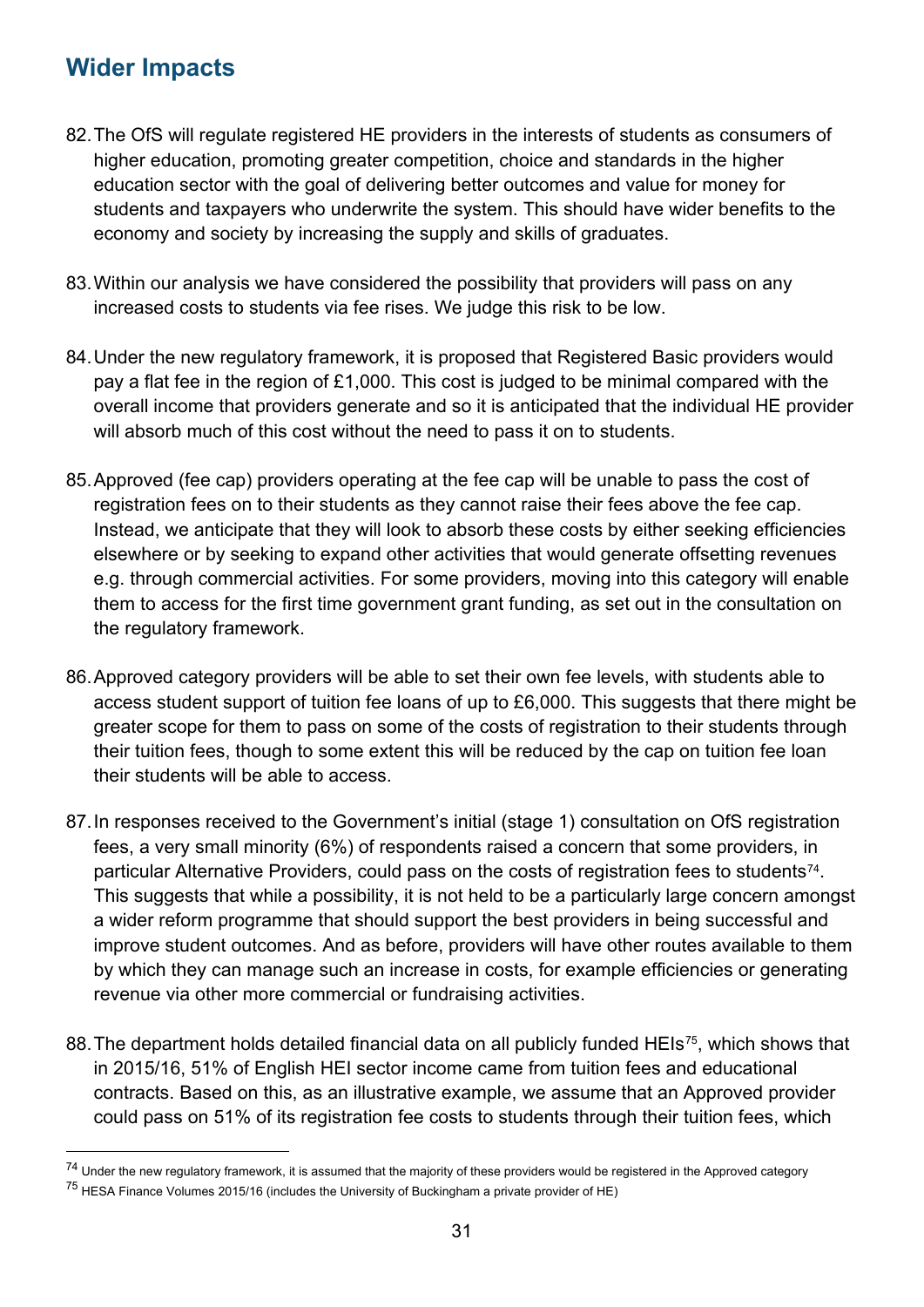would equate to a possible impact of £5.70[76](#page-31-1) a year per FTE HE student enrolled at an Approved provider. This is clearly a very small effect and one which in practice we would expect to be smaller because of the existence of alternative routes to offset this cost. However, this issue is one we intend to explore further once responses have been received to the second (stage 2) consultation on the registration fee model.

## <span id="page-31-0"></span>**Option 2**

- 89.Under Option 2, the OfS would charge a small flat registration fee to Registered Basic providers, and charge Approved and Approved (fee cap) providers a registration fee based both on their size and a proxy for regulatory effort.
- 90.This model would more closely align to the costs that the OfS would be likely to incur in regulating individual providers.
- 91.The OfS would use publically available information as a proxy for regulatory effort e.g. specific conditions of registration – as a factor in setting the fees of an Approved/Approved (fee cap) provider. Based on this assessment of regulatory effort, providers would be placed into fee bands and pay a registration fee which would be the combination of this regulatory effort banding fee and their size banding fee.

### **Costs**

- 92.For the sector as a whole, the overall cost to providers would be the same as in Option 1, the 'total registration fees' in Table 5 above, including the same assumed (25%) government subsidy. However, those providers that would require more regulatory effort from the OfS in line with its regulatory approach would likely pay higher fees than under Option 1, while those that would require less regulatory effort would pay comparatively less.
- 93.As outlined above, this model would need data collected by the OfS on the regulatory effort that the OfS expends in relation to each provider. The OfS and its new regulatory framework are not yet in operation, and so in the absence of such data we cannot currently make a robust assessment of the potential costs to individual providers under this model. We would be better able to do so after a review of the fee model, as proposed under Option 1.

#### **Benefits**

94.This option would help ensure that those that are more costly to regulate would contribute more through their registration fees than those who are less costly to the OfS. This would mean less cross-subsidisation of fees between providers. This model could also create incentives for providers to reduce their risk profile and be more compliant, thus reducing their burden on the OfS.

<span id="page-31-1"></span><sup>&</sup>lt;sup>76</sup> Based on current estimates of student numbers in Approved and Approved (fee cap) providers, the amount of registration fees raised would amount to an average of £11.21 per student enrolled at an Approved category provider. We assume 51% of this could be passed on to the student. (£11.21\*0.51=£5.72)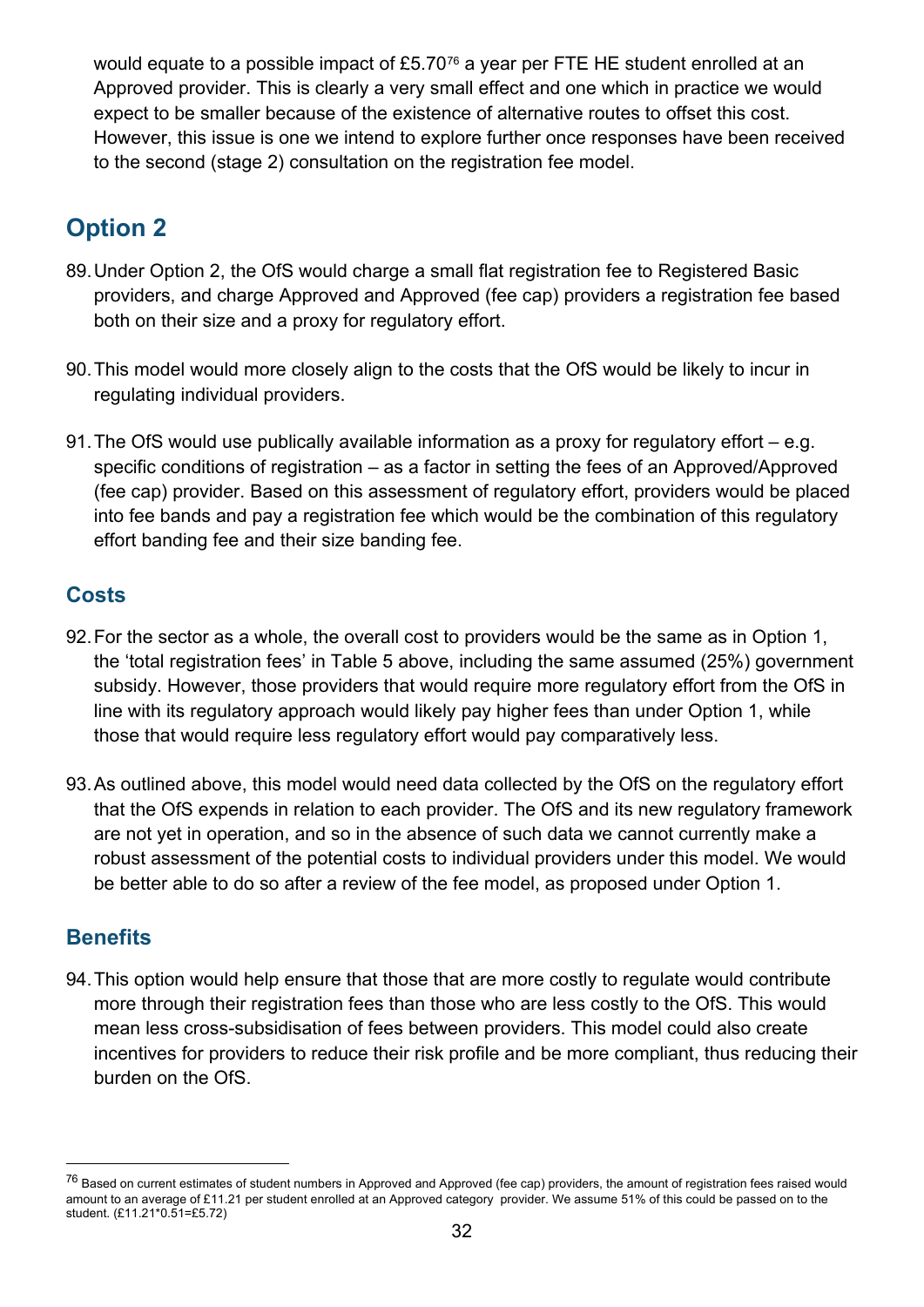- 95.As under Option 1, this option would not create a disproportionate barrier to entry to new providers, as they would have a proportion of their fees subsidised by the government for the first three years of their regulation. This would incentivise new providers to enter the regulated system, increasing competition in the sector and choice for students.
- 96.As this option incorporates a fee for Approved and Approved (fee cap) providers based on their size and a proxy for regulatory effort, this could help minimise the competitive disadvantage for smaller providers, as a portion of the registration fee would be proportionate to their size, ensuring this option would minimise distortion of competition in the sector.

## <span id="page-32-0"></span>**Wider Impacts**

- 97.The wider impacts under Option 2 will be broadly similar to those noted under Option 1.
- 98.It is proposed that Registered Basic providers will continue to pay a small flat fee, which is judged to be minimal and so it is assumed that much of this cost will be absorbed without the need to pass the cost onto the students.
- 99.Approved (fee cap) providers operating at the fee cap will be unable to raise their fees and so unable to pass any cost onto the students.
- 100. Approved category providers will be able to set their own fee levels. It is possible that these providers could choose to pass on some of the costs of registration to their students through their tuition fees. This option would need data collected by the OfS on the regulatory effort that the OfS expends in relation to each provider. The OfS and its new regulatory framework are not yet in operation, and so in the absence of such data we cannot currently make a robust assessment of any potential wider impacts of this model. We would be better able to do so after any changes to the model resulting from the review proposed under Option 1.

## <span id="page-32-1"></span>**Small and micro-business assessment**

- 101. A micro business is defined as having 0-9 employees and a small business 10-49 employees. In HE, the size of a provider is usually based on the size of its student population, as this is considered more relevant than employee numbers. For example, providers with a comparable number of employees may have significantly different student population sizes. However, for the purposes of the Small and Micro Business Assessment, we look at the number of employees at each provider.
- 102. 2015/16 HESA data shows that HEIs in England have on average 2,167 FTE employees. The smallest number of FTE employees at a single HEI was 80. Analysis of the Further Education workforce data for England report shows that the average college in England has 383 FTE staff. Therefore, we do not believe any HEI or FEC to be classified as a small business for this assessment.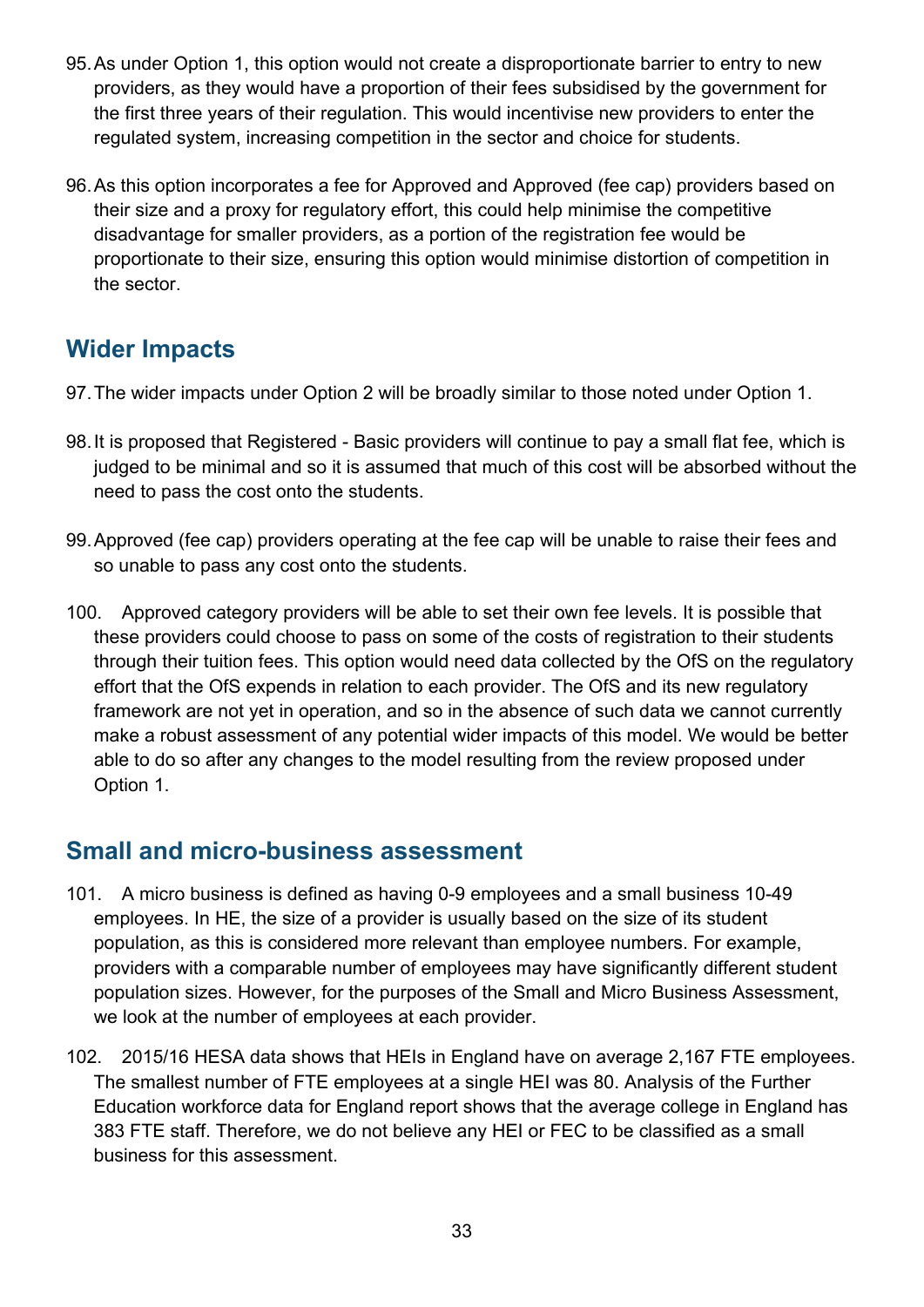- 103. According to a Business Innovation and Skills (2016) survey of Alternative Providers (APs), 75% of all APs employed ten or fewer FTE staff, and 95% of APs had 50 FTE employees or fewer. The AP survey included all APs, which in the new regulatory system would include many APs that may elect to remain unregistered. As we do not hold further detail on the split of small or micro businesses that will choose to enter the regulated system, we assume that 75% of all APs registered with the OfS, in any registration category, are classed as micro businesses and 20% classed as small<sup>77</sup>. Our expectation is that this is an overestimate.
- 104. For small and micro-sized businesses (up to 49 FTE employees) the burden of legislation can be disproportionately greater. It needs to be ensured that the burden is proportionate, so as to not disadvantage smaller businesses.
- 105. Smaller institutions are likely to be newer to the regulated system and so could potentially suffer disproportionately from the burden of regulation. To mitigate this and ensure that registration fees do not act as a barrier to entry, the government proposes to subsidise the registration fees for new providers in their first 3 years of operation, subject to overall departmental budgets and agreement with HM Treasury. Based on the proposed model, fees would also be proportionate to the number of FTE HE students attending the provider. So while this measure constitutes a new burden, it ensures that the burden is proportionate for smaller providers and may be additionally reduced for new providers.
- 106. Other measures in the Higher Education and Research Act<sup>[78](#page-33-1)</sup> and proposed measures in the consultation on the regulatory framework in HE, for example, improving the validation of degrees for new providers, reducing the burden of re-designation and creating a single entry gateway, will reduce the burden of existing legislation on smaller providers.
- 107. Full exemption of small or micro businesses from paying registration fees to the OfS could significantly reduce the effectiveness of the policy. It could undermine the policy objective of creating a level playing field for all registered HE providers and create the risk that providers fully exempted from fees have no incentive to act in the interests of students and the general taxpayer because they do not incur a direct financial cost from being registered.
- 108. In the HE sector, how recently a provider has been established is a more significant factor than the size of a provider for barriers to entry. Newer providers may find it difficult to enter the sector and compete with older, more established and well known HE providers. Therefore, the proposed new provider subsidy<sup>79</sup>, subsidising providers new to the Approved and Approved (fee cap) categories for a period of three years after entry into these categories, will be a more effective tool in reducing barriers to entry than exempting small and micro providers from registration fees.

<span id="page-33-0"></span><sup>&</sup>lt;sup>77</sup> Based on provider estimates we expect 238 APs to register with the OfS in the academic year 2018/19 (in all registration categories), based on this we can expect that 178 (238\*0.75) of these APs are micro businesses and 48 (238\*0.2) are small businesses.

<span id="page-33-1"></span><sup>&</sup>lt;sup>78</sup> The Higher Education and Research Act (2017)<http://www.legislation.gov.uk/ukpga/2017/29/contents/enacted/data.htm>

<span id="page-33-2"></span> $79$  Subject to overall departmental budgets and agreement with HM Treasury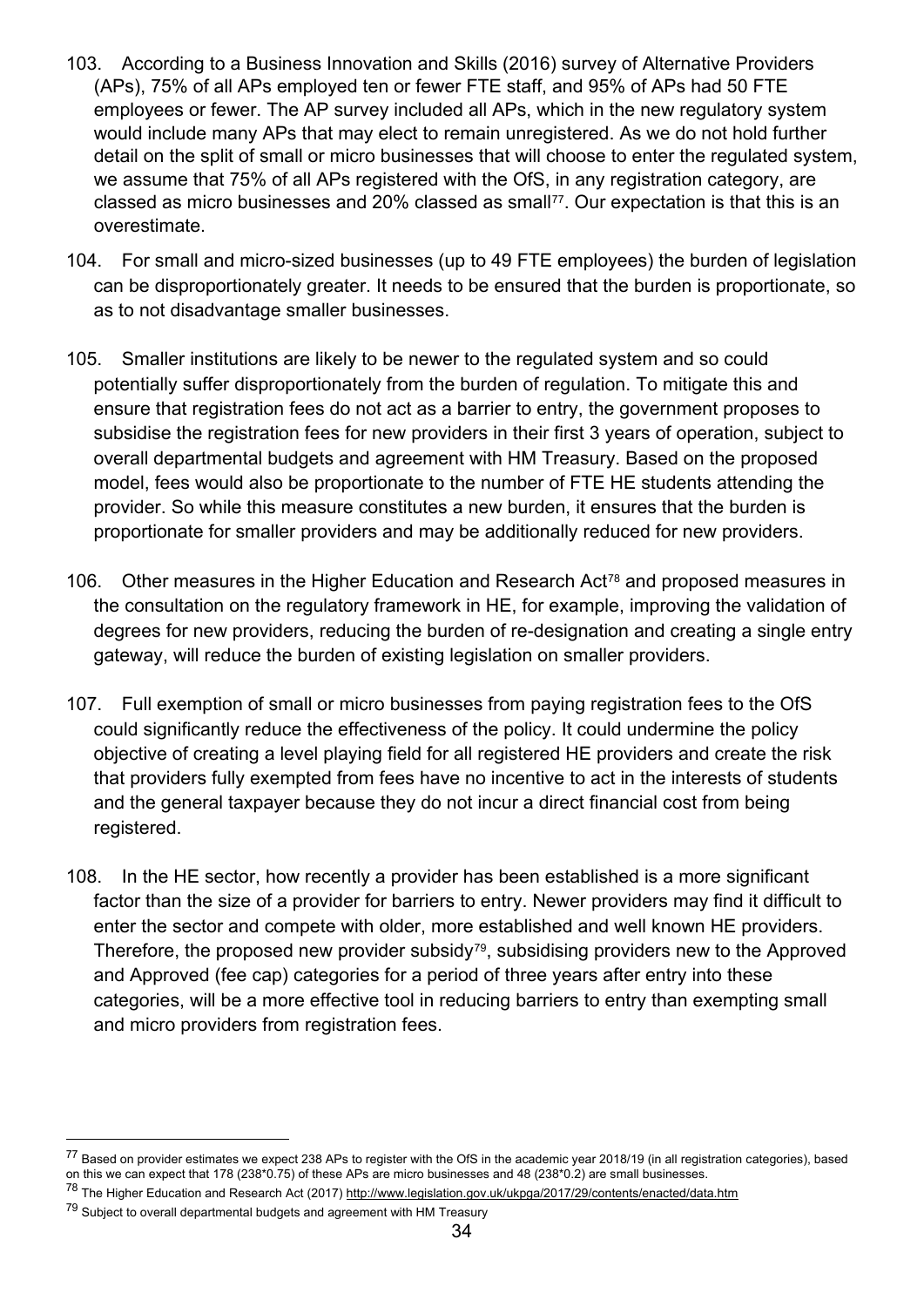## <span id="page-34-0"></span>**Specific impact tests and better regulation requirements**

## **Competition impact**

- 109. The structure of the registration fees for OfS could have an impact on competition, even if this is relatively minor.
- 110. Two aspects of the model are there to ensure it does not distort competition but instead works with the government's broader reform programme to promote competition in the sector:
	- a. Size of registration fees proportionate to number of students at the provider thus everyone will face a similar burden relative to their size
	- b. Registration fees of new providers are partially subsidised by government during their first three years of operation
- 111. Analysis of 132 publically funded HEIs the department holds finance data on<sup>[80](#page-34-1)</sup> and the proposed banding structure (table 12) show that no HEI would be paying more than 0.31% of their total income in OfS registration fees. The range of proportions is very narrow, from 0.01-0.31% of a provider's total income; just 0.3 percentage points. These very small proportions of a provider's income should not distort competition in the HE market, ensuring that all providers can compete on a level playing field. This is considered a low estimate as HEIs will tend to have higher and more diverse total income than new providers and APs. Therefore, we recognise that the registration fee may be a higher proportion of total income for new providers and APs. However, we have focussed on HEIs as the department holds detailed finance data on these HE providers.
- 112. Thus the funding model options are designed with an explicit principle of not distorting competition.

<span id="page-34-1"></span> <sup>80</sup> HESA finance plus volumes 2015/16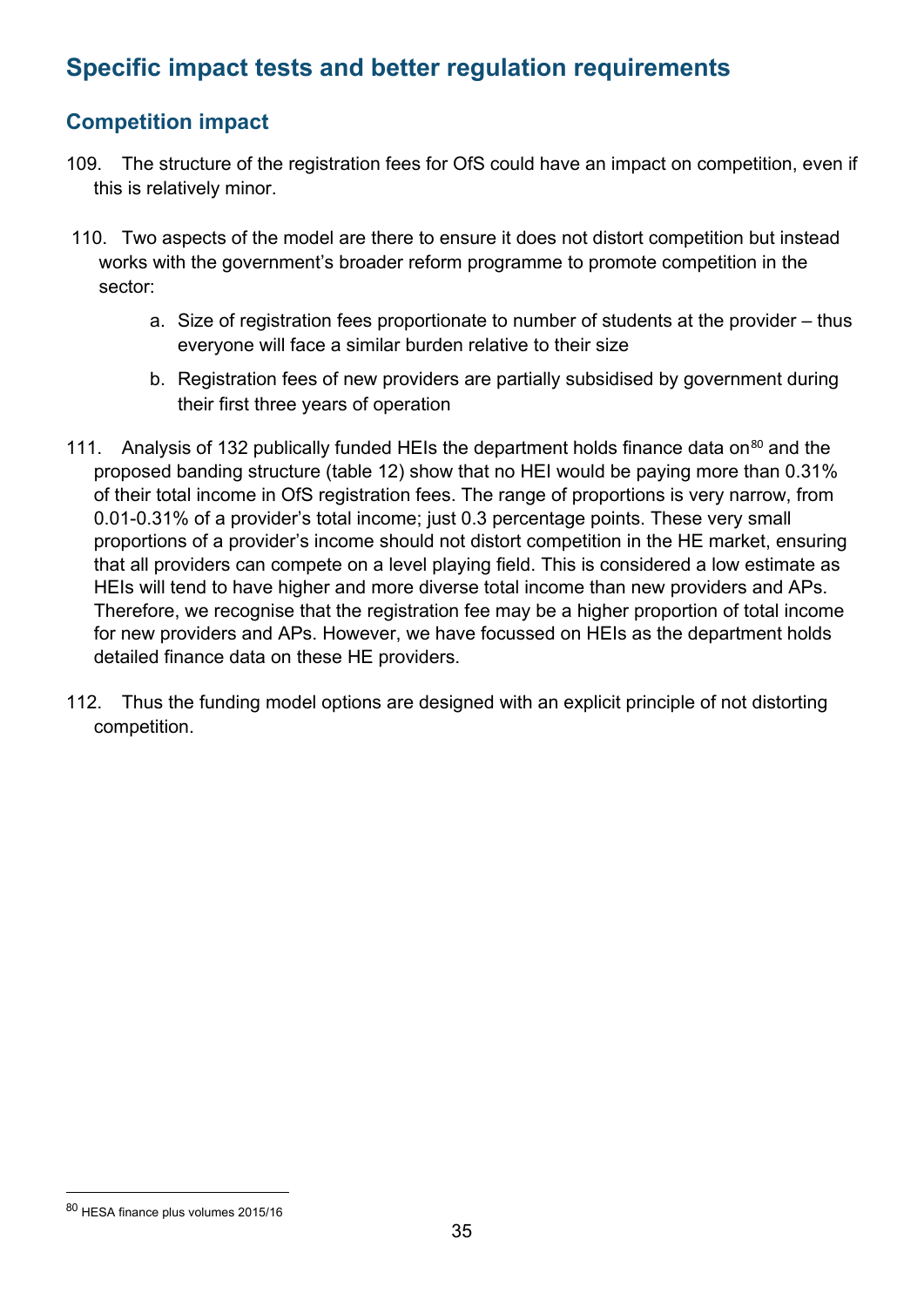# <span id="page-35-0"></span>**Annex A – Fee modelling assumptions**

In the absence of available data on the size of the estimated providers in each of the registration categories, a number of assumption have been made in order to estimate the numbers of providers that would fall into each of the fee bands.

|                         | 2019/20 estimates |
|-------------------------|-------------------|
| <b>Registered Basic</b> | 120               |
| <b>APs</b>              | 87                |
| <b>FECs</b>             | 33                |
| <b>HEIs</b>             | 0                 |
| <b>Approved</b>         | 144               |
| APs                     | 144               |
| <b>FECs</b>             | 0                 |
| <b>HEIs</b>             | 0                 |
| Approved (fee cap)      | 387               |
| <b>APs</b>              | 47                |
| <b>FECs</b>             | 208               |
| <b>HEIs</b>             | 132               |
| <b>Total</b>            | 651               |

#### *Table 1 - Provider estimates (2019/20)*

*Table 2 – Provider estimates (2019/20)*

| Registered<br>(basic) |             | Approved and Approved (fee cap) providers |            |     |
|-----------------------|-------------|-------------------------------------------|------------|-----|
| All                   | <b>HEIs</b> | <b>FECs</b>                               | <b>APs</b> | All |
| 120                   | 132         | 208                                       | 191        | 651 |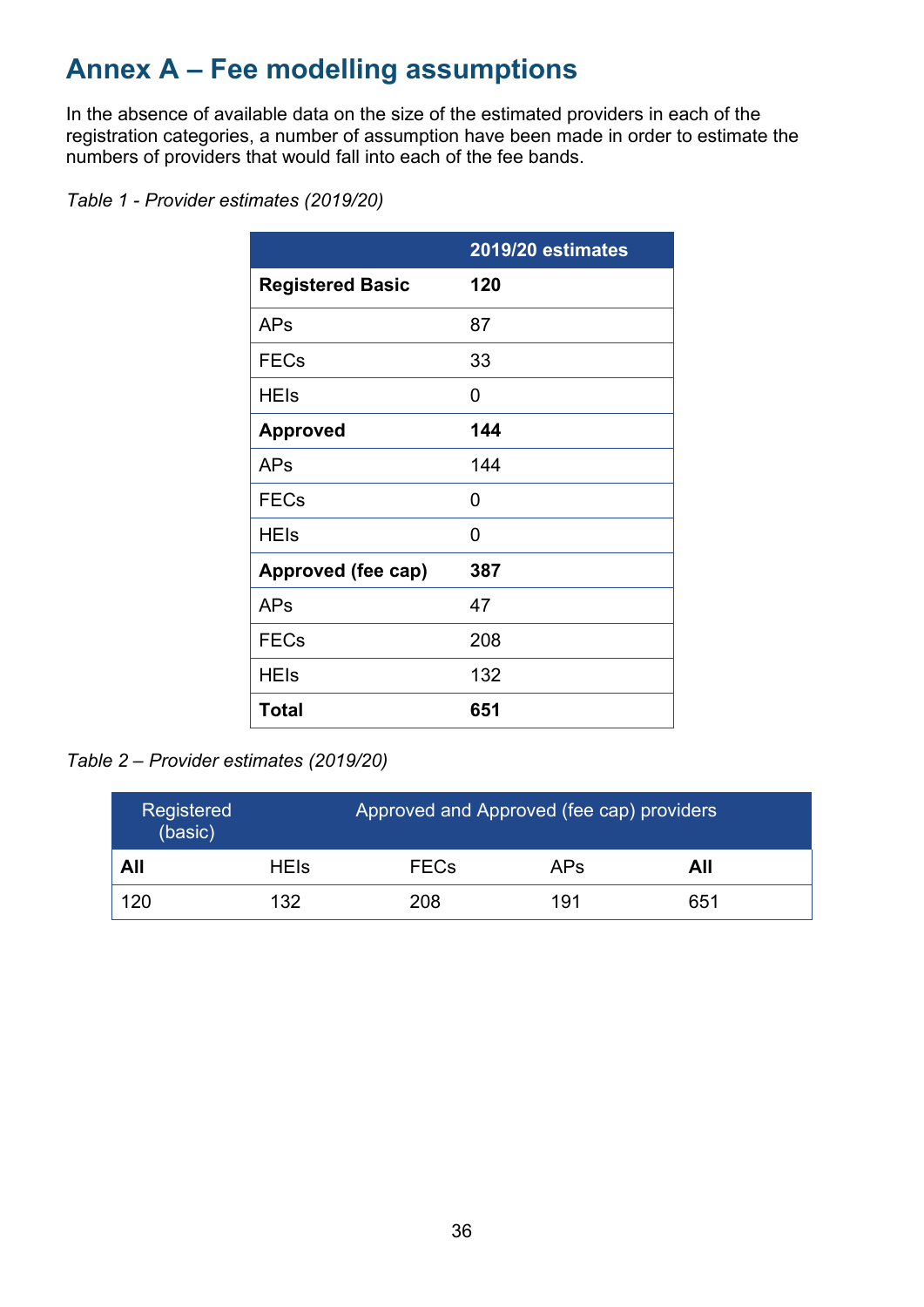## <span id="page-36-0"></span>**Data**

*Table 3 - Available data*

| <b>Provider Type</b> | Number of providers<br>included in data | <b>Description of Data</b>                                      |
|----------------------|-----------------------------------------|-----------------------------------------------------------------|
| <b>HEIs</b>          | 132                                     | FTE – UG and PG registered students<br>at English HEIs          |
| <b>FECs</b>          | 207                                     | FTE – UG and PG on prescribed HE<br>courses at English FECs     |
| <b>APs</b>           | 96                                      | FTE – UG on course at English APs<br>with designated HE courses |

#### **Assumptions**

*Higher Education Institutions (HEIs)*

There are estimated to be 132<sup>[81](#page-36-1)</sup> HEIs registered with the OfS in the academic year 2019/20, and all will be in the 'Approved (fee cap)' category. We assume that 100% of the HEIs we have data on will move into the 'Approved (fee cap)' category. Therefore, we take the distribution of the FTE $^{82}$  $^{82}$  $^{82}$  student numbers and use this to contribute to our banding

*Table 4 – Distribution of estimated HEIs (2019/20)*

| <b>FTE band</b> | <b>HEI count</b> |
|-----------------|------------------|
| up to $50$      | O                |
| 51-100          | ŋ                |
| 101-300         | 4                |
| 301-500         | 2                |
| 501-1000        | 10               |
| 1001-1500       | 5                |
| 1501-2500       | 8                |
| 2501-5000       | 13               |
| 5001-10,000     | 17               |
| 10,001-20,000   | 51               |
| $20,001+$       | 22               |
| Total           | 132              |

<span id="page-36-2"></span><span id="page-36-1"></span> $81$  Further details of the HE provider estimate modelling is provided in a technical note. This has been supplied separately as it underpins all of the HE provider estimates in the HERA (Higher Education and Research Act) consultation stage Impact Assessments. <sup>82</sup> FTE students numbers can be found in HESA student volumes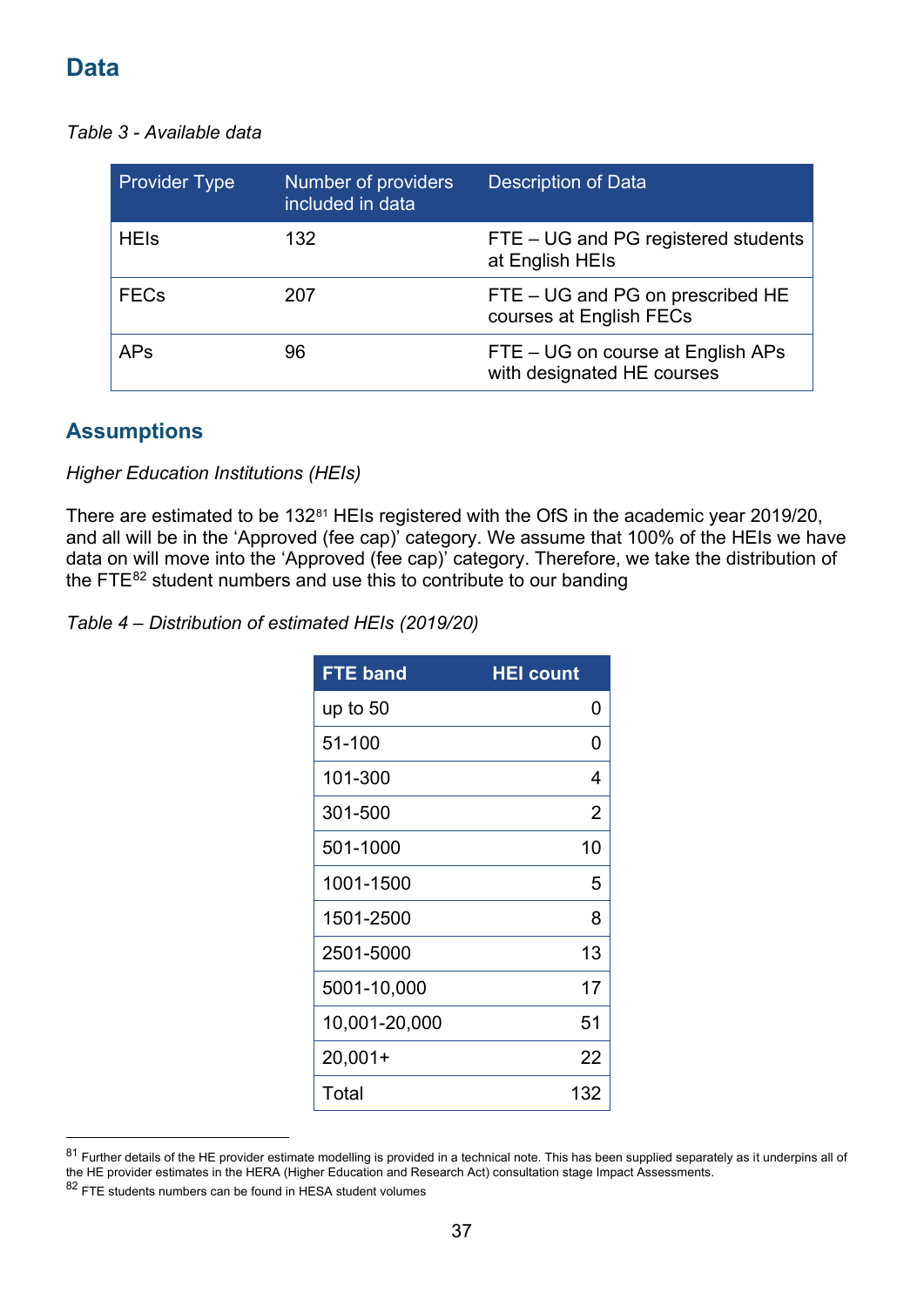#### *Further Education Colleges (FECs)*

There are estimated to be 241<sup>[83](#page-37-0)</sup> FECs registered with the OfS in the academic year 2019/20. 208 in the 'Approved (fee cap)' category and 33 in the 'Registered (basic)' category. We have data on 207 FECs, we use the distribution of FTE students at these 207 FECs and scale it up to the estimated figure of 241.

In the absence of further information about which FECs may choose to register in each category, we have assumed that the smallest 33 of the estimated FECs would move into the 'Registered (basic)' category and the rest of the providers would move into either the 'Approved' or 'Approved (fee cap)' categories. Leaving 9<sup>[84](#page-37-1)</sup> FECs in the 'up to 50' band, when focussing only on the Approved categories.

| <b>FTE band</b> | <b>Count FECs</b> | <b>Numbers in</b><br>band as a % of<br>total |
|-----------------|-------------------|----------------------------------------------|
| up to 50        | 36                | 17%                                          |
| 51-100          | 28                | 14%                                          |
| 101-300         | 76                | 37%                                          |
| 301-500         | 33                | 16%                                          |
| 501-1000        | 22                | 11%                                          |
| 1001-1500       | 6                 | 3%                                           |
| 1501-2500       | 3                 | 1%                                           |
| 2501-5000       | 3                 | 1%                                           |
| 5001-10,000     | 0                 | $0\%$                                        |
| 10,001-20,000   | 0                 | $0\%$                                        |
| $20,001+$       | 0                 | $0\%$                                        |
| Total           | 207               |                                              |

*Table 5 – Distribution of FECs from available data[85](#page-37-2)*

<span id="page-37-0"></span> $83$  Further details of the HE provider estimate modelling is provided in a technical note. This has been supplied separately as it underpins all of the HE provider estimates in the HERA (Higher Education and Research Act) consultation stage Impact Assessments.  $84$  42-33(registered basic)=9

<span id="page-37-2"></span><span id="page-37-1"></span><sup>85</sup> From the Individualised Learner Record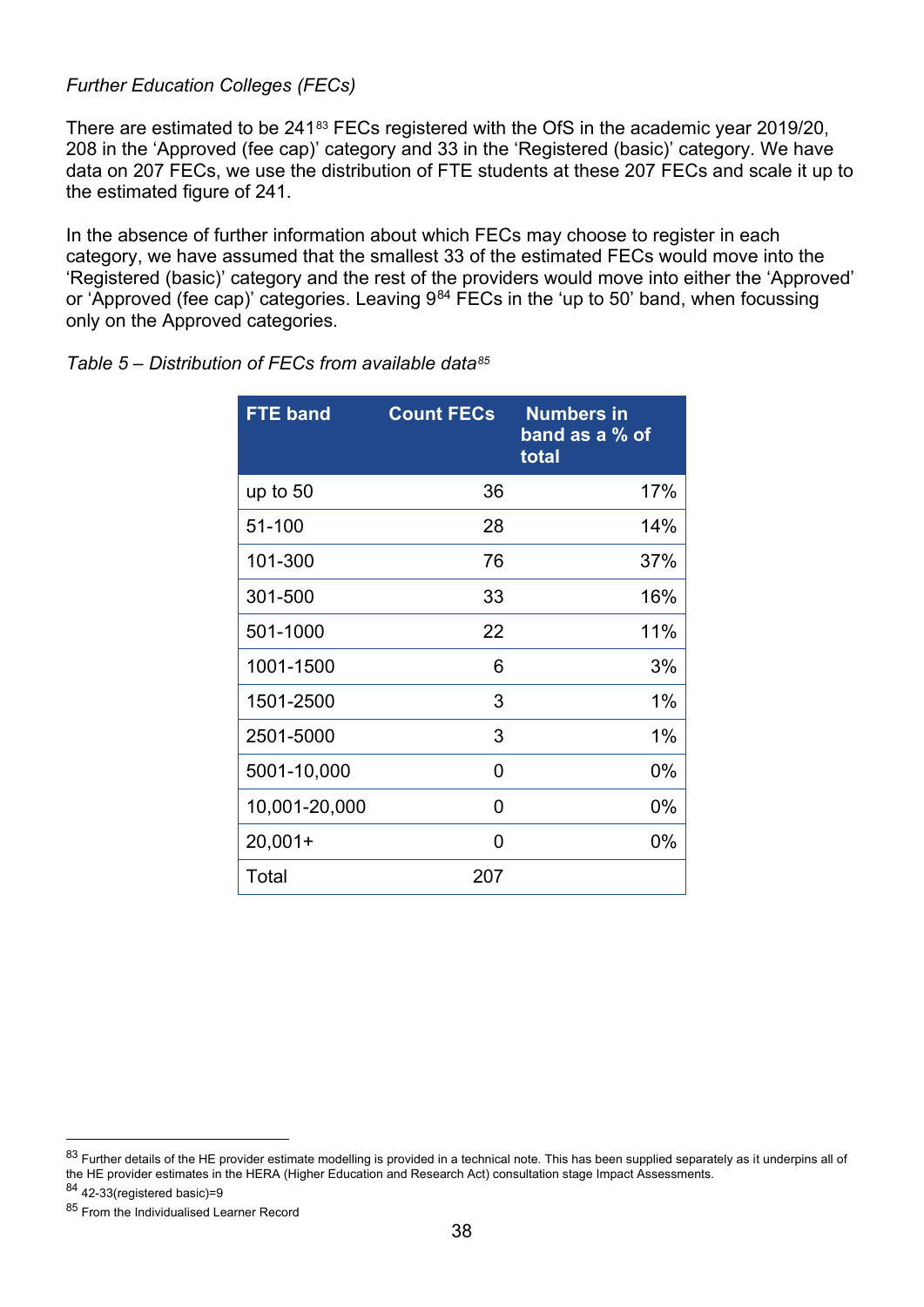| <b>FTE</b> band | <b>Estimated FECs in each</b><br>band (all categories) | <b>Estimated FECs in each band</b><br>(Approved categories) |
|-----------------|--------------------------------------------------------|-------------------------------------------------------------|
| up to $50$      | 42                                                     | 9                                                           |
| 51-100          | 33                                                     | 33                                                          |
| 101-300         | 88                                                     | 88                                                          |
| 301-500         | 38                                                     | 38                                                          |
| 501-1000        | 26                                                     | 26                                                          |
| 1001-1500       | $\overline{7}$                                         | $\overline{7}$                                              |
| 1501-2500       | 3                                                      | 3                                                           |
| 2501-5000       | 3                                                      | 3                                                           |
| 5001-10,000     | $\overline{0}$                                         | $\overline{0}$                                              |
| 10,001-20,000   | 0                                                      | $\overline{0}$                                              |
| $20,001+$       | $\overline{0}$                                         | $\overline{0}$                                              |
| Total           | 241                                                    | 208                                                         |

*Table 6 – Distribution of estimated FECs (2019/20)*

#### *Alternative Providers (APs)*

There is no data available on the numbers of postgraduates at APs. Due to this we make a simplifying assumption that the proportion of postgraduates compared to undergraduates would be similar to the proportion at English HEIs, where on average postgraduates make up 22.8% of the total FTE students. We use this estimate to scale up the numbers of students at APs to include FTE postgraduates.

There are estimated to be 278<sup>[86](#page-38-0)</sup> APs registered with the OfS in the academic year 2019/20, 87 will be 'Registered (basic)', 144 'Approved' and 47 'Approved (fee cap)'. We have data on 96 APs which provide designated courses through HESA. As they provide designated HE courses, we assume that they will all move into the 'Approved' and 'Approved (fee cap) categories. Therefore, we take the distribution of the FTE, PG and UG, student numbers in the 96 APs and scale this up to the estimated figure of 191<sup>87</sup> APs in the approved categories.

<span id="page-38-0"></span> $86$  Further details of the HE provider estimate modelling is provided in a technical note. This has been supplied separately as it underpins all of the HE provider estimates in the HERA (Higher Education and Research Act) consultation stage Impact Assessments.

<span id="page-38-1"></span><sup>87</sup> Number of estimated Approved and Approved (fee cap) APs.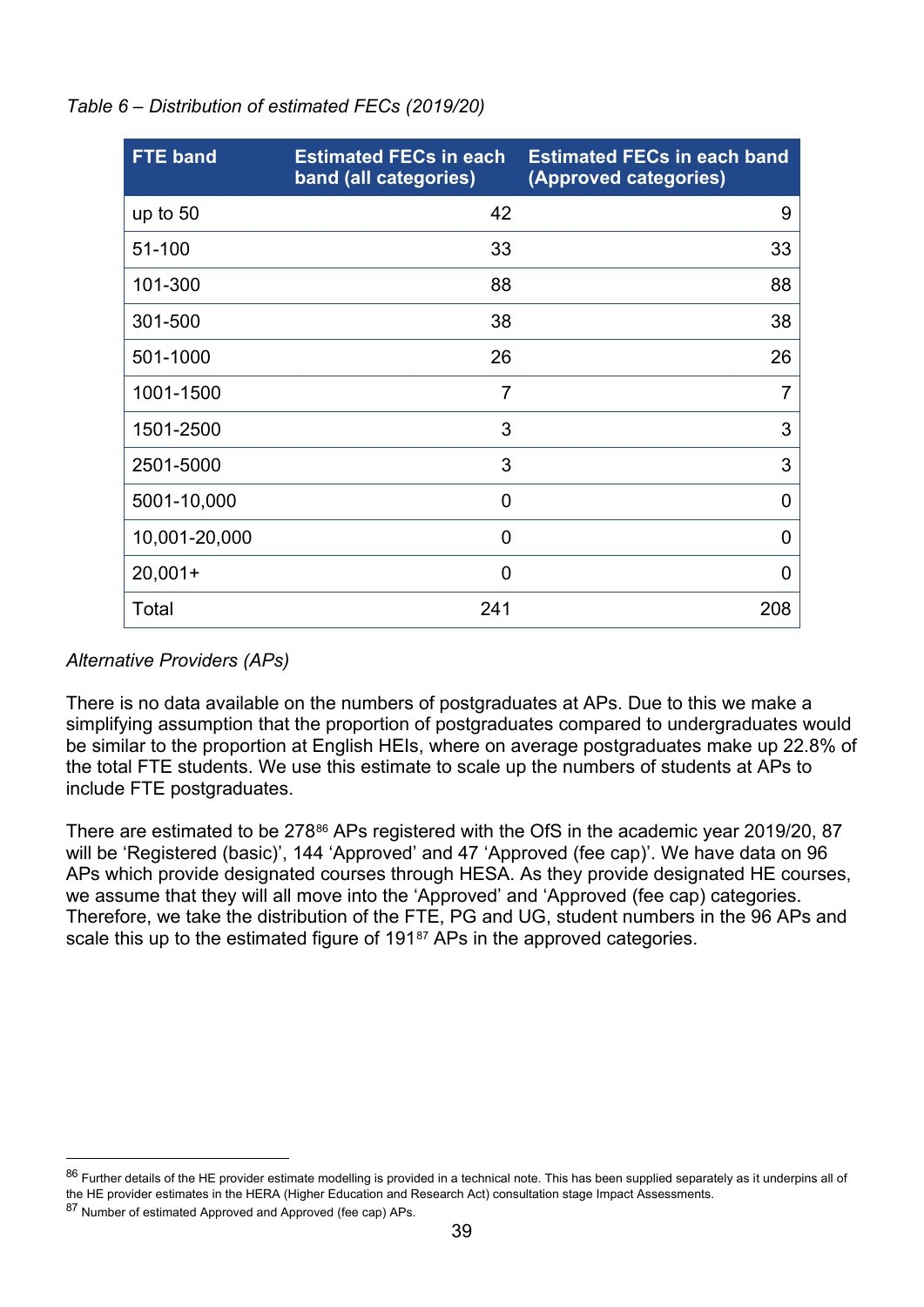#### *Table 7 - Distribution of APs from available data*

| <b>FTE band</b> | <b>AP count</b> | <b>Numbers in band</b><br>as a % of total |
|-----------------|-----------------|-------------------------------------------|
| up to $50$      | 10              | 10%                                       |
| 51-100          | 14              | 15%                                       |
| 101-300         | 33              | 34%                                       |
| 301-500         | 12              | 13%                                       |
| 501-1000        | 14              | 15%                                       |
| 1001-1500       | 6               | 6%                                        |
| 1501-2500       | 4               | 4%                                        |
| 2501-5000       | 0               | 0%                                        |
| 5001-10,000     | 3               | 3%                                        |
| 10,001-20,000   | O               | 0%                                        |
| $20,001+$       | O               | 0%                                        |
| Total           | 96              |                                           |

*Table 8 - Distribution of estimated APs (2019/20)*

| <b>FTE band</b> | <b>Estimated APs in each</b><br>band (approved<br>categories) |
|-----------------|---------------------------------------------------------------|
| up to $50$      | 20                                                            |
| 51-100          | 28                                                            |
| 101-300         | 66                                                            |
| 301-500         | 24                                                            |
| 501-1000        | 28                                                            |
| 1001-1500       | 12                                                            |
| 1501-2500       | 8                                                             |
| 2501-5000       | 0                                                             |
| 5001-10,000     | 6                                                             |
| 10,001-20,000   | 0                                                             |
| $20,001+$       | 0                                                             |
| Total           | 191                                                           |